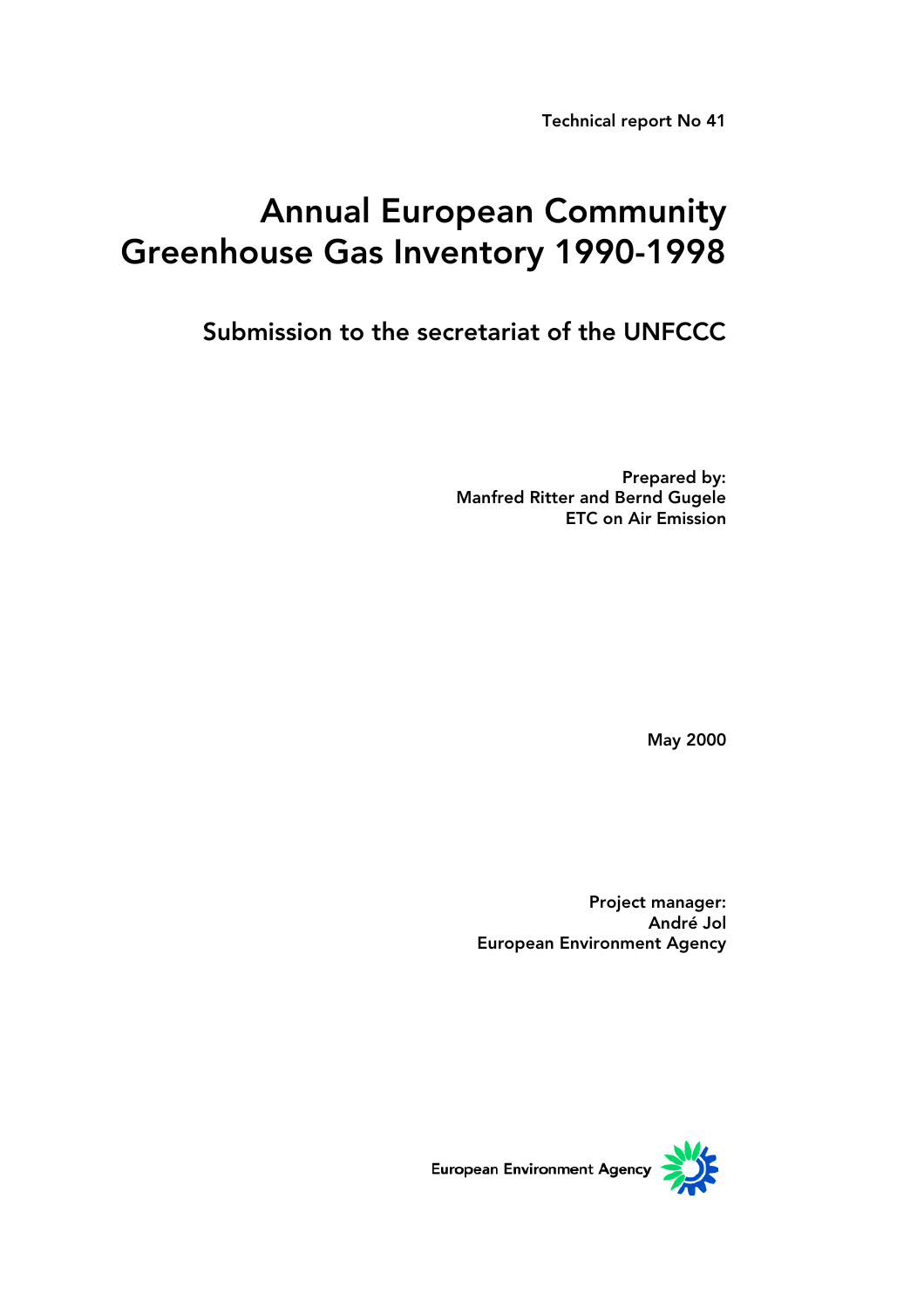Cover design: Rolf Kuchling, EEA

#### **Legal notice**

The contents of this report do not necessarily reflect the official opinion of the European Commission or other European Communities institutions. Neither the European Environment Agency nor any person or company acting on behalf of the Agency is responsible for the use that may be made of the information contained in this report.

Additional information on the European Union is available on the Internet. It can be accessed through the Europa server (http://europa.eu.int)

©EEA, Copenhagen, 2000

Reproduction is authorised provided the source is acknowledged

Printed in Copenhagen

Printed on recycled and chlorine-free bleached paper

European Environment Agency Kongens Nytorv 6 DK-1050 Copenhagen K Denmark Tel: +45 33 36 71 00 Fax: +45 33 36 71 99 E-mail: eea@eea.eu.int www.eea.eu.int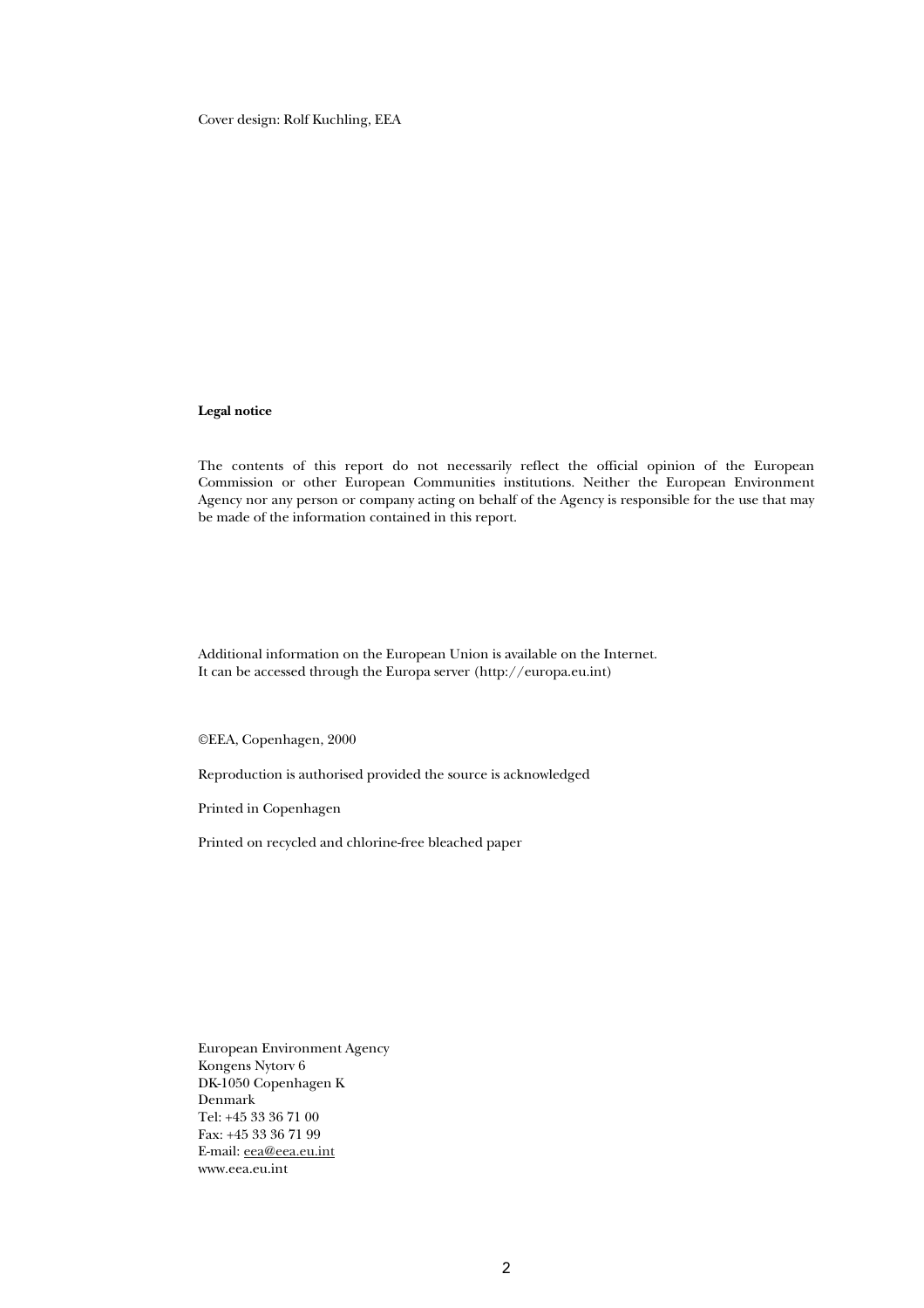# **Contents**

| $\mathbf{1}$ . |                                                                                                                  |
|----------------|------------------------------------------------------------------------------------------------------------------|
| 1.1.           |                                                                                                                  |
| 1.2.           |                                                                                                                  |
| 1.3.           |                                                                                                                  |
| 1.4.           |                                                                                                                  |
|                | Annex A: UNFCCC Summary Reports 1.A and 2 of the Common Reporting<br>Format for the European Community (EU15) 12 |
|                |                                                                                                                  |
|                |                                                                                                                  |
|                |                                                                                                                  |
|                |                                                                                                                  |
|                |                                                                                                                  |
|                |                                                                                                                  |
|                |                                                                                                                  |
|                |                                                                                                                  |
|                |                                                                                                                  |
|                |                                                                                                                  |
|                |                                                                                                                  |
|                | $\Lambda$ nnov B. IINECCC cummany reports 1 $\Lambda$ and 2 of the common reporting                              |

Annex B: UNFCCC summary reports 1A and 2 of the common reporting<br>format for EC Member States (published only on the EEA website)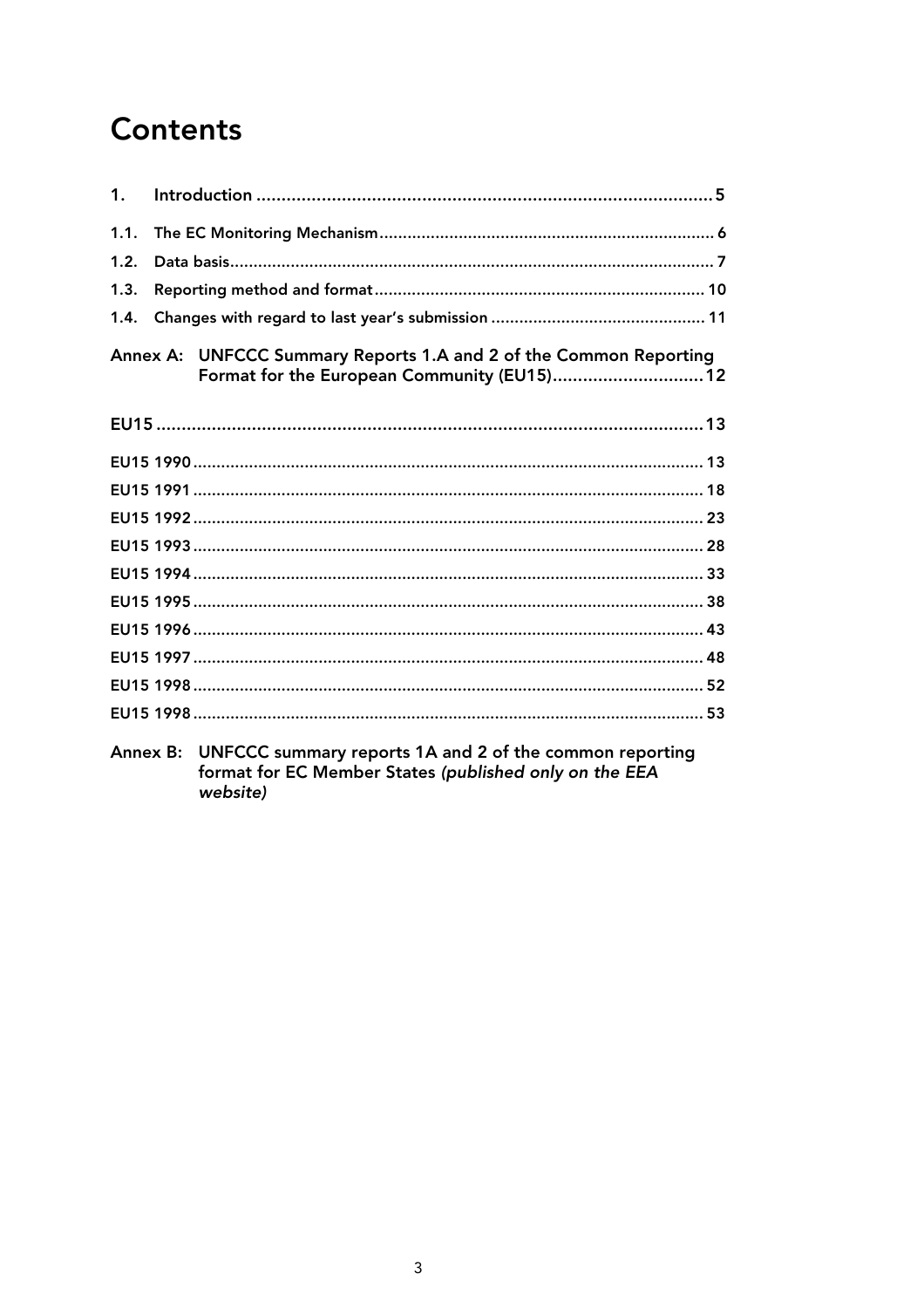| Title of Inventory                  | <b>Annual European Community Greenhouse</b> |
|-------------------------------------|---------------------------------------------|
|                                     | <b>Gas Inventory</b>                        |
|                                     | 1990-1998                                   |
| <b>Contact Names</b>                | Marianne Wenning, Daniel Mailliet (DG       |
|                                     | Environment)                                |
|                                     | Gordon McInnes, André Jol (EEA), Manfred    |
|                                     | Ritter (ETC/AE)                             |
| Organisation                        | European Commission, DG Environment         |
|                                     | European Environment Agency, EEA            |
| <b>Address European Commission</b>  | Directorate-General Environment             |
|                                     | <b>European Commission</b>                  |
|                                     | Rue de la Loi 200                           |
|                                     | B-1049 Brussels                             |
|                                     | Belgium                                     |
| Fax                                 | +32 2 2969970                               |
| Phone                               | +32 2 2968804                               |
| E-mail                              | env-climate@cec.eu.int                      |
|                                     |                                             |
| Address European Environment Agency | Kongens Nytorv 6                            |
|                                     | DK 1050 Copenhagen                          |
|                                     | Denmark                                     |
| Phone                               | +45 33367100                                |
| Fax                                 | +45 33367199                                |
| E-mail                              | andre.jol@eea.eu.int                        |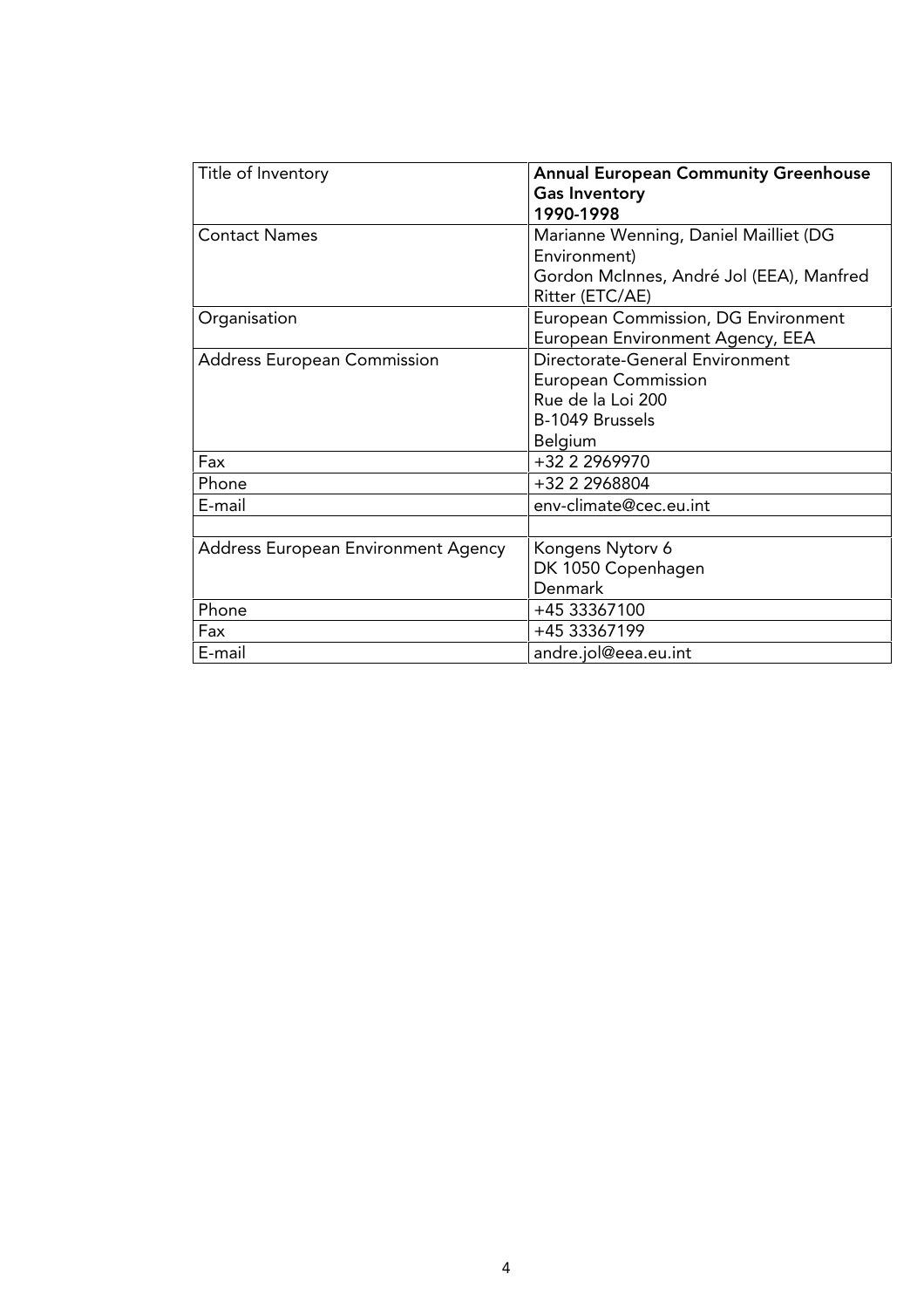# 1. Introduction

The European Community, as the only regional economic integration organisation which is a Party to the UNFCCC, has to report annually greenhouse gas inventories for the area covered by its Member States. The European Community (EC, or EU15) greenhouse gas inventory has to be submitted to the UNFCCC by 15 April each year. This report presents greenhouse gas inventories for the European Community as a whole (EU15) for 1990-1998 and for its individual Member States for 1990 and 1994-1998. Table 1 gives an overview of the main aggregates of EC greenhouse gas emissions for 1990-1998.

Table 1: Overview of greenhouse gas emissions in the EC from 1990 to 1998

| <b>I</b> GREENHOUSE GAS EMISSIONS      | 1990    | 199                   | 1992    | 1993    | 1994    | 1995    | 1996    | 1997    | 1998    |  |  |  |  |
|----------------------------------------|---------|-----------------------|---------|---------|---------|---------|---------|---------|---------|--|--|--|--|
|                                        |         | $CO2$ equivalent (Gq) |         |         |         |         |         |         |         |  |  |  |  |
| Net CO <sub>2</sub> emissions/removals | 310579  | 312455                | 3056590 | 2987329 | 3009543 | 3056460 | 314357  | 308147  | 312388  |  |  |  |  |
| $CO2$ emissions (without LUCF)         | 332048  | 3348636               | 3268949 | 3205347 | 321738  | 3260298 | 3335895 | 3278534 | 3327520 |  |  |  |  |
| CH <sub>4</sub>                        | 439844  | 42816                 | 41367   | 397478  | 38689   | 384725  | 37421   | 370375  | 367466  |  |  |  |  |
| N <sub>2</sub> O                       | 398652  | 39177                 | 376572  | 36331   | 375459  | 376838  | 39168   | 389362  | 35956   |  |  |  |  |
| Total (with net CQ emissions/removals) | 3944290 | 3944489               | 384684  | 374812  | 377189  | 381802  | 3909467 | 384120  | 3850906 |  |  |  |  |
| Total (withoutLUCF)                    | 414950  | 415861                | 405051  | 3957560 | 397051  | 401161  | 4092358 | 4030272 | 4045632 |  |  |  |  |

The EC greenhouse gas inventory has been compiled on the basis of data delivered by the Member States under Council Decision 99/296/EC for a *Monitoring Mechanism of Community CO2 and other Greenhouse Gas Emissions*. Member States data have been considered as available to the Commission by 1 April 2000. Since the data are revised and updated for all years, they replace EC data previously published, in particular, in the 1999 submission to the UNFCCC Secretariat *Annual European Community Greenhouse Gas Inventory 1990-1996* (Commission, with EEA, 1999) and in the report *Overview of National Programmes to Reduce Greenhouse Gas Emissions* (EEA, 1999).

The introduction of this report presents the legal basis of the compilation of the EC greenhouse gas inventory in addition to information on data gaps and reporting methods and formats. Annex A includes currently available estimates of EC greenhouse gas data for 1990-1998. Annex B presents tables on national greenhouse gas inventories for each Member State for 1990 and 1994-1998 (published in a separate document to this report).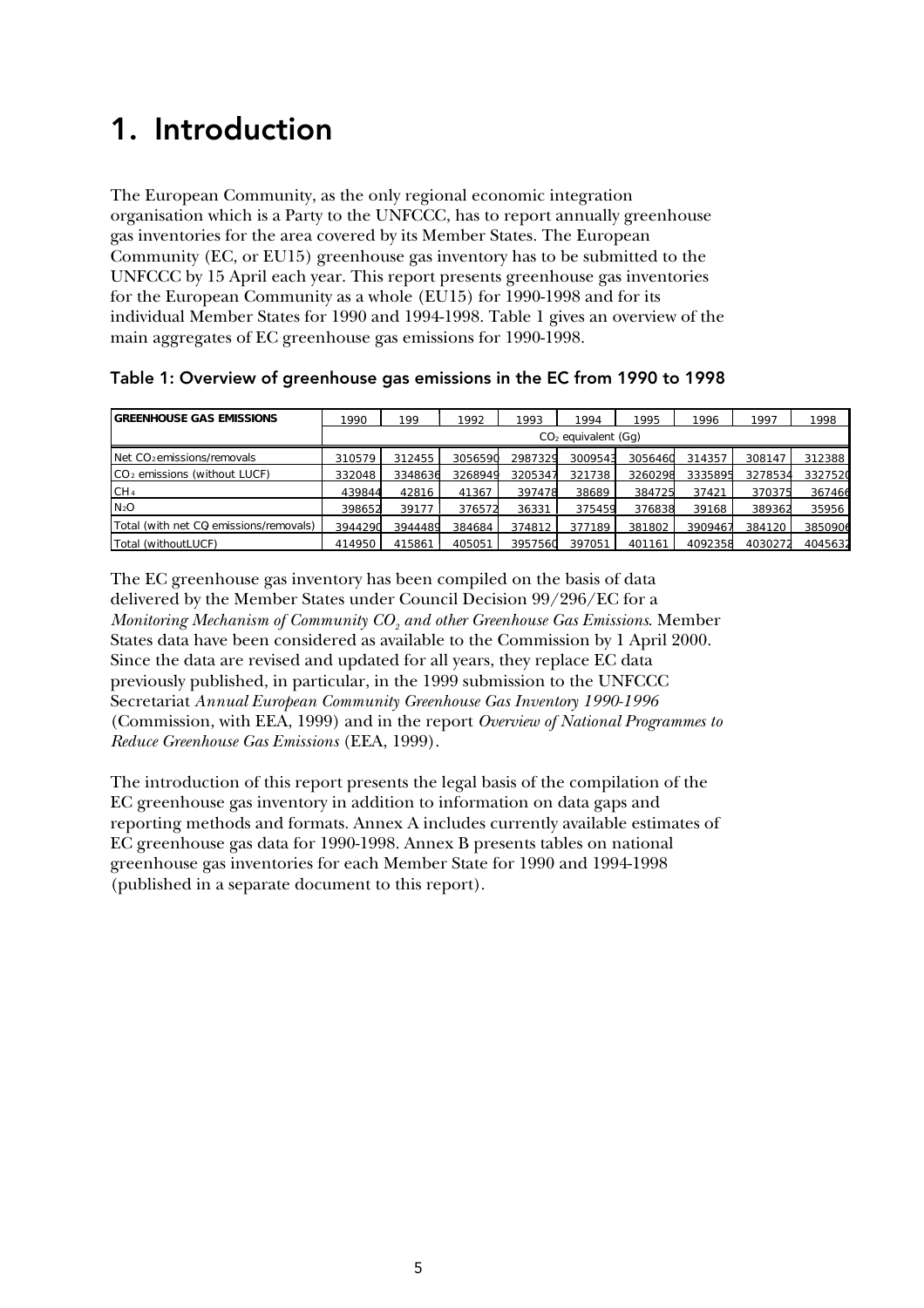#### 1.1. The EC Monitoring Mechanism

After having signed the United Nations Framework Convention on Climate Change (UNFCCC), the European Community adopted in June 1993 Council Decision  $93/389/\mathrm{EEC}^1$  for a *Monitoring Mechanism of Community CO<sub>2</sub> and other Greenhouse Gas Emissions*. The purpose of this Decision was to establish an instrument to monitor and assess regularly progress towards stabilisation of  $CO<sub>2</sub>$ emissions by 2000 at 1990 levels in the European Community.

In the Kyoto Protocol, adopted in December 1997, the European Community and its Member States agreed on an 8% reduction of their anthropogenic greenhouse gas emissions by 2008-2012 relative to the 1990 emission level. In the EC burden sharing arrangement (June 1998), EU Member States agreed on different emission targets for each Member State, according to different economic circumstances with the ultimate goal to assure fulfilment of the EC commitments in the Kyoto Protocol.

The Monitoring Mechanism was amended by Council Decision 99/296/EC of 26 April 1999 $^2$ . The major modifications of the Decision, in accordance with the requirements of the Kyoto Protocol, are: (1) consideration of the quantified emission limitation and reduction commitments by 2008-2012 agreed upon in the Protocol; (2) extension to all six greenhouse gases listed in Annex A to the Kyoto Protocol (CO<sub>2</sub>, CH<sub>4</sub>, N<sub>2</sub>O, HFCs, PFCs, SF<sub>6</sub>); (3) extended reporting and progress assessment requirements for Member States and the European Commission.

Under the Monitoring Mechanism, Member States shall report to the Commission each year, not later than 31 December:

- their anthropogenic  $\mathrm{CO}_2$  emissions and removal by sinks for the previous calendar year;
- final national inventory data on emissions by sources and removals by sinks for the other greenhouse gases for the previous year but one and provisional emission data (inventories) for the previous year.

Other greenhouse gases include the five other Kyoto Protocol greenhouse gases: methane  $(CH_4)$ , nitrous oxide  $(N_2O)$ , hydrofluorocarbons (HFCs), perfluorocarbons (PFCs) and sulphur hexafluoride ( $SF_{6}$ ). In addition, annual information on emissions of the following gases shall be provided: carbon monoxide (CO), nitrogen oxides (NO<sub>x</sub>), non methane volatile organic compounds (NMVOCs) and sulphur oxides, in line with the reporting requirements under the UNFCCC. The methodologies applied should be in accordance with those accepted by the IPCC and agreed upon by the UNFCCC Conference of the Parties.

Based on the data provided by the Member States, the Commission has to establish the Community greenhouse gas inventory and circulate this to all Member States by 1 March each year. This procedure aims at achieving best available Member States' data on greenhouse gas emissions for the compilation of the annual EC greenhouse gas inventory.

-

<sup>1</sup> OJ L 167, 9.7.1993, p. 31

<sup>2</sup> OJ L 117, 5.5.1999, p. 35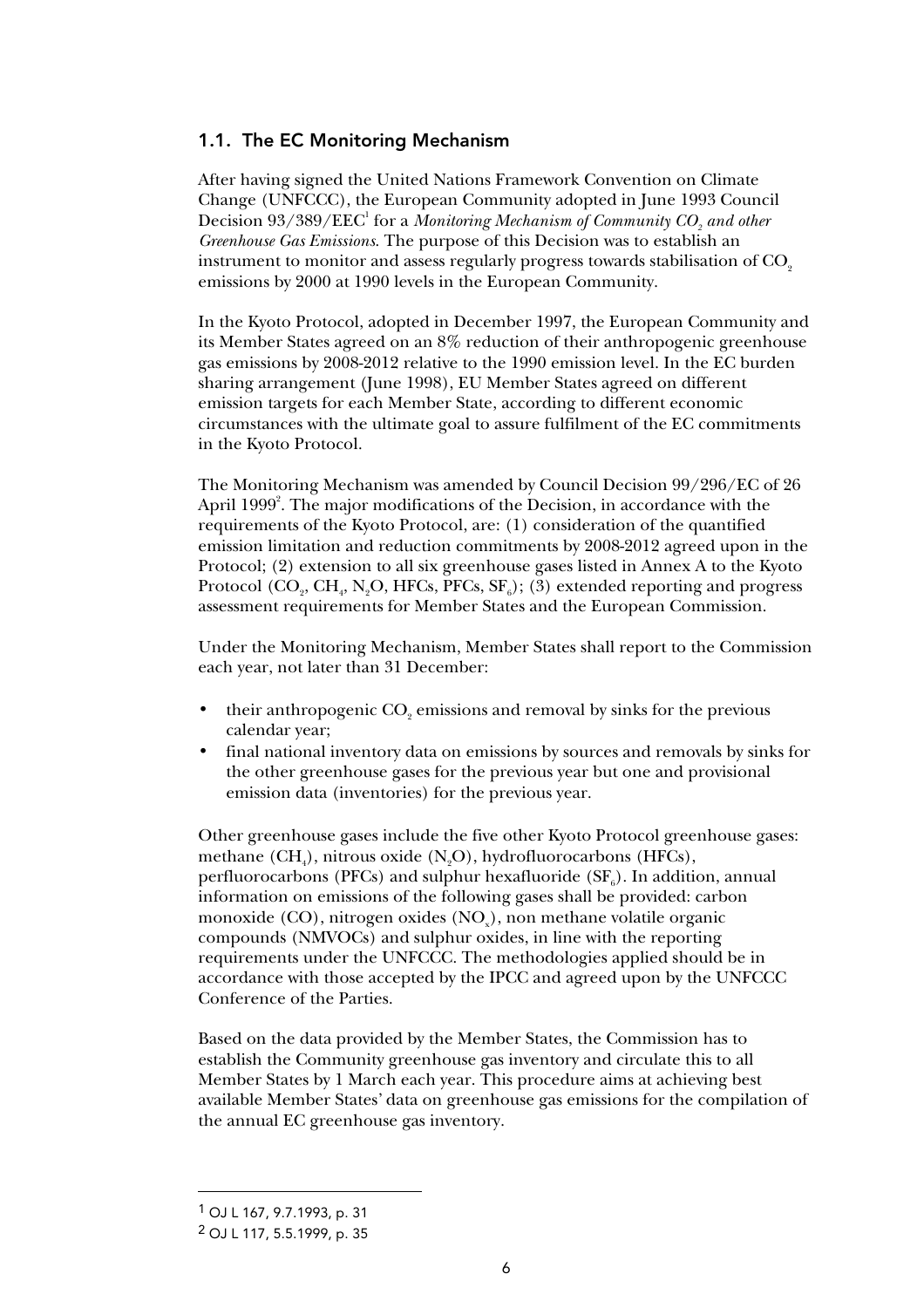The European Environment Agency (EEA) assists the Commission in the compilation of the annual EC inventory through the work of its European Topic Centre on Air Emissions (ETC/AE). These activities result in:

- Draft EC inventory by 1 March to be circulated to the Member States
- Final EC inventory by 15 April to be submitted by the Commission to the UNFCCC Secretariat (this report)

#### 1.2. Data basis

The compilation of Member States' data into a complete EC inventory covering all 15 Member States depends on the availability of the relevant national inventories. Table 2 illustrates that by 1 April 2000, all Member States had reported data for 1998. Therefore, the EC is able to deliver a complete inventory for  $\mathrm{CO}_2\mathrm{,CH}_4$  and  $\rm N_{2}O$  emissions for 1998.

Table 2: Latest data and reporting formats available from Member States by 1 April 2000

| .                      |                       |                  |
|------------------------|-----------------------|------------------|
| <b>EC Member State</b> | Latest data available | Reporting format |
| Austria                | 1998                  | IPCC 96 Table 7A |
| Belgium                | 1998                  | CRF Table 1.A    |
| Denmark                | 1998                  | IPCC 96 Table 7A |
| Finland                | 1998                  | CRF Table 1.A    |
| France                 | 1998                  | IPCC 96 Table 7A |
| Germany                | 1998                  | CRF Table 1.A    |
| Greece                 | 1998                  | IPCC 96 Table 7A |
| Ireland                | 1998                  | IPCC 96 Table 7A |
| Italy                  | 1998                  | CRF Table 1.A    |
| Luxembourg             | 1998                  | IPCC 96 Table 7A |
| Netherlands            | 1998                  | IPCC 96 Table 7A |
| Portugal               | 1998                  | IPCC 96 Table 7A |
| Spain                  | 1998                  | CRF Table 1.A    |
| Sweden                 | 1998                  | CRF Table 1.A    |
| United Kingdom         | 1998                  | IPCC 96 Table 7A |

**Data gaps on CO<sub>2</sub>, CH<sub>4</sub>, N<sub>2</sub>O:** A data gap filling procedure was used for Luxembourg for the years 1991-1993, in order to obtain complete 1991-1998 inventories for  $CO_2$ , CH<sub>4</sub> and N<sub>2</sub>O emissions:

- 1. Emissions reported for the most recent previous year were taken as first estimates.
- 2. For  $CO<sub>2</sub>$  emissions from fossil fuel combustion, however, the latest estimates reported by the Member States in combination with trend information for more recent years from latest calculations of  $\mathrm{CO}_\mathrm{2}$  emissions from fossil fuels by Eurostat have been used (Eurostat, 2000). The Eurostat estimates are compiled using the IPCC Reference Approach and consistent energy balance data, which are regularly collected by Eurostat from the EU Member States. The trend information of Eurostat  $\mathrm{CO}_2$  emission estimates from fossil fuels has been used to extrapolate  $\mathrm{CO}_2$  emission data for the CRF category  $1$  'Energy'.

**Data gaps on industrial gases***:* Uncertainties in industrial greenhouse gas emission estimates (HFCs, PFCs,  $SF_6$ ) remain high for two reasons. (1) data gaps on industrial greenhouse gases as reported by Member States by 1 April 2000 still are considerable (Table 3); (2) several Member States did not report chemical specification of HFCs and PFCs; in this case, average global warming potentials based on information from various EU Member States had to be used, in order to calculate  $\mathrm{CO}_\mathrm{_2}$  equivalent emissions of industrial gases. Data gaps on industrial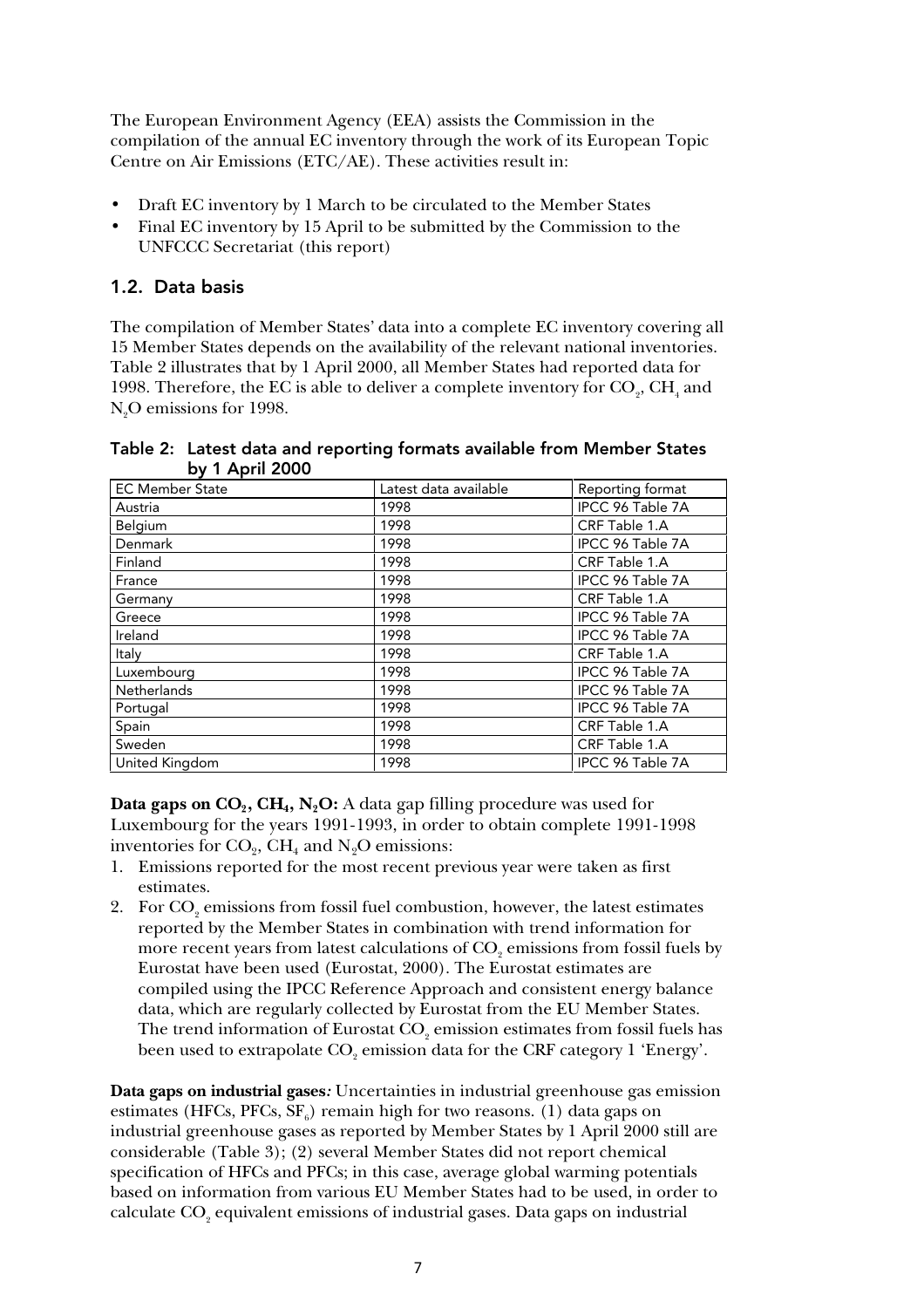greenhouse gases have not been filled; therefore, data as submitted by Member States is not included in EU totals in Annex A, but presented separately in Table 3.

The uncertainty and also the important remaining data gaps due to incomplete reporting by Member States, in industrial greenhouse gas emissions is illustrated by comparing data as reported by the Member States with the results of two recent studies: *Economic Evaluation of Emissions Reductions of HFCs, PFCs and SF<sub>6</sub> in Europe* (Ecofys, 2000) and *Opportunities to minimise emissions of HFCs from the European Union* (March Consulting, 1998).

For the year 1995, Ecofys and March Consulting estimate total HFC emissions for the EC to be 35 and 41 million tons of  $\mathrm{CO}_2$  equivalents respectively. Data as reported by most, but not all, Member States amounted to 16 million tons for the EU as a whole in that year. Therefore, total HFC emissions as reported by Member States were 54 % and 61 % below total EC emission estimates as prepared independently by Ecofys and March Consulting respectively.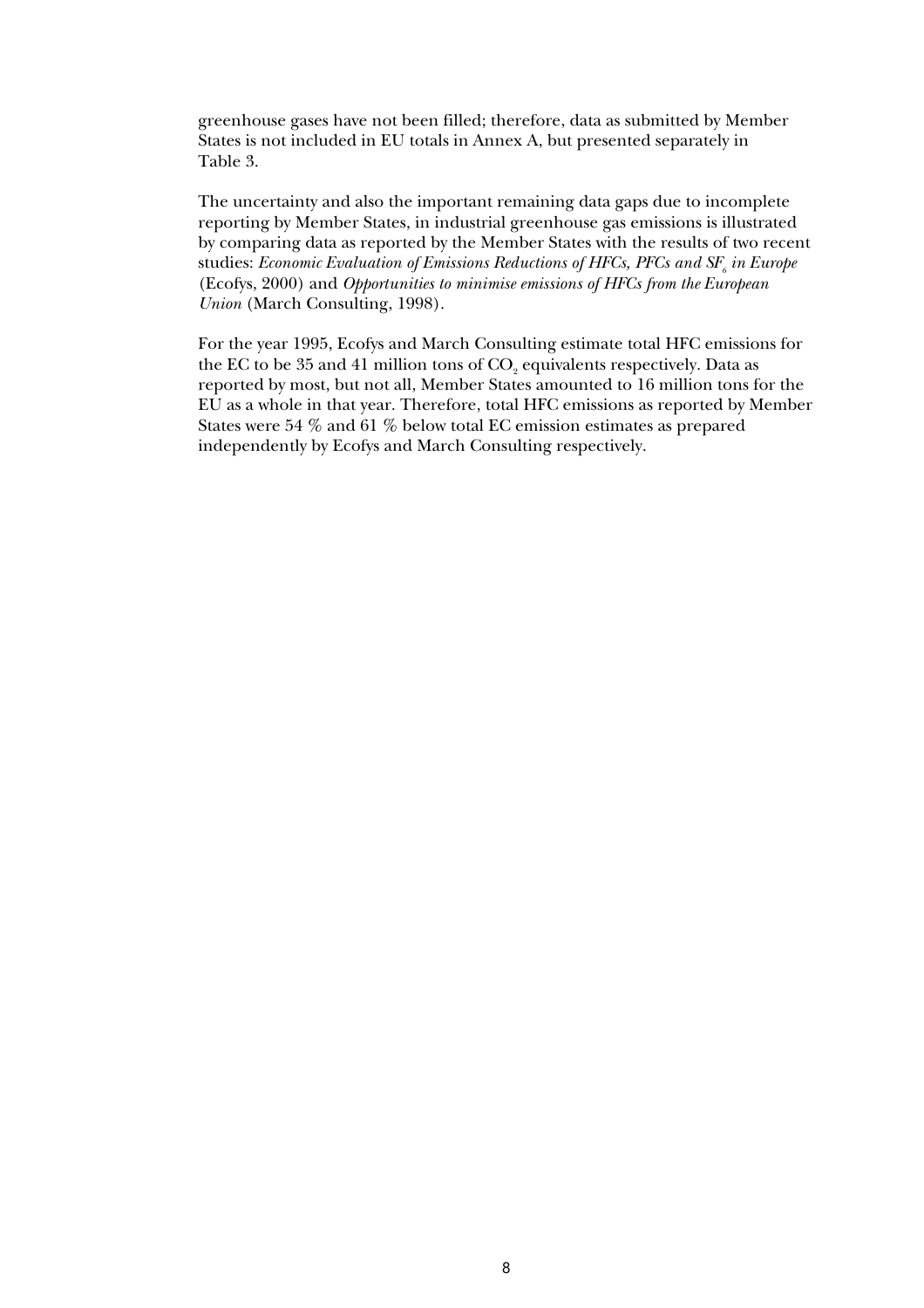| EC Member      |                               | 1990                | 1991        | 1992                     | 1993                     | 1994                | 1995                | 1996                     | 1997   | 1998  |
|----------------|-------------------------------|---------------------|-------------|--------------------------|--------------------------|---------------------|---------------------|--------------------------|--------|-------|
| <b>State</b>   |                               |                     |             |                          |                          |                     |                     |                          |        |       |
|                | <b>HFC</b>                    |                     |             |                          |                          |                     | 543                 |                          |        | 779   |
| Austria        | PFC                           |                     |             |                          |                          |                     | 16                  |                          |        | 21    |
|                | SF <sub>6</sub>               |                     |             |                          |                          |                     | 1142                |                          |        | 968   |
|                | <b>HFC</b>                    | ÷,                  |             |                          |                          |                     | 332                 | 418                      | 527    | 527   |
| Belgium        | <b>PFC</b>                    | 63                  |             |                          |                          |                     |                     |                          |        |       |
|                | SF <sub>6</sub>               | 335                 |             |                          |                          |                     | 206                 | 206                      | 239    | 206   |
|                | <b>HFC</b>                    | $\mathsf{O}\xspace$ | $\mathsf 0$ | $\overline{4}$           | 96                       | 134                 | 244                 | 389                      | 430    | 455   |
| Denmark        | <b>PFC</b>                    | $\mathbf 0$         | $\mathsf 0$ | $\mathbf 0$              | $\mathbb O$              | $\mathsf{O}\xspace$ | $\mathbf{1}$        | 3                        | 8      | 17    |
|                | SF <sub>6</sub>               | 0                   | 0           | 115                      | 133                      | 167                 | 140                 | 85                       | 170    | 70    |
|                | <b>HFC</b>                    |                     |             |                          |                          |                     |                     |                          |        |       |
| Finland        | <b>PFC</b>                    |                     |             |                          |                          |                     |                     |                          |        |       |
|                | SF <sub>6</sub>               |                     |             |                          |                          |                     |                     |                          |        |       |
|                | <b>HFC</b>                    | 2252                | 1509        | 1067                     | 808                      | 857                 | 1400                | 2441                     | 3059   | 3393  |
| France         | PFC                           | 3193                | 2475        | 2150                     | 1649                     | 1388                | 1331                | 1386                     | 1432   | 1610  |
|                | SF <sub>6</sub>               | 2199                | 2223        | 2247                     | 2271                     | 2294                | 2318                | 2366                     | 2414   | 2342  |
|                | <b>HFC</b>                    | 2340                | 2340        | 2470                     | 3750                     | 3980                | 3130                | 2580                     | 3450   | 3450  |
| Germany        | <b>PFC</b>                    | 2696                | 2352        | 2138                     | 2012                     | 1676                | 1764                | 1830                     | 1554   | 1554  |
|                | SF <sub>6</sub>               | 3896                | 4350        | 4876                     | 5401                     | 5784                | 6243                | 5822                     | 5688   | 5688  |
|                | <b>HFC</b>                    | 100                 | 100         | J,                       | 100                      | 200                 | 300                 | 300                      | 300    | 300   |
| Greece         | <b>PFC</b>                    | 700                 | 700         | 700                      |                          |                     |                     |                          |        |       |
|                | SF <sub>6</sub>               |                     |             |                          |                          |                     |                     |                          |        |       |
|                | <b>HFC</b>                    | J.                  |             |                          |                          |                     |                     |                          |        |       |
| Ireland        | PFC                           |                     |             |                          |                          |                     |                     |                          |        |       |
|                | SF <sub>6</sub>               |                     |             |                          |                          |                     |                     |                          |        |       |
|                | <b>HFC</b>                    |                     |             |                          |                          |                     |                     |                          |        |       |
| Italy          | PFC                           | 351                 | 355         | 358                      | 354                      | 806                 | 1247                | 1215                     | 1617   | 1617  |
|                | SF <sub>6</sub>               | 233                 | 227         | 201                      | 199                      | 208                 | 209                 | 122                      | 124    | 125   |
|                | <b>HFC</b>                    | 198                 | 229         | 249                      | 272                      | 292                 | 366                 | 368                      | 397    | 398   |
| Luxembourg     | <b>PFC</b>                    |                     |             |                          |                          |                     |                     |                          |        |       |
|                |                               |                     |             |                          |                          |                     |                     |                          |        |       |
|                | SF <sub>6</sub><br><b>HFC</b> | ÷.                  | ٠           |                          |                          |                     |                     |                          |        |       |
| Netherlands    | <b>PFC</b>                    | 460                 | 436         | 426                      | 474                      | 736                 | 798                 | 1148                     | 1365   | 1343  |
|                |                               | 2541                | 2499        | 2261                     | 2268                     | 2289                | 2156                | 2205                     | 2247   | 2247  |
|                | SF <sub>6</sub>               |                     |             |                          |                          |                     |                     |                          |        |       |
| Portugal       | <b>HFC</b>                    |                     |             |                          |                          |                     | $\mathsf{O}\xspace$ |                          |        |       |
|                | <b>PFC</b>                    |                     |             |                          |                          |                     | 157                 |                          |        |       |
|                | SF <sub>6</sub>               |                     |             |                          |                          |                     | $\overline{1}$      |                          |        |       |
| Spain          | <b>HFC</b>                    | 2894                | 2574        | 2869                     | 2259                     | 3886                | 5604                | 6577                     | 8170   | 8452  |
|                | PFC                           | 828                 | 787         | 782                      | 794                      | 785                 | 791                 | 761                      | 781    | 740   |
|                | SF <sub>6</sub>               | 104                 | 107         | 110                      | 112                      | 121                 | 144                 | 153                      | 169    | 183   |
|                | <b>HFC</b>                    | J.                  | ÷,          | $\overline{\phantom{a}}$ |                          | 150                 | 150                 | $\overline{\phantom{a}}$ | $\sim$ |       |
| Sw eden        | PFC                           |                     |             |                          |                          | 420                 | 420                 | $\overline{\phantom{a}}$ | 313    | 303   |
|                | SF <sub>6</sub>               |                     |             |                          | $\overline{\phantom{a}}$ | 1243                | 1195                |                          |        |       |
| United Kingdom | <b>HFC</b>                    | 973                 | 1025        | 1074                     | 1162                     | 1451                | 1956                | 2472                     | 3067   | 3656  |
|                | PFC                           | 2317                | 1815        | 960                      | 808                      | 980                 | 1098                | 910                      | 666    | 658   |
|                | SF <sub>6</sub>               | 724                 | 776         | 833                      | 889                      | 1061                | 1134                | 1270                     | 1263   | 1289  |
|                | <b>HFC</b>                    | 9369                | 8340        | 8268                     | 9002                     | 12200               | 15703               | 17540                    | 21984  | 23971 |
| Total          | <b>PFC</b>                    | 12571               | 10854       | 9192                     | 7729                     | 7746                | 7943                | 7217                     | 7125   | 7275  |
|                | SF <sub>6</sub>               | 7456                | 7685        | 8428                     | 9078                     | 10961               | 12889               | 10272                    | 10340  | 11144 |

Table 3:  $\,$  Actual HFC, PFC and SF $_{\textrm{\tiny{\it c}}}$  emissions as reported by Member States by 1 April 2000 in  $CO<sub>2</sub>$  equivalents (Gg)

Note: Average global warming potentials based on information from various EU Member States were used in case of missing chemical specification by Member States (HFC: 1000, PFC: 7000)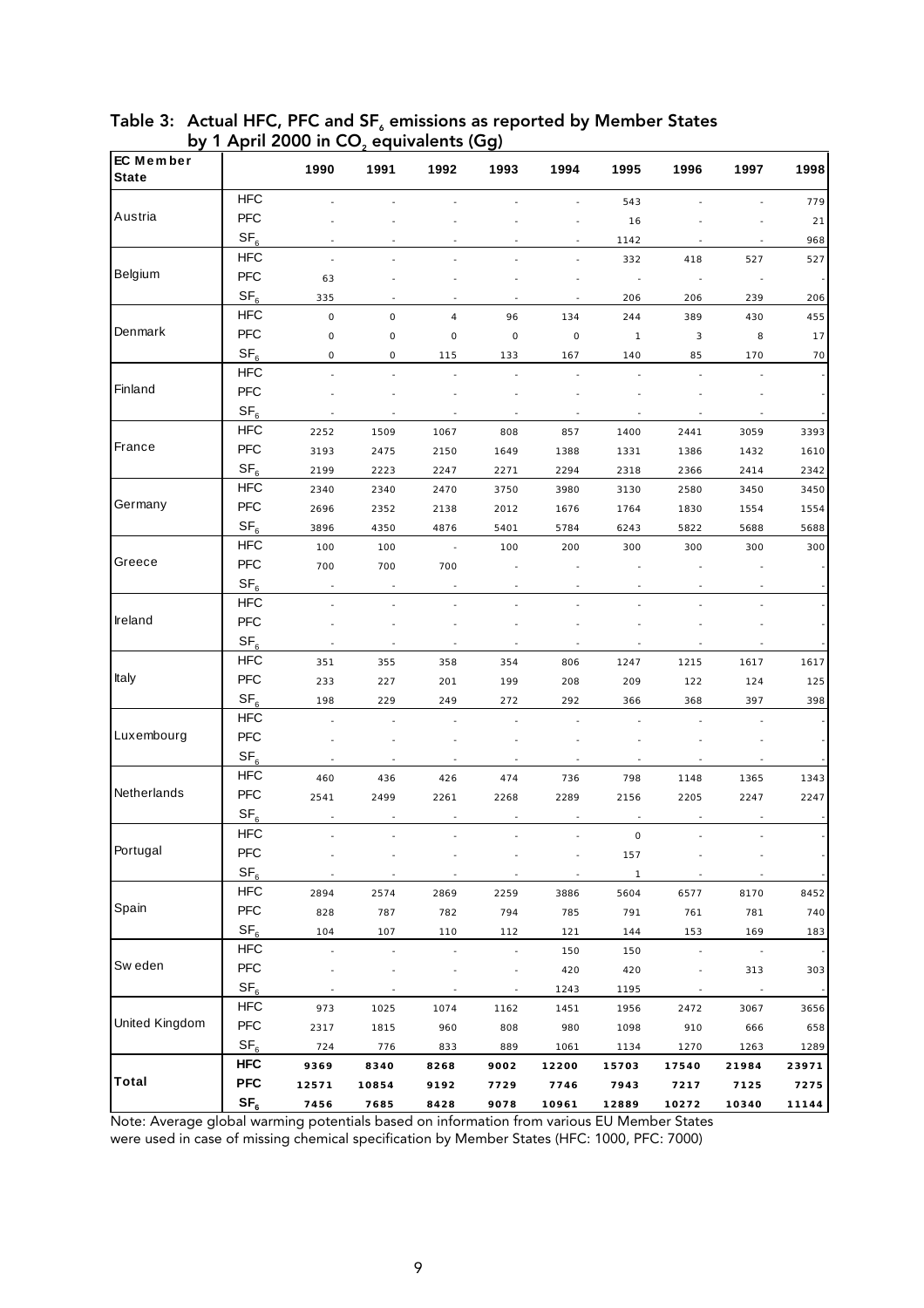For PFCs and  $\text{SF}_{\scriptscriptstyle{6}}$ , Ecofys estimates emissions of  $15$  and  $18$  million tons of  $\text{CO}_{\scriptscriptstyle{2}}$ equivalents respectively for 1995. Data as reported by Member States adds up to 8 and  $13$  million tons for PFCs and  $\rm{SF}_{6}$  respectively: This means that EC emission estimates on PFCs as submitted by Member States were 47  $\%$  and estimates on SF<sub>6</sub> emissions were 28 % below the independent estimates.

**Data gaps on the Reference Approach for CO<sub>2</sub> from fossil fuel combustion:** For EU15, data on the Reference Approach for  $\mathrm{CO}_2$  from fossil fuel combustion in Tables *Summary 1.A* are omitted, since not all Member States reported these data. Adding up incomplete data would not provide relevant EC total emission information in this case. Instead, latest Eurostat calculations of  $\mathrm{CO}_2$  emissions from fossil fuels (Eurostat, 2000) are provided for information purposes in the footnotes to Tables *Summary 1.A* in Annex A. However, for those Member States that reported  $\mathrm{CO}_\mathrm{2}$  emissions from fossil fuels, estimated with the Reference Approach, these estimates are provided in the separate Annex B to this report.

#### 1.3. Reporting method and format

The EC greenhouse gas inventory was compiled according to the recommendations for inventories set out in the UNFCCC Guidelines for the Preparation of National Communications by Parties included in Annex 1 to the Convention, Part 1: UNFCCC Reporting Guidelines on Annual Inventories. These guidelines are part of the comprehensive document UNFCCC Guidelines on Reporting and Review (document FCCC/CP/1999/7), adopted as UNFCCC COP Decision 3/CP.5. In accordance with this Decision, the IPCC 1996 Guidelines for National Greenhouse Gas Inventories have also been applied.

The tables in Annex A and B of this report present greenhouse gas emission data for the Community (EU15) and for individual Member States in the new Common Reporting Format adopted at the fifth Conference of the Parties (FCCC/CP/1999/7). For each year, two tables are presented:

- 1. **Summary 1.A: Summary Report for National Greenhouse Gas Inventories.** This Table summarises sectoral data for all six greenhouse gases  $(\mathrm{CO}_2, \mathrm{CH}_4,$ N<sub>2</sub>O, HFCs, PFCs, SF<sub>6</sub>), NO<sub>x</sub>, CO, NMVOCs and SO<sub>2</sub>. It corresponds to *IPCC Table 7A* presented in earlier EC inventory reports, but contains the following amendments (with regard to Table 7A): (1) integration of industrial greenhouse gases (HFCs, PFCs,  $SF_{6}$ ); (2) inclusion of alternative calculations of  $\mathrm{CO}_2$  emissions from energy use (reference approach); and (3) additional reporting of  $\text{SO}_2$  emissions.
- 2. **Summary 2: CO<sub>2</sub> Equivalent Emissions Summary Report**. This Table corresponds to *IPCC Table 7B* (which was not included in earlier EC inventory reports) and presents sectoral data of each of the six greenhouse gases and of total emissions in  $\mathrm{CO}_2$  equivalents.

Table 2 summarises the reporting formats of the Member States' submissions. Where Member States continued to use IPCC Tables 7A, the data was transferred into the new format.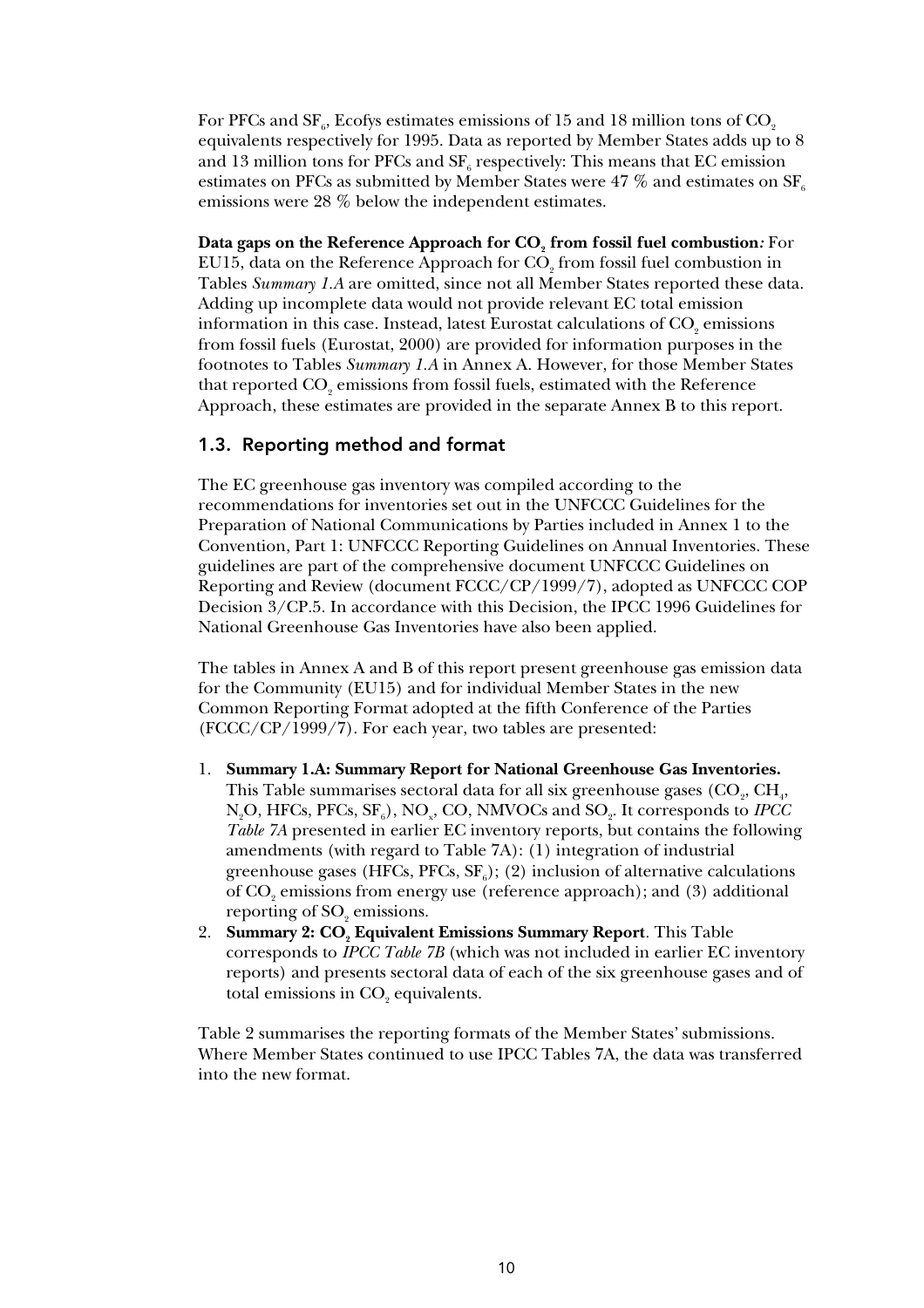#### 1.4. Changes with regard to last year's submission

**Reporting year:** Since all Member States submitted data for 1998, the EC has been able, for the first time, to submit a complete EC greenhouse gas inventory for the previous but one year for  $\text{CO}_2$ ,  $\text{CH}_4$  and  $\text{N}_2\text{O}$  emissions and sinks (where relevant).

**Reporting format***:* The EC submission presents emission data in Summary 1.A and Summary 2 Tables of the new Common Reporting Format (as described above), although many Member States reported in IPCC 96 Tables 7A.

 $\mathbf{Data}$  gaps and reference data: In case of missing data on  $\mathrm{CO}_2, \mathrm{CH}_4$  and  $\mathrm{N}_2\mathrm{O}$ emissions, a specific data gap procedure has been applied, as was described on page 8 of this report. In addition, data are provided for industrial F-gases and for  $\mathrm{CO}_2$  from fossil fuels according to the Reference Approach for  $\mathrm{CO}_2$  from fossil fuel combustion. For industrial F-gases, the results of two recent studies have been presented and for the Reference Approach, Eurostat  $\mathrm{CO}_\mathrm{2}$  emission data from fossil fuel combustion is referred to in Annex A, while Member States' own Reference Approach  $\mathrm{CO}_2$  estimates are presented in Annex B.

**Time series***:* Complete time series of EC greenhouse gas emission data from 1990 to 1998 are reported in Annex A. In addition, main aggregates are presented in Table 1 above following *Table 10 Emission Trends (Summary)* of the Common Reporting Format.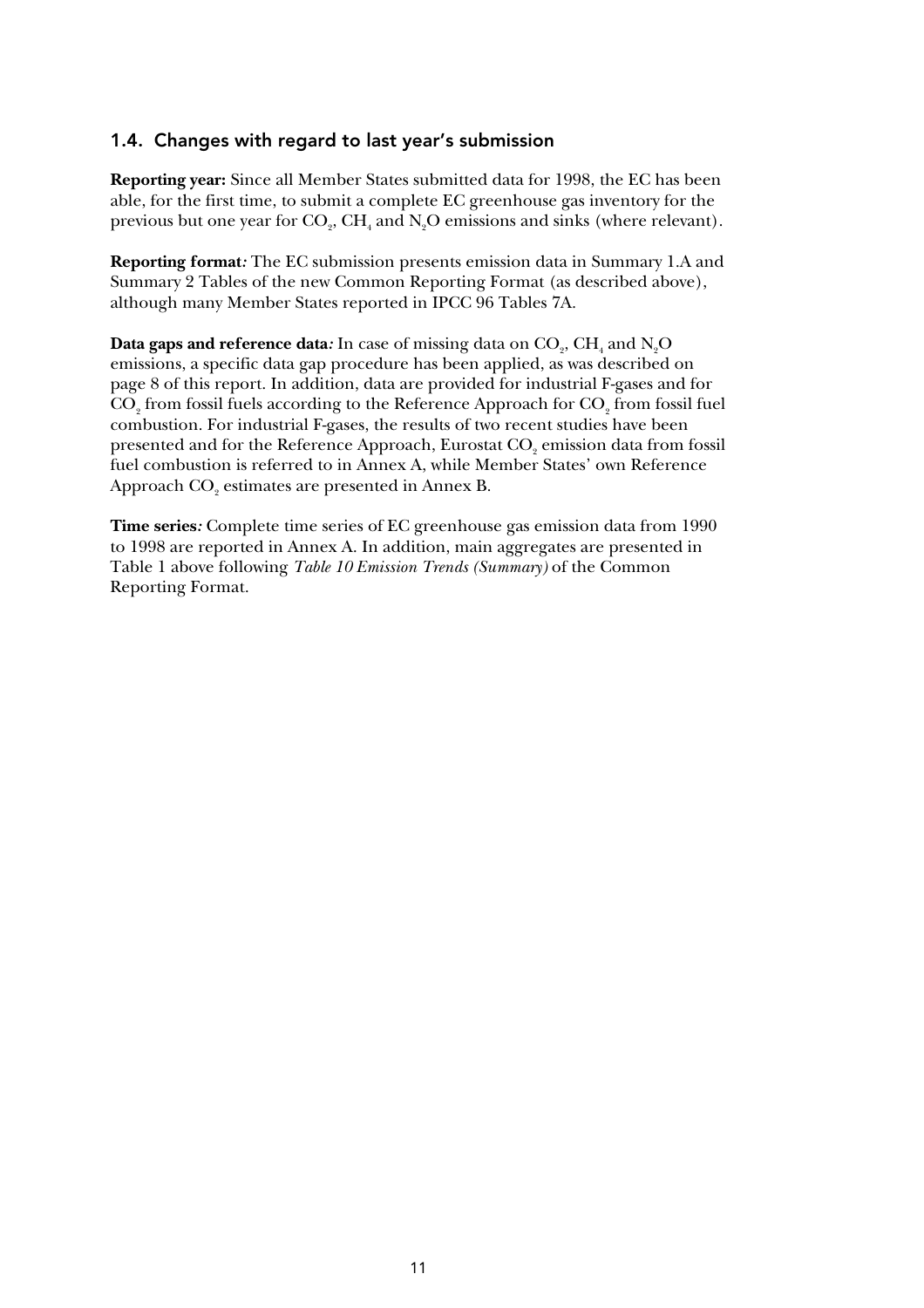Annex A: UNFCCC summary reports 1.A and 2 of the common reporting format for the European Community (EU15)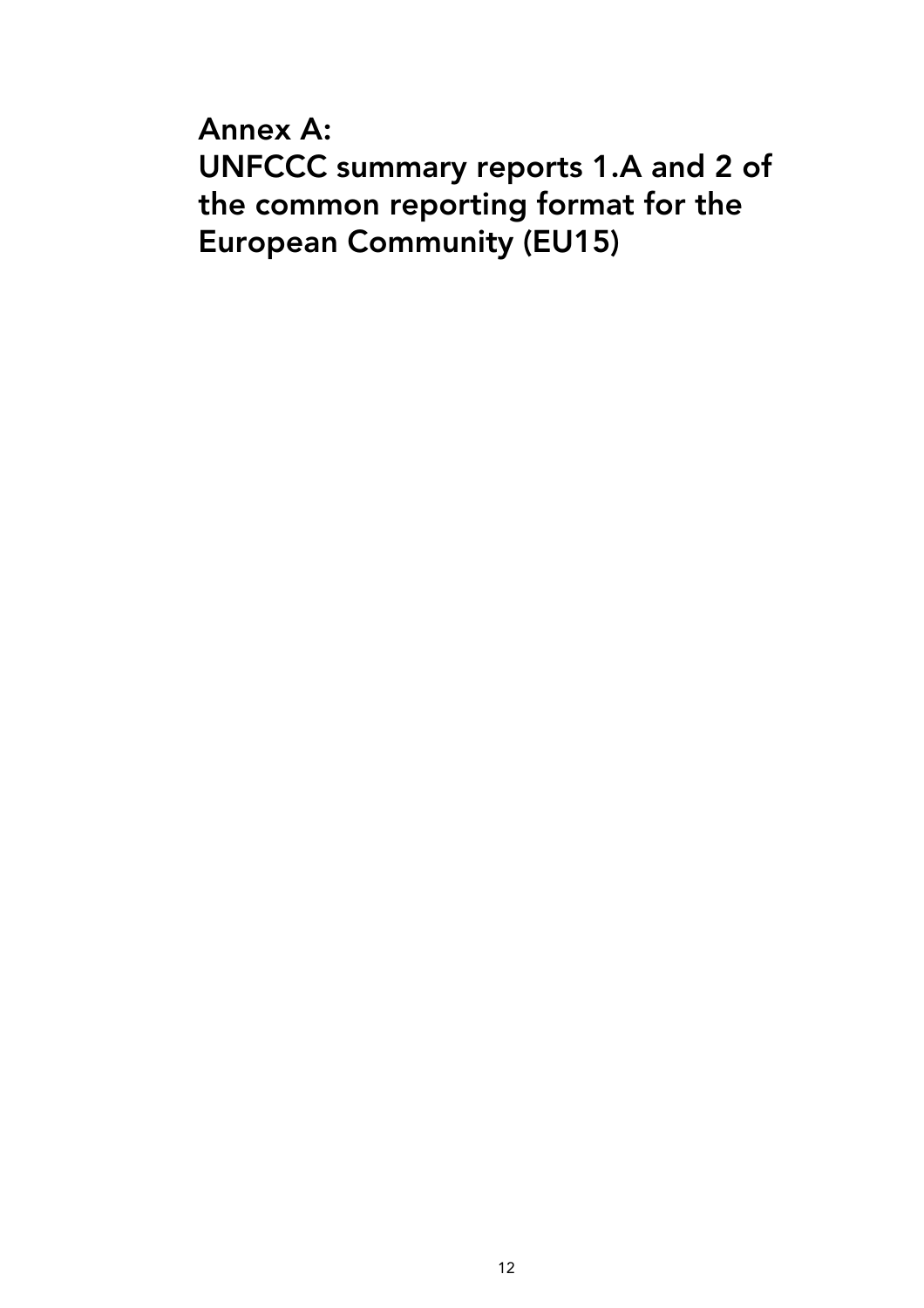# **EU15**

#### EU15 1990

#### Summary 1.A: Summary report for national greenhouse gas inventories (IPCC table 7A) (Sheet 1 of 3)

| <b>GREENHOUSE GAS SOURCE AND SINK</b>    |                                              | CO <sub>2</sub> | CO <sub>2</sub> | CH <sub>4</sub> | $N_2O$   |   | <b>HFCs</b>           | <b>PFCs</b> |  |      | SF <sub>e</sub> | $NO_x$ | $_{\rm CO}$ | NMVOC | SO <sub>2</sub> |
|------------------------------------------|----------------------------------------------|-----------------|-----------------|-----------------|----------|---|-----------------------|-------------|--|------|-----------------|--------|-------------|-------|-----------------|
| <b>CATEGORIES</b>                        |                                              | emissions       | removals        |                 |          | P |                       | P           |  | P    | А               |        |             |       |                 |
|                                          |                                              |                 | (Gg)            |                 |          |   | $CO2$ equivalent (Gg) |             |  | (Gg) |                 |        |             |       |                 |
| Total National Emissions and Removals    |                                              | 3320481         | $-214686$       | 20945           | 1286     |   |                       |             |  |      |                 | 13320  | 49785       | 16633 | 16075           |
| 1. Energy                                |                                              | 3156789         |                 | 4813            | 167      |   |                       |             |  |      |                 | 13022  | 44374       | 8722  | 15726           |
| A. Fuel Combustion                       | Reference Approach                           |                 |                 |                 |          |   |                       |             |  |      |                 |        |             |       |                 |
|                                          | Sectoral Approach                            | 3131345         |                 | 789             | 167      |   |                       |             |  |      |                 | 12991  | 44193       | 7413  | 15254           |
| 1. Energy Industries                     |                                              | 1148052         |                 | 32              | 55       |   |                       |             |  |      |                 | 2894   | 452         | 50    | 10040           |
|                                          | 2. Manufacturing Industries and Construction | 635832          |                 | 58              | 35       |   |                       |             |  |      |                 | 1652   | 3477        | 128   | 2791            |
| 3. Transport                             |                                              | 692346          |                 | 205             | 40       |   |                       |             |  |      |                 | 6992   | 32104       | 6193  | 674             |
| 4. Other Sectors                         |                                              | 632981          |                 | 489             | 36       |   |                       |             |  |      |                 | 1320   | 8008        | 1017  | 1500            |
| 5. Other                                 |                                              | 21694           |                 |                 |          |   |                       |             |  |      |                 | 132    | 151         | 25    | 82              |
| B. Fugitive Emissions from Fuels         |                                              | 25405           |                 | 4024            |          |   |                       |             |  |      |                 | 31     | 180         | 1309  | 472             |
| 1. Solid Fuels                           |                                              | 6500            |                 | 2426            |          |   |                       |             |  |      |                 |        | 96          | 18    | 163             |
| 2. Oil and Natural Gas                   |                                              | 18944           |                 | 1598            |          |   |                       |             |  |      |                 | 31     | 85          | 1291  | 309             |
| 2.<br>Industrial Processes               |                                              | 150780          |                 | 22              | 357      |   |                       |             |  |      |                 | 192    | 3510        | 1011  | 325             |
| A. Mineral Products                      |                                              | 107214          |                 | $\mathbf{0}$    |          |   |                       |             |  |      |                 | 43     | 28          | 211   | 40              |
| B. Chemical Industry                     |                                              | 12366           |                 | 7               | 353      |   |                       |             |  |      |                 | 86     | 61          | 374   | 122             |
| C. Metal Production                      |                                              | 23666           |                 |                 | $\Omega$ |   |                       |             |  |      |                 | 24     | 3243        | 18    | 73              |
| D. Other Production                      |                                              | 1260            |                 |                 |          |   |                       |             |  |      |                 |        |             | 225   | 11              |
| E. Production of Haloc arbons and $SF_6$ |                                              |                 |                 |                 |          |   |                       |             |  |      |                 |        |             |       |                 |
| F. Consumption of Haloc arbons and $SF6$ |                                              |                 |                 |                 |          |   |                       |             |  |      |                 |        |             |       |                 |
| G. Other                                 |                                              | 4454            |                 |                 |          |   |                       |             |  |      |                 | 24     | 158         | 162   | 35              |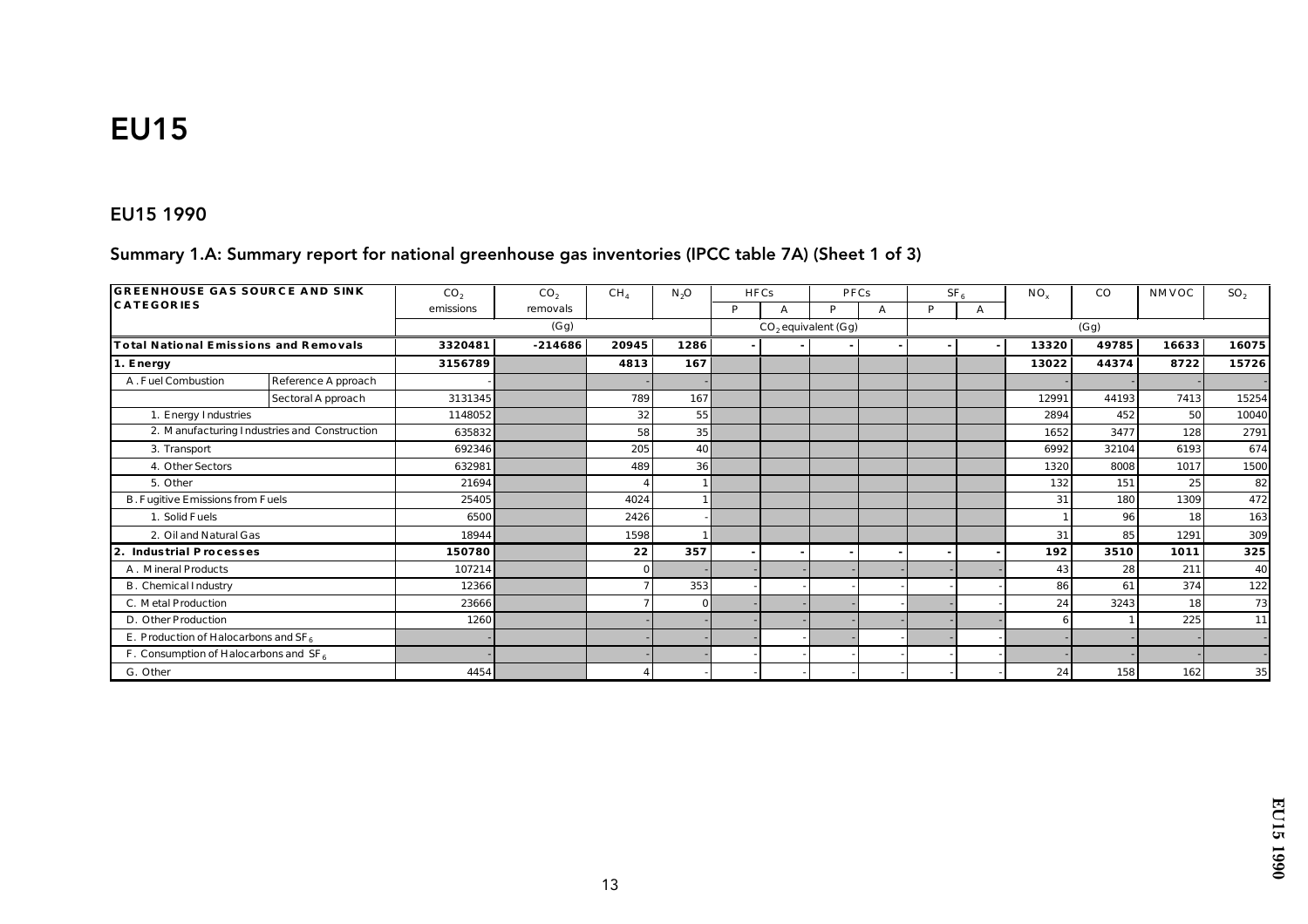### Summary 1.A: Summary report for national greenhouse gas inventories (IPCC table 7A) (Sheet 2 of 3)

| <b>GREENHOUSE GAS SOURCE AND SINK</b>               | CO <sub>2</sub> | CO <sub>2</sub> | CH <sub>4</sub>          | $N_2O$         |   | <b>HFCs</b> |                       | <b>PFCs</b> |   | SF <sub>e</sub> | $NO_x$       | $_{\rm CO}$ | NMVOC           | SO <sub>2</sub> |
|-----------------------------------------------------|-----------------|-----------------|--------------------------|----------------|---|-------------|-----------------------|-------------|---|-----------------|--------------|-------------|-----------------|-----------------|
| <b>CATEGORIES</b>                                   | emissions       | removals        |                          |                | P | A           | P                     | A           | P | A               |              |             |                 |                 |
|                                                     |                 | (Gg)            |                          |                |   |             | $CO2$ equivalent (Gg) |             |   |                 |              | (Gg)        |                 |                 |
| 3. Solvent and Other Product Use                    | 6809            |                 | $\boldsymbol{2}$         | 10             |   |             |                       |             |   |                 | $\mathbf 0$  | 2           | 4270            | $\mathbf{0}$    |
| 4. A griculture                                     |                 |                 | 9074                     | 713            |   |             |                       |             |   |                 | 37           | 519         | 936             | $\mathbf{1}$    |
| A. Enteric Fermentation                             |                 |                 | 6733                     |                |   |             |                       |             |   |                 |              |             |                 |                 |
| <b>B.</b> Manure Management                         |                 |                 | 2013                     | 95             |   |             |                       |             |   |                 |              |             |                 |                 |
| C. Rice Cultivation                                 |                 |                 | 109                      |                |   |             |                       |             |   |                 | $\Omega$     |             | $\Omega$        |                 |
| D. A gric ultural Soils                             |                 |                 | 194                      | 617            |   |             |                       |             |   |                 | 17           |             | 863             |                 |
| E. Prescribed Burning of Savannas                   |                 |                 |                          |                |   |             |                       |             |   |                 |              |             |                 |                 |
| F. Field Burning of A gricultural Residues          |                 |                 | 25                       |                |   |             |                       |             |   |                 | 21           | 519         | 72              |                 |
| G. Other                                            |                 |                 |                          |                |   |             |                       |             |   |                 |              |             |                 |                 |
| 5. Land-Use Change and Forestry                     |                 | $-214686$       | 170                      | 19             |   |             |                       |             |   |                 | 20           | 630         | 1590            | $\mathbf{1}$    |
| A. Changes in Forest & Oth. Woody Biom. Stocks      |                 | $-260954$       | 54                       | $\mathbf{0}$   |   |             |                       |             |   |                 | 13           | 471         | 30              |                 |
| <b>B.</b> Forest and Grassland Conversion           | 11950           |                 | 18                       | $\Omega$       |   |             |                       |             |   |                 |              | 160         | 10 <sup>1</sup> |                 |
| C. A bandonment of Managed Lands                    |                 | $-122$          |                          |                |   |             |                       |             |   |                 |              |             |                 |                 |
| D. CO <sub>2</sub> Emissions and Removals from Soil | 31631           |                 |                          |                |   |             |                       |             |   |                 |              |             |                 |                 |
| E. Other                                            |                 | 2808            | 98                       | 18             |   |             |                       |             |   |                 | $\mathbf{2}$ |             | 1549            |                 |
| 6. Waste                                            | 5403            |                 | 6865                     | 16             |   |             |                       |             |   |                 | 49           | 749         | 106             | 22              |
| A. Solid Waste Disposal on Land                     | 264             |                 | 6415                     | $\overline{0}$ |   |             |                       |             |   |                 |              | 54          | 43              |                 |
| <b>B.</b> Wastewater Handling                       |                 |                 | 337                      | 13             |   |             |                       |             |   |                 |              |             |                 |                 |
| C. Waste Incineration                               | 5040            |                 | 40                       |                |   |             |                       |             |   |                 | 45           | 695         | 45              | 21              |
| D. Other                                            | 100             |                 | 75                       |                |   |             |                       |             |   |                 |              |             | 12              |                 |
| 7. Other                                            | 600             |                 | $\overline{\phantom{a}}$ | 4              |   |             |                       |             |   |                 |              |             |                 |                 |
|                                                     |                 |                 |                          |                |   |             |                       |             |   |                 |              |             |                 |                 |
|                                                     |                 |                 |                          |                |   |             |                       |             |   |                 |              |             |                 |                 |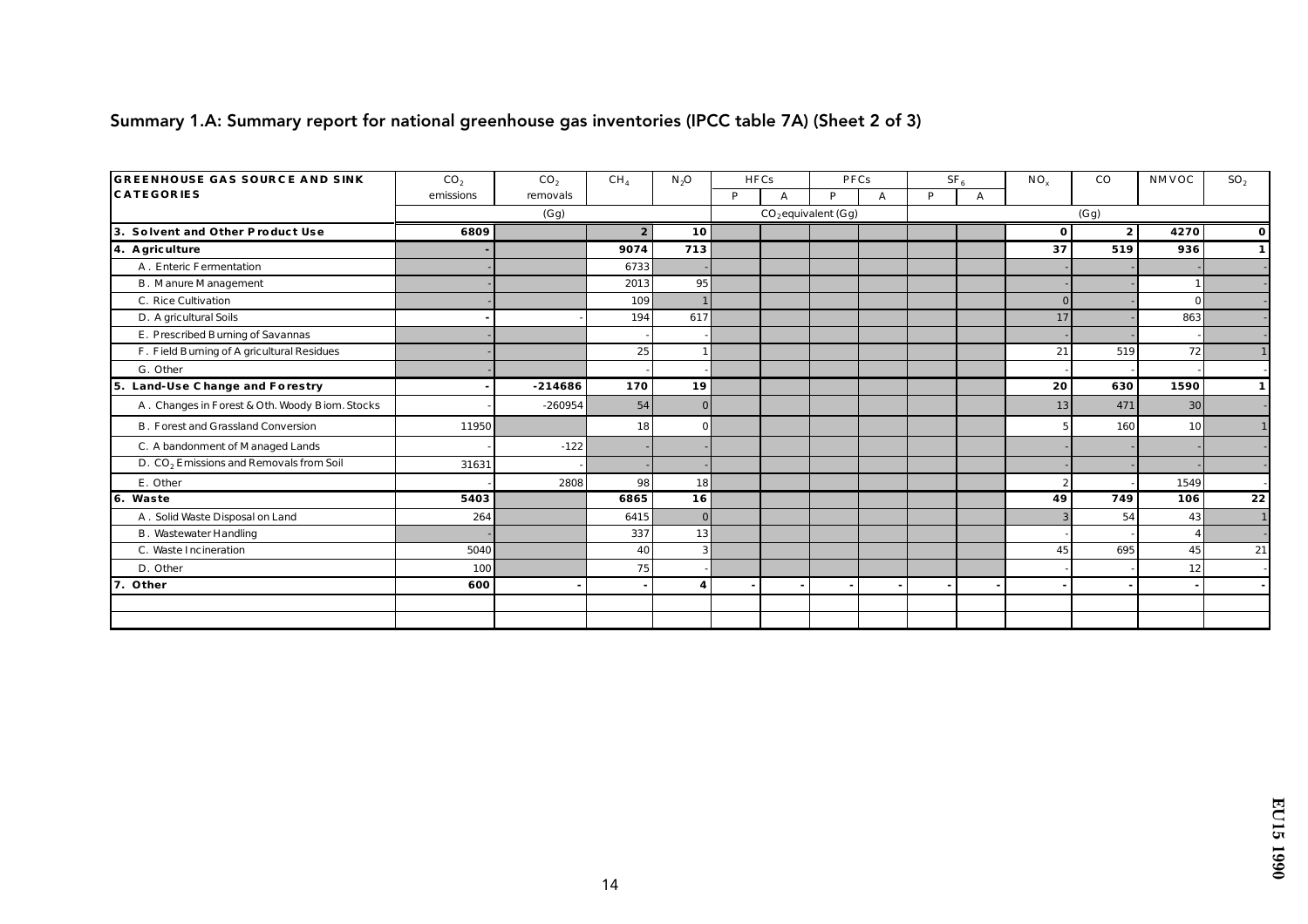#### Summary 1.A: Summary report for national greenhouse gas inventories (IPCC table 7A) (Sheet 3 of 3)

| <b>GREENHOUSE GAS SOURCE AND SINK</b> | CO <sub>2</sub> | CO <sub>2</sub> | CH <sub>4</sub> | N <sub>3</sub> O | <b>HFCs</b> |                       | <b>PFCs</b> | SF <sub>6</sub> | $NO_x$ | $_{\rm CO}$ | <b>NMVOC</b> | SO <sub>2</sub> |
|---------------------------------------|-----------------|-----------------|-----------------|------------------|-------------|-----------------------|-------------|-----------------|--------|-------------|--------------|-----------------|
| <b>CATEGORIES</b>                     | emissions       | removals        |                 |                  |             |                       |             |                 |        |             |              |                 |
|                                       |                 | (Gg)            |                 |                  |             | $CO2$ equivalent (Gg) |             |                 |        | (Gg)        |              |                 |
| Memo Items:                           |                 |                 |                 |                  |             |                       |             |                 |        |             |              |                 |
| International Bunkers                 | 166631          |                 | 10              |                  |             |                       |             |                 | 1470   | 295         | 180          | 943             |
| A viation                             | 58818           |                 |                 |                  |             |                       |             |                 | 221    | 179         | 64           | 14              |
| Marine                                | 107813          |                 |                 |                  |             |                       |             |                 | 1249   | 116         | 116          | 929             |
| Multilateral Operations               |                 |                 |                 |                  |             |                       |             |                 |        |             |              | $\sim$          |
| CO, Emissions from Biomass            | 137965          |                 |                 |                  |             |                       |             |                 |        |             |              |                 |

Notes:

Totals and sub-totals of the EC inventory are the sum of Member States' emissions. In case totals and sub-totals do not add up, this is due to different completeness of Member States' submissions.

Data on the Reference Approach for CO<sub>2</sub> from fossil fuel combustion is omitted in the EU15 tables, as not all Member States reported these data. Instead, latest Eurostat calculations of CO<sub>2</sub> emissions from fossil fuels (Eurostat, 2000) may be used as reference estimate. Eurostat estimates of CO<sub>2</sub> emissions from fossil fuels are 3088476 Gg for 1990.

Category 5 'Land-Use Change and Forestry' provides 'net' emissions (Member States emissions minus Member States removals) of CO<sub>2</sub> following CRF recommendations. For calculation details see Summary 2.

As not all Member States reported data for industrial F-gases, they are omitted in Annex A. Instead, they are presented in Table 3 of the introduction and in Annex B.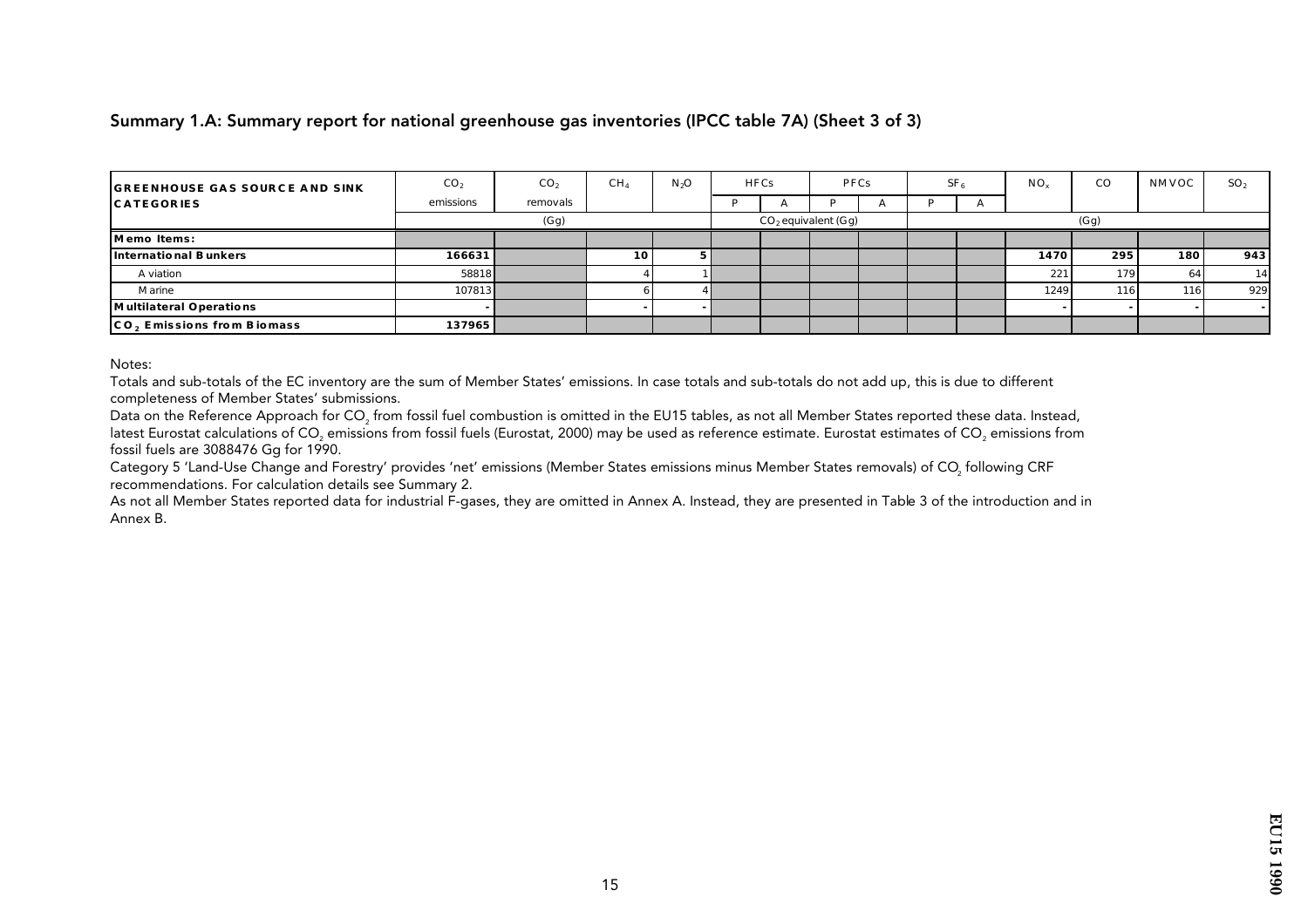| <b>GREENHOUSE GAS SOURCE AND SINK</b>        | CO <sub>2</sub> | CH <sub>4</sub> | $N_2O$ | <b>HFCs</b>           | PFCs | SF <sub>6</sub> | Total        |
|----------------------------------------------|-----------------|-----------------|--------|-----------------------|------|-----------------|--------------|
| <b>CATEGORIES</b>                            |                 |                 |        | $CO2$ equivalent (Gg) |      |                 |              |
| Total (Net Emissions)                        | 3105794         | 439844          | 398652 |                       |      |                 | 3944290      |
| 1. Energy                                    | 3156789         | 101067          | 51916  |                       |      |                 | 3309773      |
| A. Fuel Combustion (Sectoral Approach)       | 3131345         | 16565           | 51672  |                       |      |                 | 3199581      |
| 1. Energy Industries                         | 1148052         | 667             | 17135  |                       |      |                 | 1165853      |
| 2. Manufacturing Industries and Construction | 635832          | 1223            | 10950  |                       |      |                 | 648005       |
| 3. Transport                                 | 692346          | 4312            | 12326  |                       |      |                 | 708985       |
| 4. Other Sectors                             | 632981          | 10262           | 11310  |                       |      |                 | 654552       |
| 5. Other                                     | 21694           | 83              | 295    |                       |      |                 | 22071        |
| <b>B.</b> Fugitive Emissions from Fuels      | 25405           | 84504           | 241    |                       |      |                 | 110151       |
| 1. Solid Fuels                               | 6500            | 50951           |        |                       |      |                 | 57452        |
| 2. Oil and Natural Gas                       | 18944           | 33553           | 241    |                       |      |                 | 52739        |
| 2. Industrial Processes                      | 150780          | 467             | 110532 |                       |      |                 | 261779       |
| A. Mineral Products                          | 107214          |                 |        |                       |      |                 | 107214       |
| B. Chemical Industry                         | 12366           | 145             | 109580 |                       |      |                 | 122091       |
| C. Metal Production                          | 23666           | 157             | 22     |                       |      |                 | 23845        |
| D. Other Production                          | 1260            |                 |        |                       |      |                 | 1260         |
| E. Production of Haloc arbons and $SF_6$     |                 |                 |        |                       |      |                 | $\bf{0}$     |
| F. Consumption of Haloc arbons and $SF6$     |                 |                 |        |                       |      |                 | $\bf{0}$     |
| G. Other                                     | 4454            | 84              |        |                       |      |                 | 4538         |
| 3. Solvent and Other Product Use             | 6809            | 42              | 3209   |                       |      |                 | 10059        |
| 4. A griculture                              |                 | 190561          | 220987 |                       |      |                 | 411548       |
| A. Enteric Fermentation                      |                 | 141393          |        |                       |      |                 | 141393       |
| <b>B.</b> Manure Management                  |                 | 42279           | 29349  |                       |      |                 | 71627        |
| C. Rice Cultivation                          |                 | 2298            | 295    |                       |      |                 | 2593         |
| D. A gric ultural Soils                      |                 | 4072            | 191122 |                       |      |                 | 195195       |
| E. Prescribed Burning of Savannas            |                 |                 |        |                       |      |                 | $\bf{0}$     |
| F. Field Burning of A gric ultural Residues  |                 | 518             | 188    |                       |      |                 | 706          |
| G. Other                                     |                 |                 |        |                       |      |                 | $\mathbf{0}$ |
| 5. Land-Use Change and Forestry              | $-214686$       | 3569            | 5899   |                       |      |                 | $-205219$    |

# Summary 2: Summary report for  $CO<sub>2</sub>$  equivalent emissions (Sheet 1 of 2)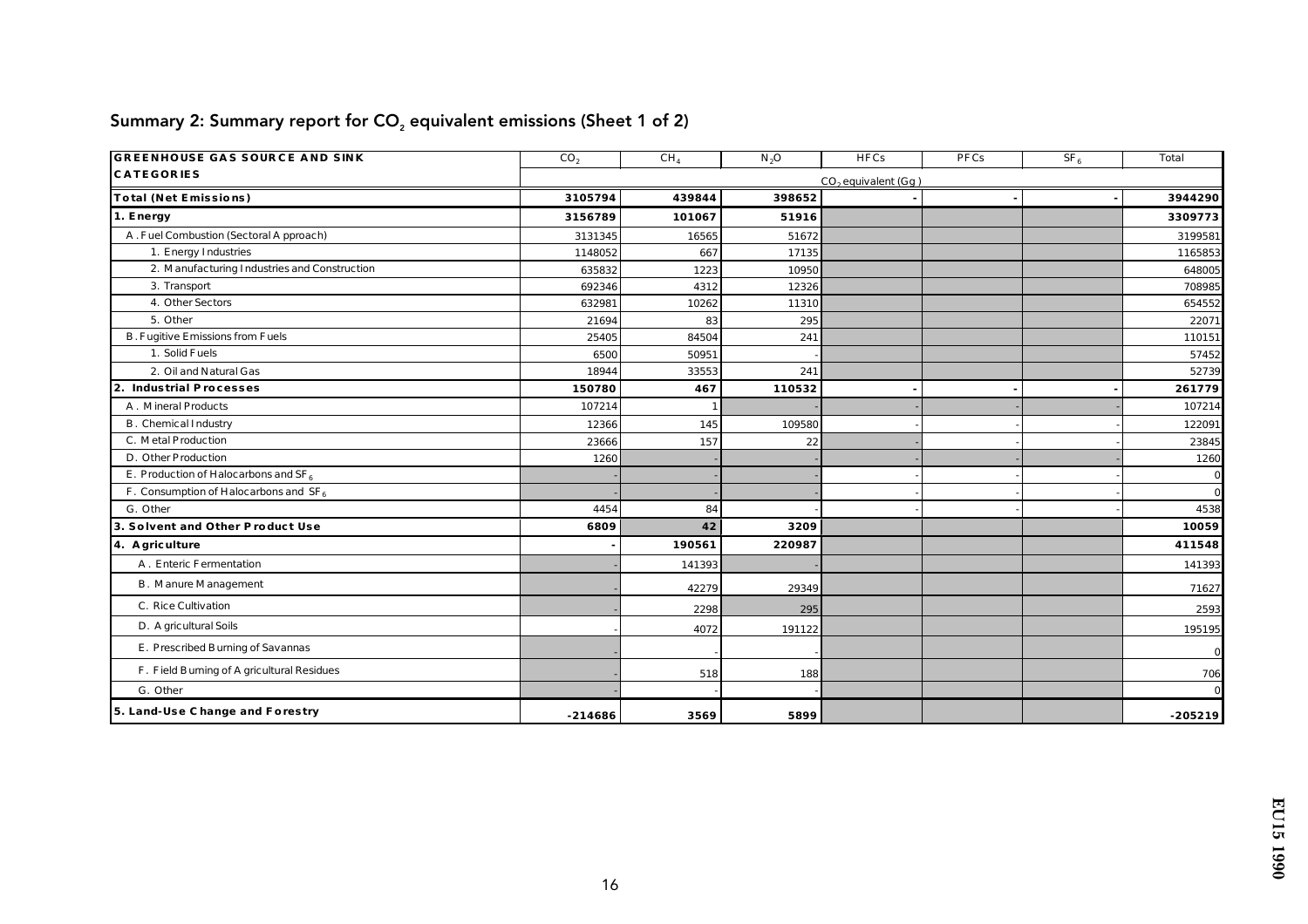# Summary 2: Summary report for  $CO<sub>2</sub>$  equivalent emissions (Sheet 2 of 2)

| <b>GREENHOUSE GAS SOURCE AND SINK</b>  | CO <sub>2</sub>       | $CH_4$ | $N_2O$ | <b>HFCs</b> | PFCs | SF <sub>6</sub> | Total    |  |  |  |  |
|----------------------------------------|-----------------------|--------|--------|-------------|------|-----------------|----------|--|--|--|--|
| <b>CATEGORIES</b>                      | $CO2$ equivalent (Gg) |        |        |             |      |                 |          |  |  |  |  |
| 6. Waste                               | 5403                  | 144158 | 4965   |             |      |                 | 154525   |  |  |  |  |
| A. Solid Waste Disposal on Land        | 264                   | 134705 | 112    |             |      |                 | 135080   |  |  |  |  |
| <b>B.</b> Wastewater Handling          |                       | 7081   | 4104   |             |      |                 | 11185    |  |  |  |  |
| C. Waste Incineration                  | 5040                  | 836    | 780 I  |             |      |                 | 6656     |  |  |  |  |
| D. Other                               | 100                   | 1581   |        |             |      |                 | 1681     |  |  |  |  |
| 7. Other                               | 600                   |        | 1178   |             |      |                 | 1778     |  |  |  |  |
|                                        |                       |        |        |             |      |                 |          |  |  |  |  |
|                                        |                       |        |        |             |      |                 |          |  |  |  |  |
| Memo Items:                            |                       |        |        |             |      |                 |          |  |  |  |  |
| International Bunkers                  | 166631                | 213    | 1520   |             |      |                 | 168363   |  |  |  |  |
| A viation                              | 58818                 | 84     | 323    |             |      |                 | 59224    |  |  |  |  |
| <b>M</b> arine                         | 107813                | 132    | 1197   |             |      |                 | 109142   |  |  |  |  |
| Multilateral Operations                |                       |        |        |             |      |                 | $\bf{0}$ |  |  |  |  |
| CO <sub>2</sub> Emissions from Biomass | 137965                |        |        |             |      |                 | 137965   |  |  |  |  |

| <b>GREENHOUSE GAS SOURCE AND SINK</b>                                        | CO <sub>2</sub> | CO <sub>2</sub> | Net CO <sub>2</sub>     | $CH_4$ | N <sub>2</sub> O | Total     |
|------------------------------------------------------------------------------|-----------------|-----------------|-------------------------|--------|------------------|-----------|
| <b>CATEGORIES</b>                                                            |                 |                 | emissions/              |        |                  |           |
|                                                                              | emissions       | removals        | removals                |        |                  | emissions |
| Land-Use Change and Forestry                                                 |                 |                 | $CO2$ equivalent $(Gg)$ |        |                  |           |
| A. Changes in Forest and Other Woody Biomass Stocks                          | 66322           | 327276          | $-260954$               | 1132   | 130              | $-259692$ |
| <b>B. Forest and Grassland Conversion</b>                                    | 13862           | 1912            | 11950                   | 383    | 38               | 12372     |
| C. A bandonment of Managed Lands                                             |                 | 122             | $-122$                  |        |                  | $-122$    |
| D. CO <sub>2</sub> Emissions and Removals from Soil                          | 36524           | 4893            | 31631                   |        |                  | 31631     |
| E. Other                                                                     | 3908            | 1100            | 2808                    | 2054   | 5730             | 10593     |
| Total CO <sub>2</sub> Equivalent Emissions from Land-Use Change and Forestry | 118103          | 332790          | $-214686$               | 3569   | 5899             | $-205219$ |

| Total CO <sub>2</sub> Equivalent Emissions without Land-Use Change and Forestry | 4149509 |
|---------------------------------------------------------------------------------|---------|
| Total CO <sub>2</sub> Equivalent Emissions with Land-Use Change and Forestry    | 3944290 |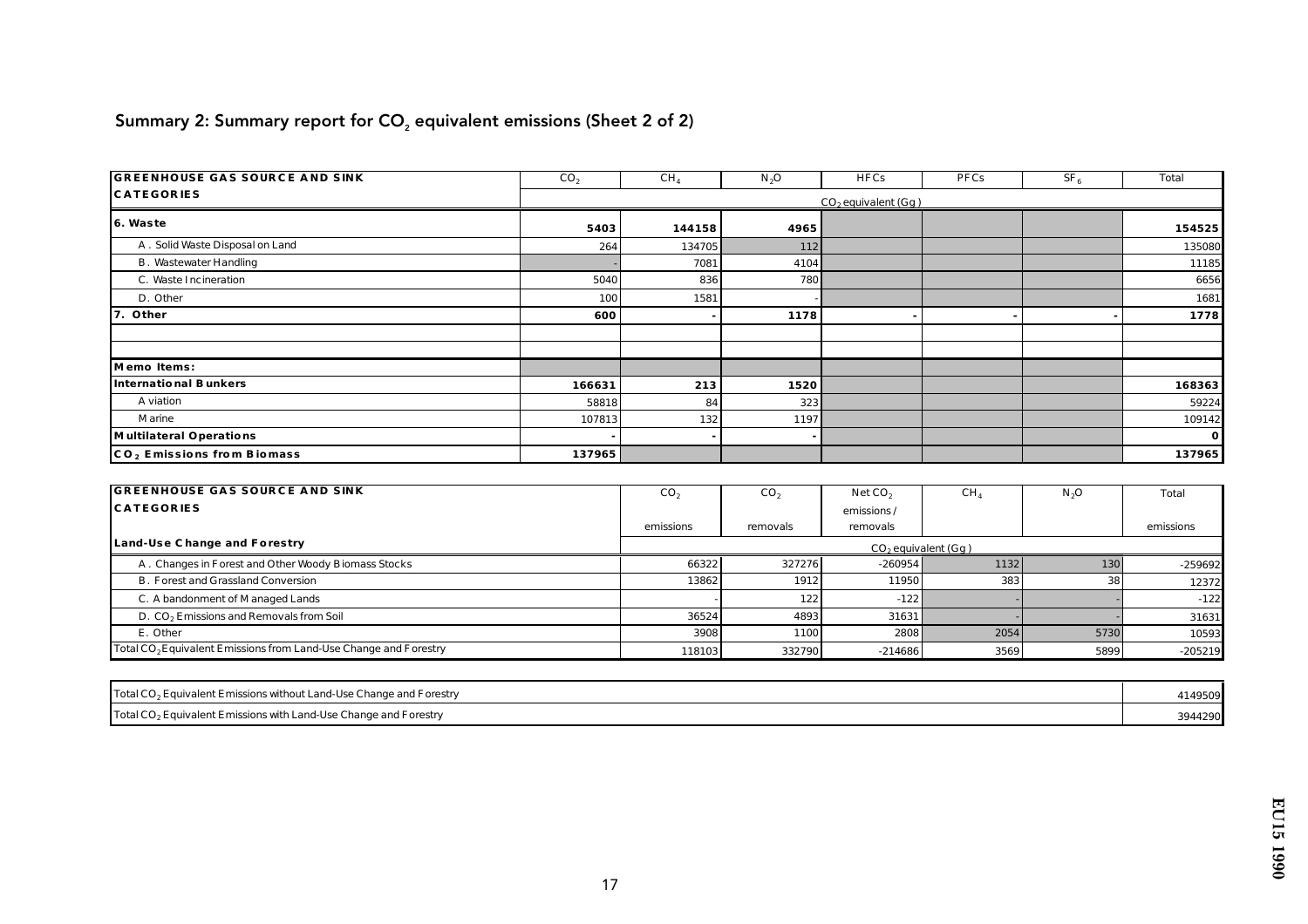#### EU15 1991

#### Summary 1.A: Summary report for national greenhouse gas inventories (IPCC table 7A) (Sheet 1 of 3)

| <b>GREENHOUSE GAS SOURCE AND SINK</b>    |                                              | CO <sub>2</sub> | CO <sub>2</sub> | CH <sub>4</sub> | $N_2O$   |   | <b>HFCs</b> |                       | <b>PFCs</b> |   | SF <sub>6</sub> | $NO_{v}$ | $_{\rm CO}$ | NMVOC | SO <sub>2</sub> |
|------------------------------------------|----------------------------------------------|-----------------|-----------------|-----------------|----------|---|-------------|-----------------------|-------------|---|-----------------|----------|-------------|-------|-----------------|
| <b>CATEGORIES</b>                        |                                              | emissions       | removals        |                 |          | P |             | D                     | A           | P |                 |          |             |       |                 |
|                                          |                                              |                 | (Gg)            |                 |          |   |             | $CO2$ equivalent (Gg) |             |   |                 |          | (Gg)        |       |                 |
| Total National Emissions and Removals    |                                              | 3348636         | $-224081$       | 20389           | 1264     |   |             |                       |             |   |                 | 13303    | 48652       | 16174 | 14605           |
| 1. Energy                                |                                              | 3192205         |                 | 4720            | 173      |   |             |                       |             |   |                 | 13004    | 43396       | 8461  | 14279           |
| A. Fuel Combustion                       | Reference Approach                           | 1407421         |                 |                 |          |   |             |                       |             |   |                 |          |             |       |                 |
|                                          | Sectoral Approach                            | 3168491         |                 | 783             | 172      |   |             |                       |             |   |                 | 12974    | 43225       | 7189  | 13978           |
| 1. Energy Industries                     |                                              | 1133010         |                 | 32              | 55       |   |             |                       |             |   |                 | 2822     | 445         | 52    | 9468            |
|                                          | 2. Manufacturing Industries and Construction | 600808          |                 | 52              | 33       |   |             |                       |             |   |                 | 1646     | 3356        | 128   | 2432            |
| 3. Transport                             |                                              | 694004          |                 | 193             | 40       |   |             |                       |             |   |                 | 7052     | 31524       | 5969  | 654             |
| 4. Other Sectors                         |                                              | 671277          |                 | 485             | 37       |   |             |                       |             |   |                 | 1348     | 7794        | 1028  | 1222            |
| 5. Other                                 |                                              | 68993           |                 | 20              |          |   |             |                       |             |   |                 | 106      | 106         | 14    | 56              |
| B. Fugitive Emissions from Fuels         |                                              | 23724           |                 | 3897            |          |   |             |                       |             |   |                 | 31       | 171         | 1271  | 302             |
| 1. Solid Fuels                           |                                              | 5800            |                 | 2319            |          |   |             |                       |             |   |                 |          | 99          | 16    | 16              |
| 2. Oil and Natural Gas                   |                                              | 17924           |                 | 1618            |          |   |             |                       |             |   |                 | 30       | 72          | 1255  | 285             |
| Industrial Processes<br>2.               |                                              | 142119          |                 | 22              | 352      |   |             |                       |             |   |                 | 180      | 3009        | 1013  | 302             |
| A. Mineral Products                      |                                              | 101796          |                 |                 |          |   |             |                       |             |   |                 | 44       | 29          | 240   | 41              |
| <b>B.</b> Chemical Industry              |                                              | 11640           |                 |                 | 348      |   |             |                       |             |   |                 | 66       | 51          | 351   | 110             |
| C. Metal Production                      |                                              | 20483           |                 |                 | $\Omega$ |   |             |                       |             |   |                 | 21       | 2774        | 17    | 65              |
| D. Other Production                      |                                              | 1049            |                 |                 |          |   |             |                       |             |   |                 |          |             | 221   | $\mathbf{Q}$    |
| E. Production of Haloc arbons and $SF_6$ |                                              |                 |                 |                 |          |   |             |                       |             |   |                 |          |             |       |                 |
| F. Consumption of Halocarbons and $SF_6$ |                                              |                 |                 |                 |          |   |             |                       |             |   |                 |          |             |       |                 |
| G. Other                                 |                                              | 2897            |                 |                 |          |   |             |                       |             |   |                 | 14       | 128         | 123   | 31              |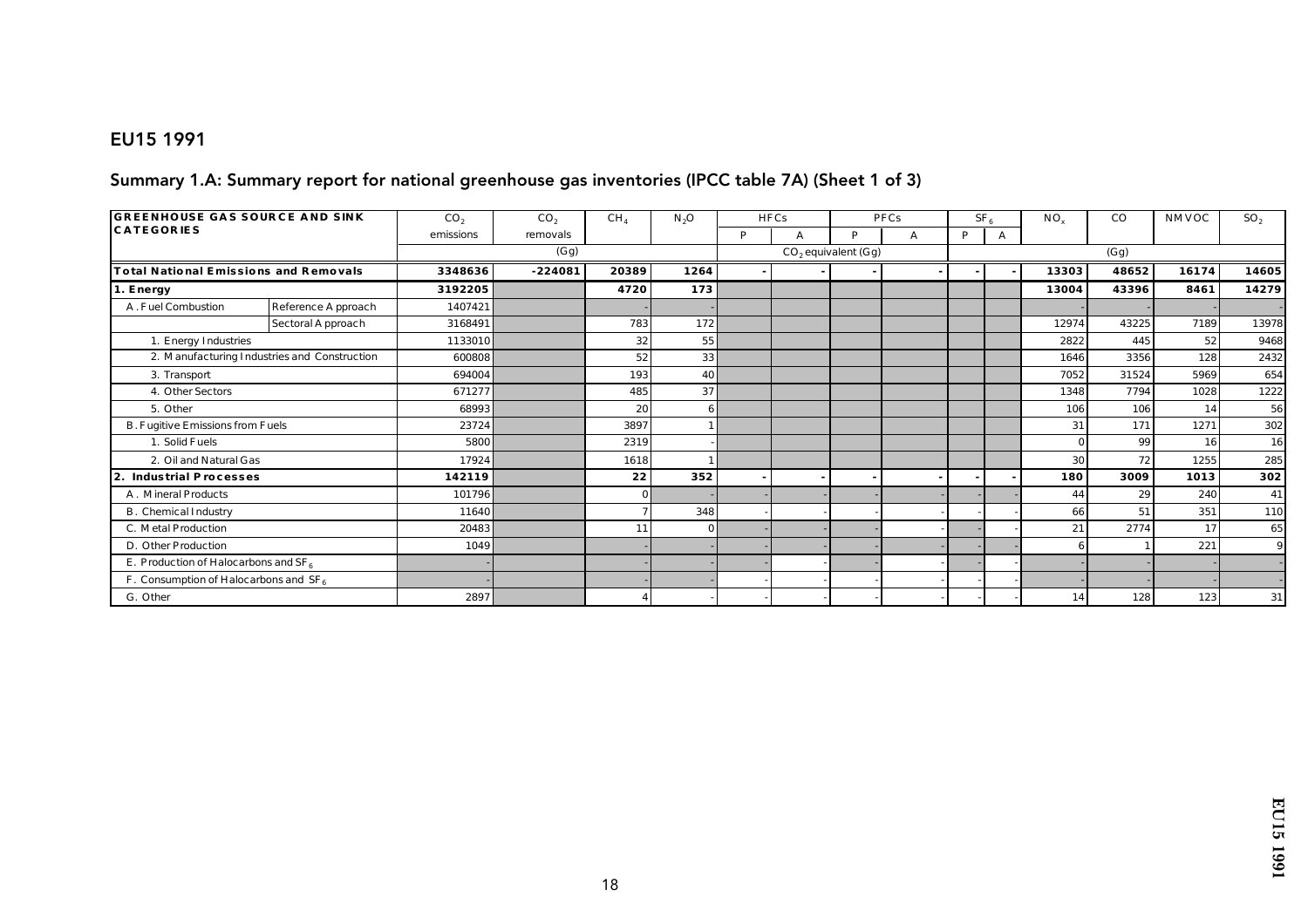### Summary 1.A: Summary report for national greenhouse gas inventories (IPCC table 7A) (Sheet 2 of 3)

| <b>GREENHOUSE GAS SOURCE AND SINK</b>               | CO <sub>2</sub> | CO <sub>2</sub> | CH <sub>4</sub>  | $N_2O$           |   | <b>HFCs</b> |                       | PFCs |   | SF <sub>e</sub> | $NO_x$         | $_{\rm CO}$      | NMVOC        | SO <sub>2</sub> |
|-----------------------------------------------------|-----------------|-----------------|------------------|------------------|---|-------------|-----------------------|------|---|-----------------|----------------|------------------|--------------|-----------------|
| <b>CATEGORIES</b>                                   | emissions       | removals        |                  |                  | P | A           | <b>D</b>              | A    | P | A               |                |                  |              |                 |
|                                                     |                 | (Gg)            |                  |                  |   |             | $CO2$ equivalent (Gg) |      |   |                 |                | (Gg)             |              |                 |
| 3. Solvent and Other Product Use                    | 6751            |                 | $\boldsymbol{2}$ | 10               |   |             |                       |      |   |                 | $\mathbf{0}$   | $\boldsymbol{2}$ | 4147         | 0               |
| 4. A griculture                                     |                 |                 | 8851             | 689              |   |             |                       |      |   |                 | 38             | 537              | 879          |                 |
| A. Enteric Fermentation                             |                 |                 | 6593             |                  |   |             |                       |      |   |                 |                |                  |              |                 |
| <b>B.</b> Manure Management                         |                 |                 | 1933             | 91               |   |             |                       |      |   |                 |                |                  |              |                 |
| C. Rice Cultivation                                 |                 |                 | 107              |                  |   |             |                       |      |   |                 | $\overline{0}$ |                  | $\Omega$     |                 |
| D. A gric ultural Soils                             | 1425            |                 | 194              | 596              |   |             |                       |      |   |                 | 16             |                  | 810          |                 |
| E. Prescribed Burning of Savannas                   |                 |                 |                  |                  |   |             |                       |      |   |                 |                |                  |              |                 |
| F. Field Burning of A gric ultural Residues         |                 |                 | 26               |                  |   |             |                       |      |   |                 | 21             | 537              | 67           |                 |
| G. Other                                            |                 |                 |                  |                  |   |             |                       |      |   |                 |                |                  |              |                 |
| 5. Land-Use Change and Forestry                     |                 | $-224081$       | 190              | 19               |   |             |                       |      |   |                 | 25             | 800              | 1558         | $\mathbf o$     |
| A. Changes in Forest & Oth. Woody Biom. Stocks      |                 | $-269691$       | 79               |                  |   |             |                       |      |   |                 | 19             | 695              | 45           |                 |
| <b>B.</b> Forest and Grassland Conversion           | 11053           |                 | 12               | $\mathbf{0}$     |   |             |                       |      |   |                 |                | 105              | $\mathbf{2}$ |                 |
| C. A bandonment of Managed Lands                    |                 | $-128$          |                  |                  |   |             |                       |      |   |                 |                |                  |              |                 |
| D. CO <sub>2</sub> Emissions and Removals from Soil | 31902           |                 |                  |                  |   |             |                       |      |   |                 |                |                  |              |                 |
| E. Other                                            |                 | 2783            | 98               | 19               |   |             |                       |      |   |                 | $\overline{2}$ |                  | 1511         |                 |
| 6. Waste                                            | 5520            |                 | 6604             | 17               |   |             |                       |      |   |                 | 57             | 908              | 117          | 22              |
| A. Solid Waste Disposal on Land                     | 322             |                 | 6175             | $\bf{0}$         |   |             |                       |      |   |                 |                | 58               | 45           |                 |
| <b>B.</b> Wastewater Handling                       |                 |                 | 310              | 14               |   |             |                       |      |   |                 |                |                  |              |                 |
| C. Waste Incineration                               | 5098            |                 | 47               | 3                |   |             |                       |      |   |                 | 53             | 850              | 51           | 21              |
| D. Other                                            | 100             |                 | 74               | $\bf{0}$         |   |             |                       |      |   |                 |                |                  | 15           |                 |
| 7. Other                                            | 615             |                 |                  | $\boldsymbol{4}$ |   |             |                       |      |   |                 |                |                  |              |                 |
|                                                     |                 |                 |                  |                  |   |             |                       |      |   |                 |                |                  |              |                 |
|                                                     |                 |                 |                  |                  |   |             |                       |      |   |                 |                |                  |              |                 |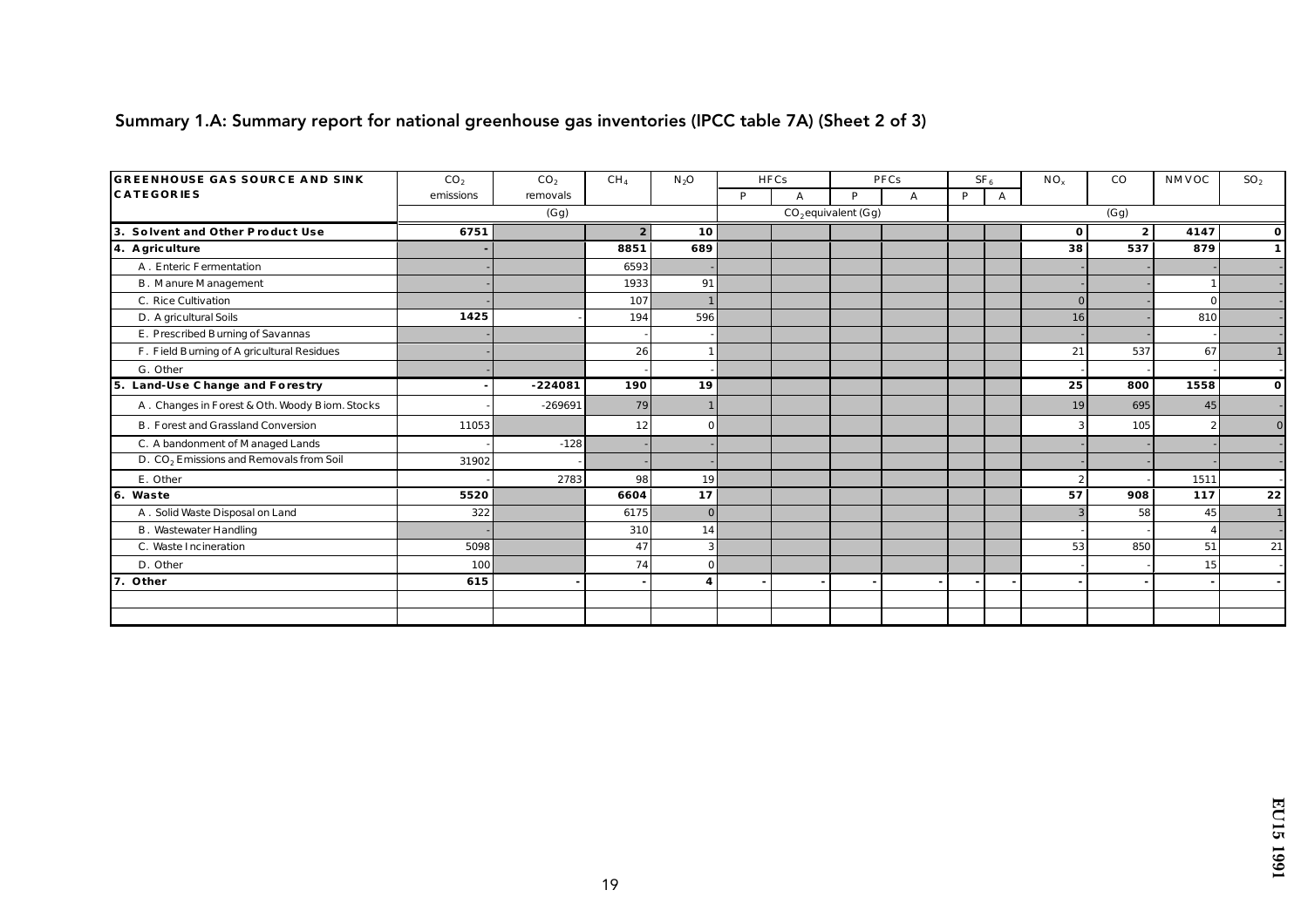#### Summary 1.A: Summary report for national greenhouse gas inventories (IPCC table 7A) (Sheet 3 of 3)

| <b>GREENHOUSE GAS SOURCE AND SINK</b> | CO <sub>2</sub> | CO <sub>2</sub> | CH <sub>4</sub> | $N_2O$ | <b>HFCs</b> |                       | PFCs | SF <sub>6</sub> | $NO_{v}$ | $_{\rm CO}$ | NMVOC | SO <sub>2</sub> |
|---------------------------------------|-----------------|-----------------|-----------------|--------|-------------|-----------------------|------|-----------------|----------|-------------|-------|-----------------|
| <b>CATEGORIES</b>                     | emissions       | removals        |                 |        |             |                       |      | Ð               |          |             |       |                 |
|                                       |                 | (Gg)            |                 |        |             | $CO2$ equivalent (Gg) |      |                 |          | (Gg)        |       |                 |
| Memo Items:                           |                 |                 |                 |        |             |                       |      |                 |          |             |       |                 |
| International Bunkers                 | 166127          |                 | 10 <sup>1</sup> |        |             |                       |      |                 | 1436     | 282         | 179   | 909             |
| A viation                             | 58808           |                 |                 |        |             |                       |      |                 | 216      | 172         | 61    | 15              |
| Marine                                | 107318          |                 |                 |        |             |                       |      |                 | 1220     | 110 l       | 117   | 895             |
| Multilateral Operations               |                 |                 |                 |        |             |                       |      |                 |          |             |       |                 |
| CO. Emissions from Biomass            | 120808          |                 |                 |        |             |                       |      |                 |          |             |       |                 |

Notes:

Totals and sub-totals of the EC inventory are the sum of Member States' emissions. In case totals and sub-totals do not add up, this is due to different completeness of Member States' submissions.

In order to obtain a complete EC inventory for CO<sub>2</sub>, CH, and N<sub>2</sub>O emissions, for Luxembourg the following data gap filling procedure was used: Emissions reported for 1990 were taken as first estimates. However, for CO<sub>3</sub> emissions from fossil fuel combustion (CRF category 1 'Energy'), the 1990 estimates in combination with trend information for 1991 from latest calculations of CO<sub>2</sub> emissions from fossil fuels by Eurostat have been used (Eurostat, 2000). Data on the Reference Approach for CO<sub>2</sub> from fossil fuel combustion is omitted in the EU15 tables, as not all Member States reported these data. Instead, latest Eurostat calculations of CO<sub>2</sub> emissions from fossil fuels (Eurostat, 2000) may be used as reference estimate. Eurostat estimates of CO<sub>2</sub> emissions from fossil fuels are 3114154 Gq for 1991.

Category 5 'Land-Use Change and Forestry' provides 'net' emissions (Member States emissions minus Member States removals) of CO<sub>2</sub> following CRF recommendations. For calculation details see Summary 2.

As not all Member States reported data for industrial F-gases, they are omitted in Annex A. Instead, they are presented in Table 3 of the introduction and in Annex B.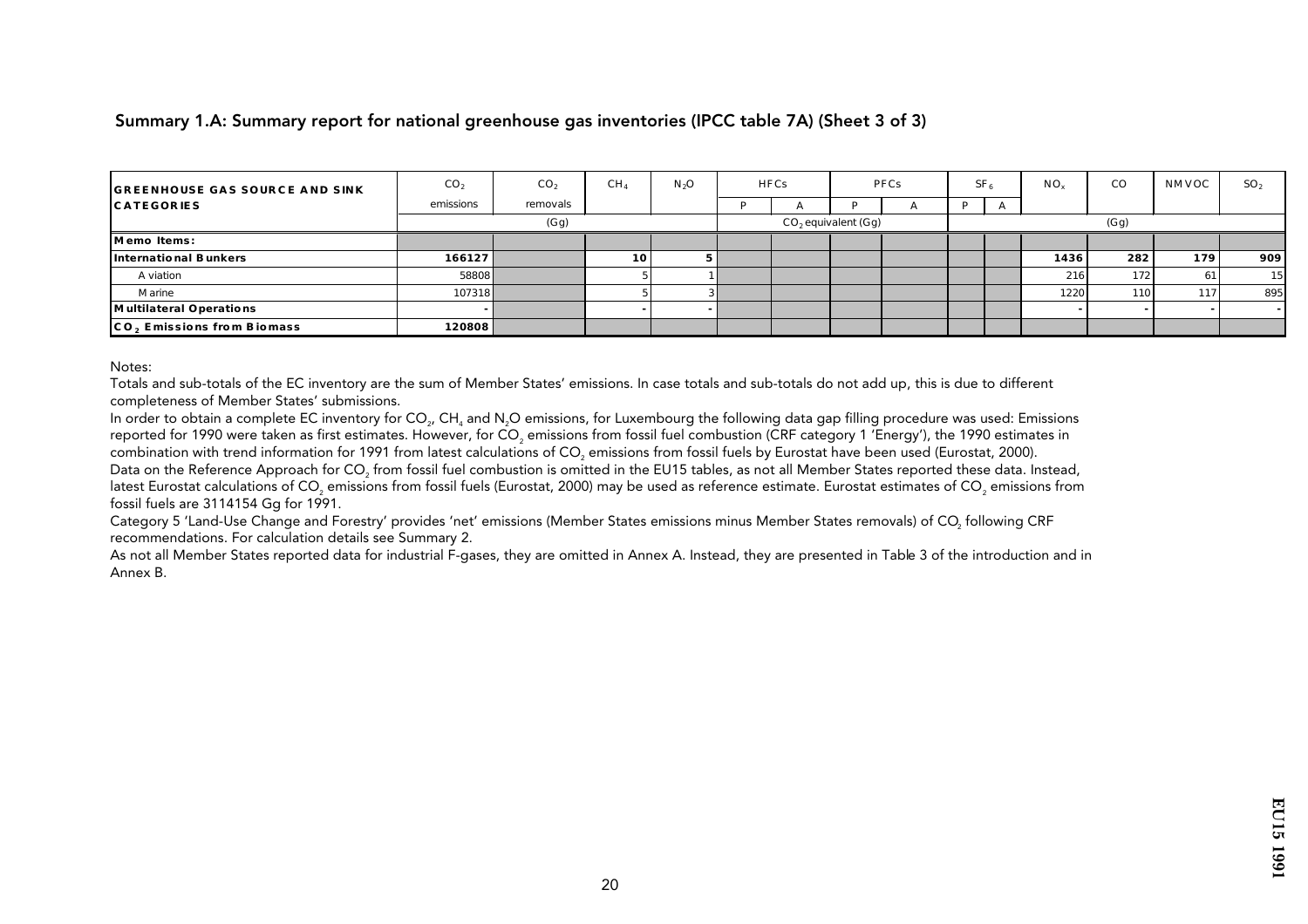| <b>GREENHOUSE GAS SOURCE AND SINK</b>        | CO <sub>2</sub> | CH <sub>4</sub> | $N_2O$    | $\overline{HFCs}$     | <b>PFCs</b> | SF <sub>6</sub> | Total        |
|----------------------------------------------|-----------------|-----------------|-----------|-----------------------|-------------|-----------------|--------------|
| <b>CATEGORIES</b>                            |                 |                 |           | $CO2$ equivalent (Gg) |             |                 |              |
| Total (Net Emissions)                        | 3124554.93      | 428163.70       | 391770.50 |                       |             |                 | 3944489.14   |
| 1. Energy                                    | 3192205.42      | 99115.55        | 53548.55  |                       |             |                 | 3344869.52   |
| A. Fuel Combustion (Sectoral Approach)       | 3168491.08      | 16438.86        | 53288.15  |                       |             |                 | 3238218.10   |
| 1. Energy Industries                         | 1133009.60      | 680.76          | 17096.07  |                       |             |                 | 1150786.44   |
| 2. Manufacturing Industries and Construction | 600808.46       | 1101.65         | 10354.04  |                       |             |                 | 612264.15    |
| 3. Transport                                 | 694004.26       | 4044.46         | 12550.81  |                       |             |                 | 710599.53    |
| 4. Other Sectors                             | 671276.57       | 10183.56        | 11512.86  |                       |             |                 | 692972.99    |
| 5. Other                                     | 68992.70        | 426.33          | 1774.37   |                       |             |                 | 71193.39     |
| <b>B. Fugitive Emissions from Fuels</b>      | 23724.35        | 81836.90        | 260.40    |                       |             |                 | 105821.64    |
| 1. Solid Fuels                               | 5800.39         | 48693.15        |           |                       |             |                 | 54493.54     |
| 2. Oil and Natural Gas                       | 17923.96        | 33983.33        | 260.40    |                       |             |                 | 52167.68     |
| 2. Industrial Processes                      | 142119.41       | 458.09          | 109145.18 |                       |             |                 | 251722.68    |
| A. Mineral Products                          | 101795.90       | 0.76            |           |                       |             |                 | 101796.66    |
| B. Chemical Industry                         | 11640.38        | 143.60          | 107978.18 |                       |             |                 | 119762.16    |
| C. Metal Production                          | 20482.72        | 227.63          | 20.00     |                       |             |                 | 20730.35     |
| D. Other Production                          | 1049.41         |                 |           |                       |             |                 | 1049.41      |
| E. Production of Haloc arbons and $SF_6$     |                 |                 |           |                       |             |                 | 0.00         |
| F. Consumption of Haloc arbons and $SF_6$    |                 |                 |           |                       |             |                 | 0.00         |
| G. Other                                     | 2897.00         | 86.10           |           |                       |             |                 | 2983.10      |
| 3. Solvent and Other Product Use             | 6750.56         | 42.00           | 3217.80   |                       |             |                 | 10010.36     |
| 4. A griculture                              |                 | 185876.05       | 213441.34 |                       |             |                 | 399317.38    |
| A. Enteric Fermentation                      |                 | 138446.29       |           |                       |             |                 | 138446.29    |
| <b>B.</b> Manure Management                  |                 | 40586.71        | 28136.66  |                       |             |                 | 68723.38     |
| C. Rice Cultivation                          |                 | 2240.60         | 305.09    |                       |             |                 | 2545.70      |
| D. A gric ultural Soils                      | 1424.95         | 4066.21         | 184787.22 |                       |             |                 | 190278.39    |
| E. Prescribed Burning of Savannas            |                 |                 |           |                       |             |                 | 0.00         |
| F. Field Burning of A gric ultural Residues  |                 | 536.24          | 209.25    |                       |             |                 | 745.49       |
| G. Other                                     |                 |                 |           |                       |             |                 | 0.00         |
| 5. Land-Use Change and Forestry              | $-224080.81$    | 3987.72         | 5971.18   |                       |             |                 | $-214121.91$ |

# Summary 2: Summary report for  $CO<sub>2</sub>$  equivalent emissions (Sheet 1 of 2)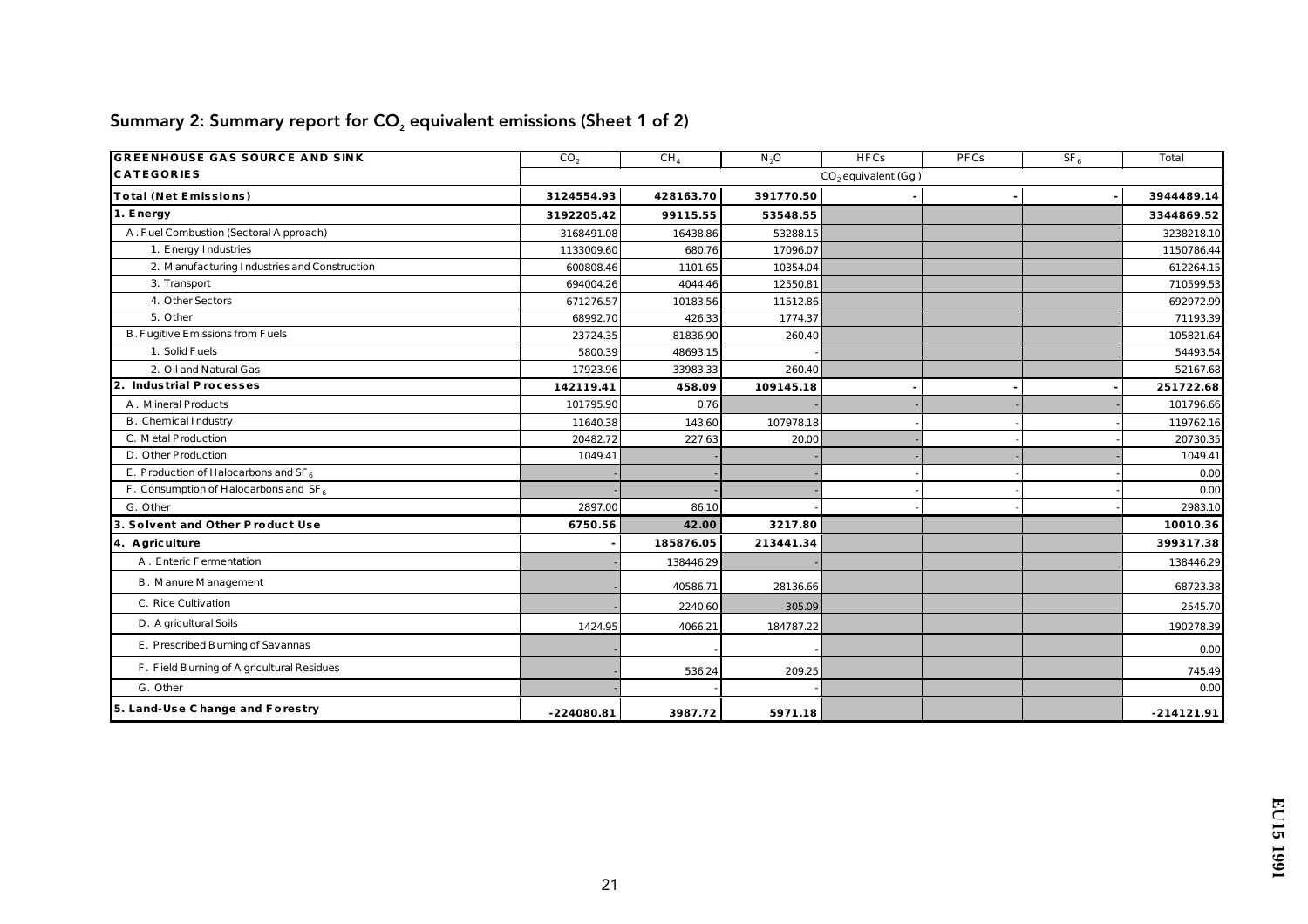# Summary 2: Summary report for  $CO<sub>2</sub>$  equivalent emissions (Sheet 2 of 2)

| <b>GREENHOUSE GAS SOURCE AND SINK</b>  | CO <sub>2</sub> | CH <sub>4</sub> | $N_2O$  | <b>HFCs</b>               | PFCs | SF <sub>6</sub> | <b>Total</b> |
|----------------------------------------|-----------------|-----------------|---------|---------------------------|------|-----------------|--------------|
| <b>CATEGORIES</b>                      |                 |                 |         | $CO2$ equivalent ( $Gg$ ) |      |                 |              |
| 6. Waste                               | 5519.74         | 138685.98       | 5299.45 |                           |      |                 | 149505.17    |
| A. Solid Waste Disposal on Land        | 322.25          | 129675.68       | 115.64  |                           |      |                 | 130113.56    |
| <b>B.</b> Wastewater Handling          |                 | 6508.56         | 4362.08 |                           |      |                 | 10870.64     |
| C. Waste Incineration                  | 5098.49         | 990.36          | 818.02  |                           |      |                 | 6906.86      |
| D. Other                               | 100.00          | 1553.59         | 6.82    |                           |      |                 | 1660.41      |
| 7. Other                               | 614.76          |                 | 1178.00 |                           |      |                 | 1792.76      |
|                                        |                 |                 |         |                           |      |                 |              |
|                                        |                 |                 |         |                           |      |                 |              |
| Memo Items:                            |                 |                 |         |                           |      |                 |              |
| International Bunkers                  | 166126.73       | 208.68          | 1446.10 |                           |      |                 | 167781.50    |
| A viation                              | 58808.42        | 103.46          | 451.14  |                           |      |                 | 59363.02     |
| Marine                                 | 107318.31       | 105.22          | 994.95  |                           |      |                 | 108418.48    |
| Multilateral Operations                |                 |                 |         |                           |      |                 | 0.00         |
| CO <sub>2</sub> Emissions from Biomass | 120808.48       |                 |         |                           |      |                 | 120808.48    |

| <b>GREENHOUSE GAS SOURCE AND SINK</b>                                        | CO <sub>2</sub> | CO <sub>2</sub> | NetCO <sub>2</sub>    | CH      | N <sub>2</sub> O | Total        |
|------------------------------------------------------------------------------|-----------------|-----------------|-----------------------|---------|------------------|--------------|
| <b>CATEGORIES</b>                                                            |                 |                 | emissions/            |         |                  |              |
|                                                                              | emissions       | removals        | removals              |         |                  | emissions    |
| Land-Use Change and Forestry                                                 |                 |                 | $CO2$ equivalent (Gg) |         |                  |              |
| A. Changes in Forest and Other Woody Biomass Stocks                          | 72800.00        | 342490.53       | $-269690.53$          | 1669.40 | 184.83           | $-267836.30$ |
| <b>B. Forest and Grassland Conversion</b>                                    | 12965.61        | 1912.80         | 11052.81              | 253.12  | 25.00            | 11330.92     |
| C. A bandonment of Managed Lands                                             |                 | 128.02          | $-128.02$             |         |                  | $-128.02$    |
| D. CO <sub>2</sub> Emissions and Removals from Soil                          | 36511.94        | 4609.61         | 31902.33              |         |                  | 31902.33     |
| E. Other                                                                     | 3882.60         | 1100.00         | 2782.60               | 2065.20 | 5761.35          | 10609.15     |
| Total CO <sub>2</sub> Equivalent Emissions from Land-Use Change and Forestry | 125851.56       | 349932.37       | $-224080.81$          | 3987.72 | 5971.18          | $-214121.91$ |

| Total CO <sub>2</sub> Equivalent Emissions without Land-Use Change and Forestry | 1158611.05 |
|---------------------------------------------------------------------------------|------------|
| Total CO <sub>2</sub> Equivalent Emissions with Land-Use Change and Forestry    | 3944489.14 |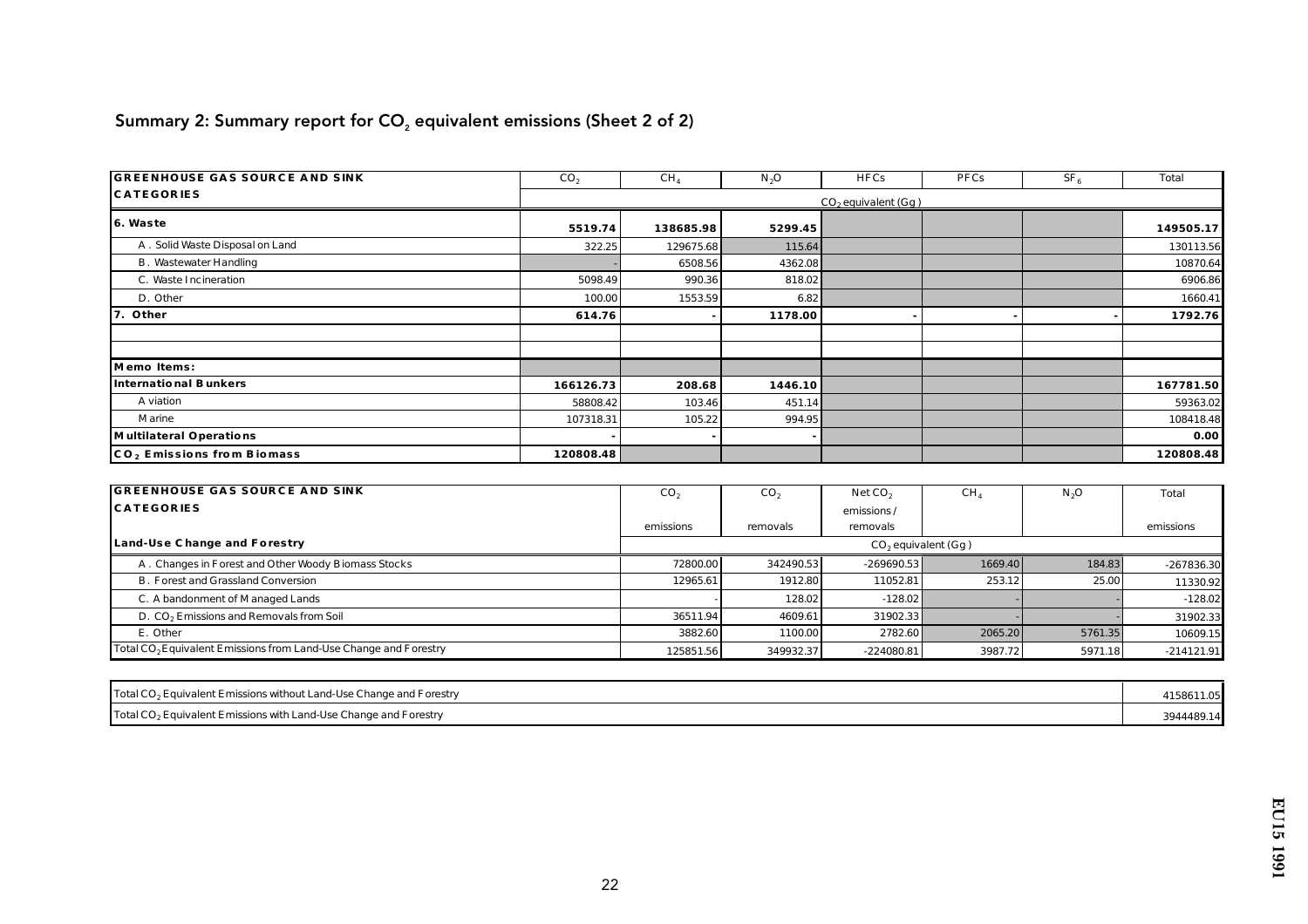#### EU15 1992

#### Summary 1.A: Summary report for national greenhouse gas inventories (IPCC table 7A) (Sheet 1 of 3)

| <b>GREENHOUSE GAS SOURCE AND SINK</b><br><b>CATEGORIES</b> |                                              | CO <sub>2</sub> | CO <sub>2</sub> | CH <sub>4</sub> | $N_2O$   |   | <b>HFCs</b> |                       | PFCs |   | SF <sub>6</sub> | $NO_x$ | $_{\rm CO}$     | NMVOC | SO <sub>2</sub> |
|------------------------------------------------------------|----------------------------------------------|-----------------|-----------------|-----------------|----------|---|-------------|-----------------------|------|---|-----------------|--------|-----------------|-------|-----------------|
|                                                            |                                              | emissions       | removals        |                 |          | P |             | P                     | A    | P | A               |        |                 |       |                 |
|                                                            |                                              |                 | (Gg)            |                 |          |   |             | $CO2$ equivalent (Gg) |      |   |                 |        | (Gg)            |       |                 |
| Total National Emissions and Removals                      |                                              | 3268949         | $-212359$       | 19699           | 1215     |   |             |                       |      |   |                 | 12954  | 46041           | 15539 | 13468           |
| 1. Energy                                                  |                                              | 3117973         |                 | 4593            | 173      |   |             |                       |      |   |                 | 12693  | 41525           | 8176  | 13166           |
| A. Fuel Combustion                                         | Reference Approach                           | 1360798         |                 |                 |          |   |             |                       |      |   |                 |        |                 |       |                 |
|                                                            | Sectoral Approach                            | 3098057         |                 | 733             | 172      |   |             |                       |      |   |                 | 12663  | 41371           | 6950  | 12870           |
| 1. Energy Industries                                       |                                              | 1116580         |                 | 34              | 55       |   |             |                       |      |   |                 | 2646   | 425             | 52    | 8796            |
|                                                            | 2. Manufacturing Industries and Construction | 591243          |                 | 53              | 34       |   |             |                       |      |   |                 | 1564   | 3264            | 126   | 2237            |
| 3. Transport                                               |                                              | 729389          |                 | 190             | 46       |   |             |                       |      |   |                 | 7047   | 30496           | 5782  | 638             |
| 4. Other Sectors                                           |                                              | 647251          |                 | 452             | 36       |   |             |                       |      |   |                 | 1307   | 7078            | 968   | 1008            |
| 5. Other                                                   |                                              | 13224           |                 |                 | $\Omega$ |   |             |                       |      |   |                 | 101    | 109             | 24    | 39              |
| B. Fugitive Emissions from Fuels                           |                                              | 19926           |                 | 3859            |          |   |             |                       |      |   |                 | 30     | 154             | 1226  | 295             |
| 1. Solid Fuels                                             |                                              | 2176            |                 | 2245            |          |   |             |                       |      |   |                 |        | 92              | 15    | 14              |
| 2. Oil and Natural Gas                                     |                                              | 17750           |                 | 1615            |          |   |             |                       |      |   |                 | 30     | 62              | 1211  | 282             |
| 2. Industrial Processes                                    |                                              | 138750          |                 | 22              | 332      |   |             |                       |      |   |                 | 162    | 2924            | 1003  | 278             |
| A. Mineral Products                                        |                                              | 99374           |                 | $\Omega$        |          |   |             |                       |      |   |                 | 43     | 30 <sup>1</sup> | 239   | 42              |
| B. Chemical Industry                                       |                                              | 10669           |                 |                 | 325      |   |             |                       |      |   |                 | 55     | 57              | 353   | 96              |
| C. Metal Production                                        |                                              | 18520           |                 |                 |          |   |             |                       |      |   |                 | 20     | 2678            | 17    | 59              |
| D. Other Production                                        |                                              | 1331            |                 |                 |          |   |             |                       |      |   |                 |        |                 | 227   | 9               |
| E. Production of Haloc arbons and $SF_6$                   |                                              |                 |                 |                 |          |   |             |                       |      |   |                 |        |                 |       |                 |
| F. Consumption of Halocarbons and $SF6$                    |                                              |                 |                 |                 |          |   |             |                       |      |   |                 |        |                 |       |                 |
| G. Other                                                   |                                              | 3077            |                 |                 |          |   |             |                       |      |   |                 | 13     | 101             | 117   | 27              |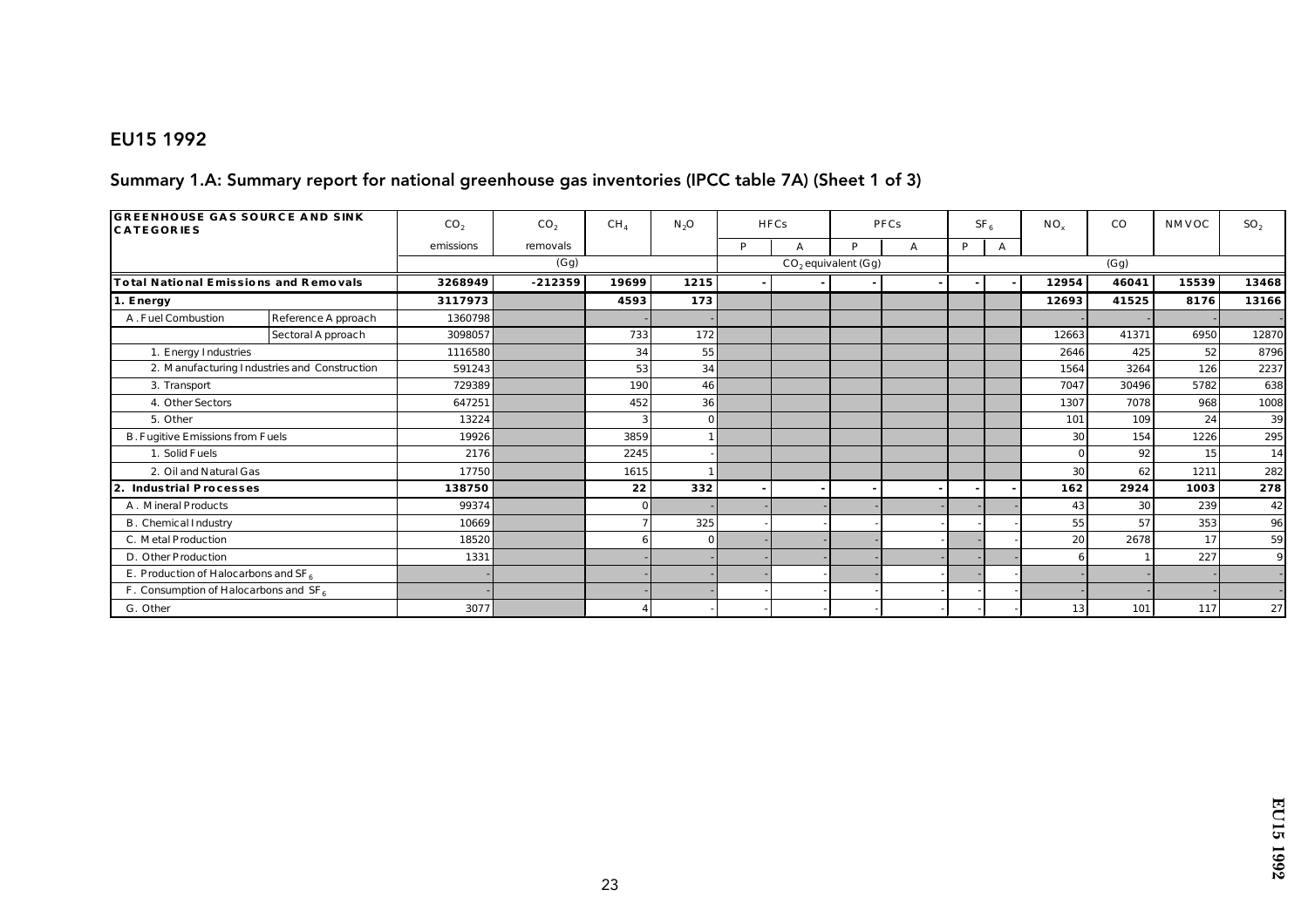### Summary 1.A: Summary report for national greenhouse gas inventories (IPCC table 7A) (Sheet 2 of 3)

| <b>GREENHOUSE GAS SOURCE AND SINK</b>               | CO <sub>2</sub> | CO <sub>2</sub> | CH <sub>4</sub>  | $N_2O$          |   | <b>HFCs</b> |                       | PFCs |   | SF <sub>6</sub> | $NO_x$         | $_{\rm CO}$      | NMVOC    | SO <sub>2</sub> |
|-----------------------------------------------------|-----------------|-----------------|------------------|-----------------|---|-------------|-----------------------|------|---|-----------------|----------------|------------------|----------|-----------------|
| <b>CATEGORIES</b>                                   | emissions       | removals        |                  |                 | P | A           | <b>D</b>              | A    | P | A               |                |                  |          |                 |
|                                                     |                 | (Gg)            |                  |                 |   |             | $CO2$ equivalent (Gg) |      |   |                 |                | (Gg)             |          |                 |
| Solvent and Other Product Use<br>3.                 | 6514            |                 | $\boldsymbol{2}$ | 10              |   |             |                       |      |   |                 | $\mathbf{0}$   | $\boldsymbol{2}$ | 3968     | 0               |
| 4. A griculture                                     |                 |                 | 8686             | 660             |   |             |                       |      |   |                 | 32             | 414              | 812      |                 |
| A. Enteric Fermentation                             |                 |                 | 6438             |                 |   |             |                       |      |   |                 |                |                  |          |                 |
| <b>B.</b> Manure Management                         |                 |                 | 1926             | 90 <sup>°</sup> |   |             |                       |      |   |                 |                |                  |          |                 |
| C. Rice Cultivation                                 |                 |                 | 106              |                 |   |             |                       |      |   |                 | $\overline{0}$ |                  | $\Omega$ |                 |
| D. A gric ultural Soils                             |                 |                 | 195              | 569             |   |             |                       |      |   |                 | 16             |                  | 756      |                 |
| E. Prescribed Burning of Savannas                   |                 |                 |                  |                 |   |             |                       |      |   |                 |                |                  |          |                 |
| F. Field Burning of A gric ultural Residues         |                 |                 | 20               | $\vert$ 0       |   |             |                       |      |   |                 | 17             | 414              | 54       |                 |
| G. Other                                            |                 |                 |                  |                 |   |             |                       |      |   |                 |                |                  |          |                 |
| 5. Land-Use Change and Forestry                     |                 | $-212359$       | 133              | 19              |   |             |                       |      |   |                 | 12             | 334              | 1462     | 0               |
| A. Changes in Forest and Other Woody Biomass Stoc   |                 | $-257310$       | 25               | 0               |   |             |                       |      |   |                 | 6 <sup>1</sup> | 219              | 14       |                 |
| <b>B.</b> Forest and Grassland Conversion           | 10893           |                 | 13               | $\bf{0}$        |   |             |                       |      |   |                 |                | 115              | 3        |                 |
| C. A bandonment of Managed Lands                    |                 | $-136$          |                  |                 |   |             |                       |      |   |                 |                |                  |          |                 |
| D. CO <sub>2</sub> Emissions and Removals from Soil | 31459           |                 |                  |                 |   |             |                       |      |   |                 |                |                  |          |                 |
| E. Other                                            |                 | 2735            | 95               | 19              |   |             |                       |      |   |                 | $\mathbf{2}$   |                  | 1445     |                 |
| 6. Waste                                            | 5712            |                 | 6264             | 17              |   |             |                       |      |   |                 | 56             | 842              | 116      | 24              |
| A. Solid Waste Disposal on Land                     | 370             |                 | 5822             | $\mathbf{0}$    |   |             |                       |      |   |                 |                | 61               | 46       |                 |
| <b>B.</b> Wastewater Handling                       |                 |                 | 312              | 14              |   |             |                       |      |   |                 |                |                  |          | $\mathbf{0}$    |
| C. Waste Incineration                               | 5242            |                 | 45               | $\overline{3}$  |   |             |                       |      |   |                 | 51             | 780              | 49       | 22              |
| D. Other                                            | 100             |                 | 87               | $\vert$ 0       |   |             |                       |      |   |                 |                |                  | 18       |                 |
| 7. Other                                            |                 |                 |                  |                 |   |             |                       |      |   |                 |                |                  |          |                 |
|                                                     |                 |                 |                  |                 |   |             |                       |      |   |                 |                |                  |          |                 |
|                                                     |                 |                 |                  |                 |   |             |                       |      |   |                 |                |                  |          |                 |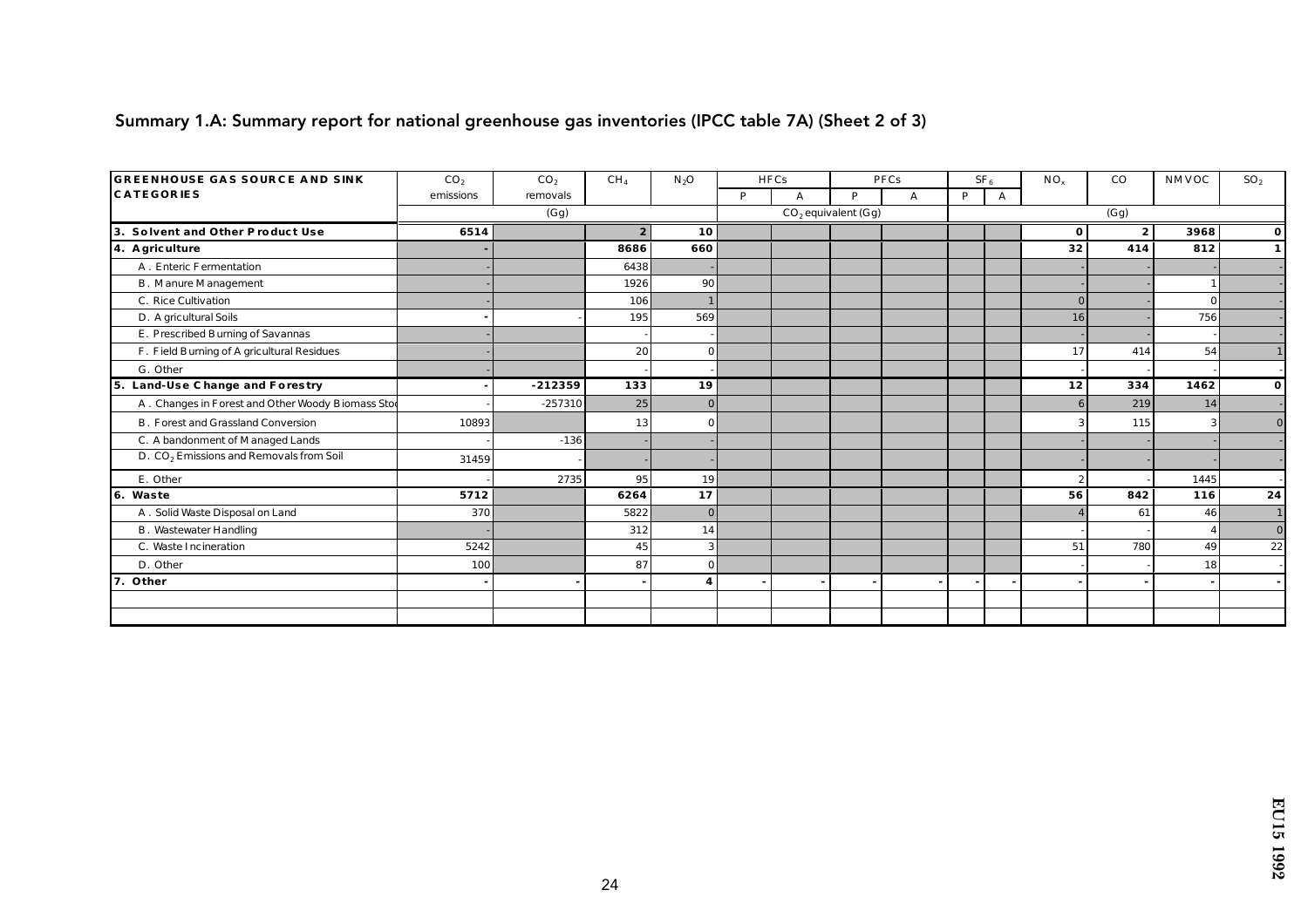#### Summary 1.A: Summary report for national greenhouse gas inventories (IPCC table 7A) (Sheet 3 of 3)

| <b>GREENHOUSE GAS SOURCE AND SINK</b> | CO <sub>2</sub> | CO <sub>2</sub> | CH <sub>4</sub> | $N_2O$ | <b>HFCs</b> |                       | PFCs | SF <sub>6</sub> | $NO_{v}$ | $_{\rm CO}$ | NMVOC | SO <sub>2</sub> |
|---------------------------------------|-----------------|-----------------|-----------------|--------|-------------|-----------------------|------|-----------------|----------|-------------|-------|-----------------|
| <b>CATEGORIES</b>                     | emissions       | removals        |                 |        |             |                       |      | Ð               |          |             |       |                 |
|                                       |                 | (Gg)            |                 |        |             | $CO2$ equivalent (Gg) |      |                 |          | (Gg)        |       |                 |
| Memo Items:                           |                 |                 |                 |        |             |                       |      |                 |          |             |       |                 |
| International Bunkers                 | 172359          |                 | 10 <sup> </sup> |        |             |                       |      |                 | 1479     | 307         | 187   | 883             |
| A viation                             | 64432           |                 |                 |        |             |                       |      |                 | 238      | 189         | 66    | 17              |
| Marine                                | 107927          |                 |                 |        |             |                       |      |                 | 1241     | 118         | 121   | 867             |
| Multilateral Operations               |                 |                 |                 |        |             |                       |      |                 |          |             |       |                 |
| CO. Emissions from Biomass            | 120110          |                 |                 |        |             |                       |      |                 |          |             |       |                 |

Notes:

Totals and sub-totals of the EC inventory are the sum of Member States' emissions. In case totals and sub-totals do not add up, this is due to different completeness of Member States' submissions.

In order to obtain a complete EC inventory for CO<sub>2</sub>, CH, and N<sub>2</sub>O emissions, for Luxembourg the following data gap filling procedure was used: Emissions reported for 1990 were taken as first estimates. However, for CO<sub>3</sub> emissions from fossil fuel combustion (CRF category 1 'Energy'), the 1990 estimates in combination with trend information for 1992 from latest calculations of CO<sub>2</sub> emissions from fossil fuels by Eurostat have been used (Eurostat, 2000). Data on the Reference Approach for CO<sub>2</sub> from fossil fuel combustion is omitted in the EU15 tables, as not all Member States reported these data. Instead, latest Eurostat calculations of CO<sub>2</sub> emissions from fossil fuels (Eurostat, 2000) may be used as reference estimate. Eurostat estimates of CO<sub>2</sub> emissions from fossil fuels are 3071595 Gq for 1992.

Category 5 'Land-Use Change and Forestry' provides 'net' emissions (Member States emissions minus Member States removals) of CO<sub>2</sub> following CRF recommendations. For calculation details see Summary 2.

As not all Member States reported data for industrial F-gases, they are omitted in Annex A. Instead, they are presented in Table 3 of the introduction and in Annex B.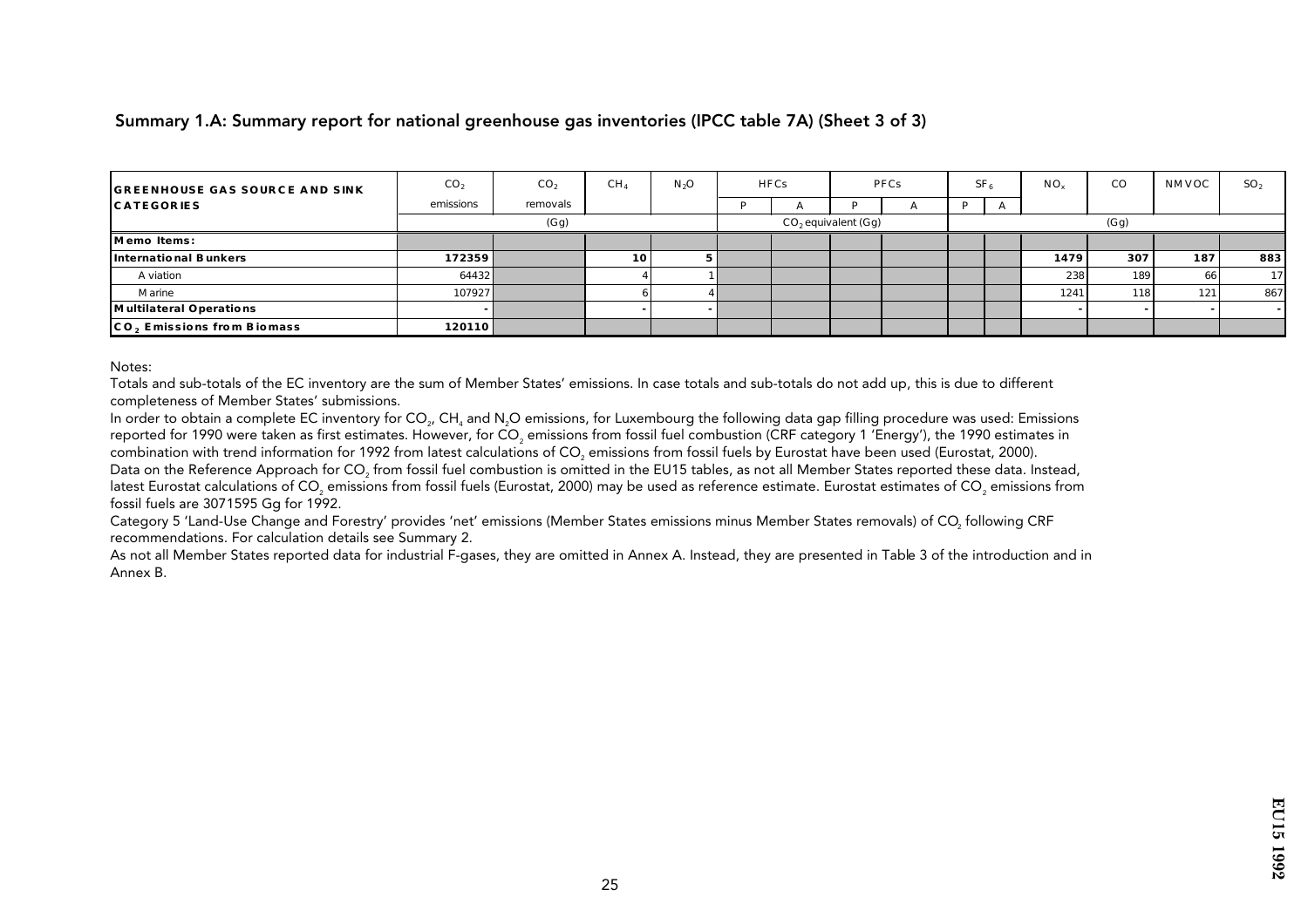# Summary 2: Summary report for  $CO<sub>2</sub>$  equivalent emissions (Sheet 1 of 2)

| <b>GREENHOUSE GAS SOURCE AND SINK</b>        | CO <sub>2</sub> | CH <sub>4</sub> | $N_2O$    | <b>HFCs</b>           | PFCs | SF <sub>6</sub> | Total        |
|----------------------------------------------|-----------------|-----------------|-----------|-----------------------|------|-----------------|--------------|
| <b>CATEGORIES</b>                            |                 |                 |           | $CO2$ equivalent (Gg) |      |                 |              |
| Total (Net Emissions)                        | 3056589.88      | 413678.42       | 376572.34 |                       |      |                 | 3846840.64   |
| 1. Energy                                    | 3117973.13      | 96452.43        | 53544.51  |                       |      |                 | 3267970.07   |
| A. Fuel Combustion (Sectoral Approach)       | 3098056.71      | 15403.40        | 53271.40  |                       |      |                 | 3166731.51   |
| 1. Energy Industries                         | 1116580.03      | 718.80          | 17124.43  |                       |      |                 | 1134423.26   |
| 2. Manufacturing Industries and Construction | 591243.23       | 1118.37         | 10481.68  |                       |      |                 | 602843.28    |
| 3. Transport                                 | 729389.09       | 3991.33         | 14316.76  |                       |      |                 | 747697.17    |
| 4. Other Sectors                             | 647251.43       | 9487.40         | 11158.49  |                       |      |                 | 667897.32    |
| 5. Other                                     | 13223.52        | 68.82           | 62.94     |                       |      |                 | 13355.28     |
| <b>B.</b> Fugitive Emissions from Fuels      | 19926.42        | 81049.03        | 273.11    |                       |      |                 | 101248.56    |
| 1. Solid Fuels                               | 2176.15         | 47142.01        |           |                       |      |                 | 49318.17     |
| 2. Oil and Natural Gas                       | 17750.27        | 33907.01        | 273.11    |                       |      |                 | 51930.39     |
| 2. Industrial Processes                      | 138750.25       | 451.96          | 102835.51 |                       |      |                 | 242037.73    |
| A. Mineral Products                          | 99374.25        | 0.80            |           |                       |      |                 | 99375.05     |
| <b>B.</b> Chemical Industry                  | 10668.83        | 145.51          | 100862.66 |                       |      |                 | 111677.01    |
| C. Metal Production                          | 18520.13        | 131.60          | 19.85     |                       |      |                 | 18671.58     |
| D. Other Production                          | 1331.03         |                 |           |                       |      |                 | 1331.03      |
| E. Production of Haloc arbons and $SF6$      |                 |                 |           |                       |      |                 | 0.00         |
| F. Consumption of Halocarbons and $SF6$      |                 |                 |           |                       |      |                 | 0.00         |
| G. Other                                     | 3077.00         | 90.26           |           |                       |      |                 | 3167.26      |
| 3. Solvent and Other Product Use             | 6514.02         | 42.00           | 3244.15   |                       |      |                 | 9800.17      |
| 4. A griculture                              |                 | 182404.05       | 204709.30 |                       |      |                 | 387113.36    |
| A. Enteric Fermentation                      |                 | 135200.95       |           |                       |      |                 | 135200.95    |
| <b>B.</b> Manure Management                  |                 | 40454.90        | 27849.12  |                       |      |                 | 68304.02     |
| C. Rice Cultivation                          |                 | 2219.62         | 281.53    |                       |      |                 | 2501.16      |
| D. A gric ultural Soils                      |                 | 4095.63         | 176398.22 |                       |      |                 | 180493.85    |
| E. Prescribed Burning of Savannas            |                 |                 |           |                       |      |                 | 0.00         |
| F. Field Burning of A gric ultural Residues  |                 | 414.25          | 149.43    |                       |      |                 | 563.68       |
| G. Other                                     |                 |                 |           |                       |      |                 | 0.00         |
| 5. Land-Use Change and Forestry              | $-212359.02$    | 2793.96         | 5894.28   |                       |      |                 | $-203670.78$ |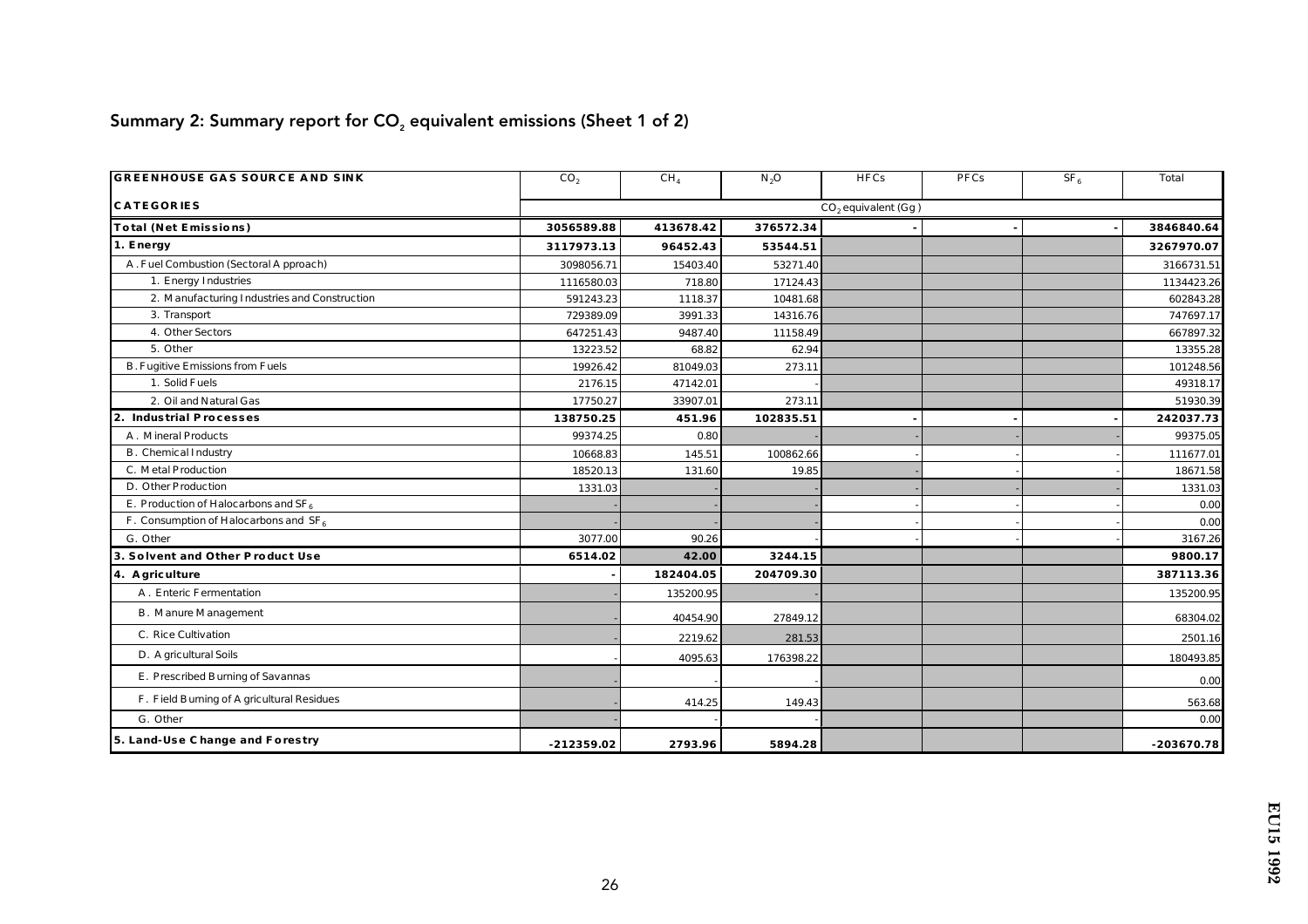# Summary 2: Summary report for  $CO<sub>2</sub>$  equivalent emissions (Sheet 2 of 2)

| <b>GREENHOUSE GAS SOURCE AND SINK</b> | CO <sub>2</sub> | CH <sub>4</sub> | $N_2O$  | <b>HFCs</b>           | PFCs | SF <sub>6</sub> | Total     |
|---------------------------------------|-----------------|-----------------|---------|-----------------------|------|-----------------|-----------|
| <b>CATEGORIES</b>                     |                 |                 |         | $CO2$ equivalent (Gg) |      |                 |           |
| 6. Waste                              | 5711.59         | 131533.80       | 5346.39 |                       |      |                 | 142591.78 |
| A. Solid Waste Disposal on Land       | 370.33          | 122255.80       | 119.02  |                       |      |                 | 122745.16 |
| <b>B.</b> Wastewater Handling         |                 | 6553.03         | 4404.98 |                       |      |                 | 10958.02  |
| C. Waste Incineration                 | 5242.26         | 936.57          | 818.66  |                       |      |                 | 6997.49   |
| D. Other                              | 100.00          | 1830.40         | 6.82    |                       |      |                 | 1937.22   |
| 7. Other                              |                 |                 | 1178.00 |                       |      |                 | 1178.00   |
|                                       |                 |                 |         |                       |      |                 |           |
|                                       |                 |                 |         |                       |      |                 |           |
| Memo Items:                           |                 |                 |         |                       |      |                 |           |
| International Bunkers                 | 172359.11       | 212.56          | 1467.48 |                       |      |                 | 174039.16 |
| A viation                             | 64431.95        | 87.84           | 347.20  |                       |      |                 | 64866.99  |
| Marine                                | 107927.16       | 124.94          | 1089.28 |                       |      |                 | 109141.38 |
| Multilateral Operations               |                 |                 |         |                       |      |                 | 0.00      |
| CO, Emissions from Biomass            | 120109.93       |                 |         |                       |      |                 | 120109.93 |

| <b>GREENHOUSE GAS SOURCE AND SINK</b>                                        | CO <sub>2</sub> | CO <sub>2</sub> | NetCO <sub>2</sub>       | CH <sub>4</sub> | N <sub>2</sub> O | Total        |
|------------------------------------------------------------------------------|-----------------|-----------------|--------------------------|-----------------|------------------|--------------|
| <b>CATEGORIES</b>                                                            |                 |                 | emissions/               |                 |                  |              |
|                                                                              | emissions       | removals        | removals                 |                 |                  | emissions    |
| Land-Use Change and Forestry                                                 |                 |                 | $CO$ , equivalent $(Gg)$ |                 |                  |              |
| A. Changes in Forest and Other Woody Biomass Stocks                          | 68588.00        | 325898.17       | $-257310.17$             | 527.20          | 68.91            | $-256714.06$ |
| <b>B. Forest and Grassland Conversion</b>                                    | 12807.10        | 1913.60         | 10893.50                 | 276.05          | 26.82            | 11196.36     |
| C. A bandonment of Managed Lands                                             |                 | 136.48          | $-136.48$                |                 |                  | $-136.48$    |
| D. CO <sub>2</sub> Emissions and Removals from Soil                          | 36052.24        | 4593.00         | 31459.24                 |                 |                  | 31459.24     |
| E. Other                                                                     | 3834.90         | 1100.00         | 2734.90                  | 1990.72         | 5801.65          | 10527.27     |
| Total CO <sub>2</sub> Equivalent Emissions from Land-Use Change and Forestry | 120972.89       | 333331.90       | $-212359.02$             | 2793.96         | 5894.28          | $-203670.78$ |

| Total CO <sub>2</sub> Equivalent Emissions without Land-Use Change and Forestry | 4050511.42 |
|---------------------------------------------------------------------------------|------------|
| Total CO <sub>2</sub> Equivalent Emissions with Land-Use Change and Forestry    | 3846840.64 |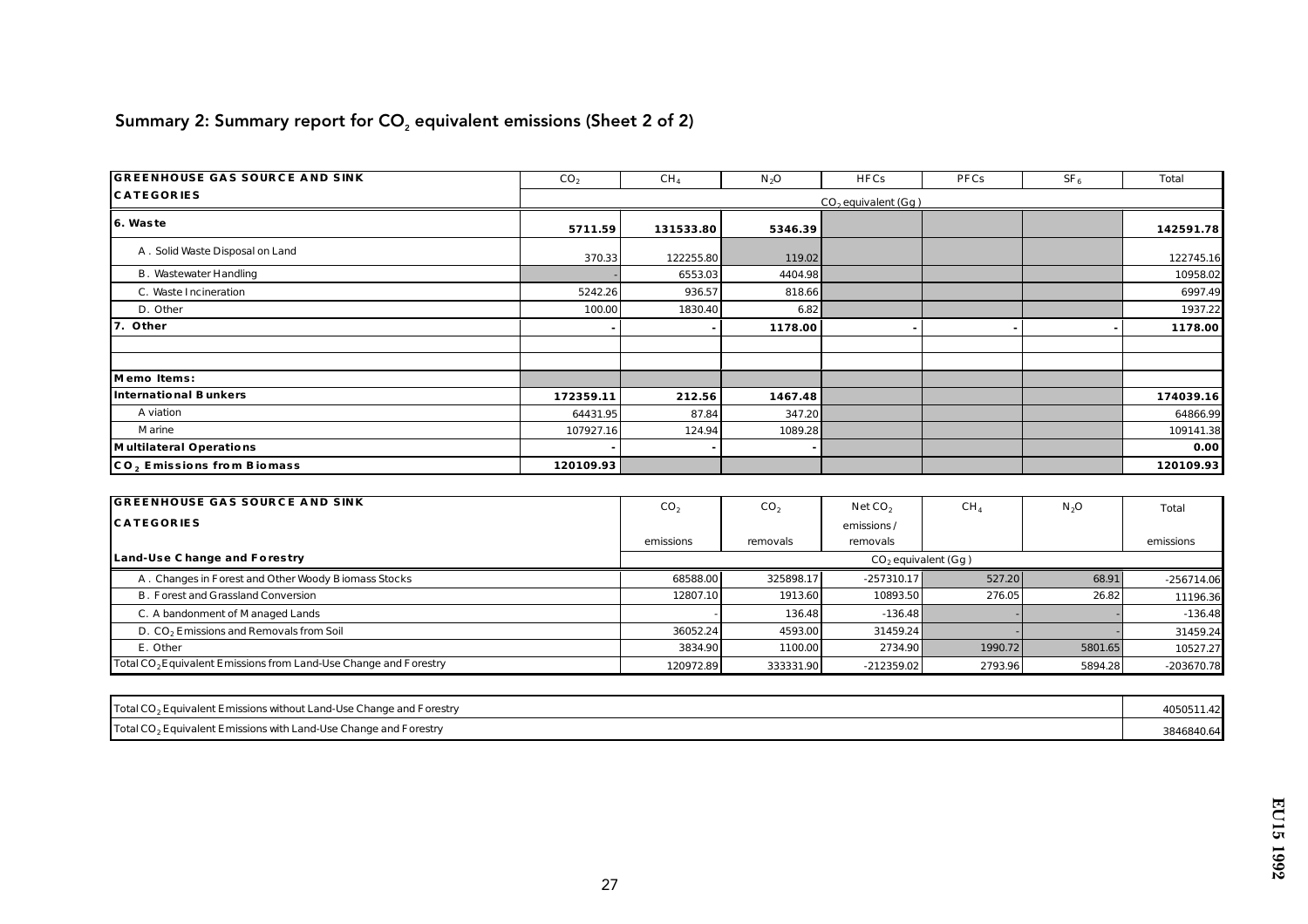#### EU15 1993

#### Summary 1.A: Summary report for national greenhouse gas inventories (IPCC table 7A) (Sheet 1 of 3)

| <b>GREENHOUSE GAS SOURCE AND SINK</b>    |                                              | CO <sub>2</sub> | CO <sub>2</sub> | CH <sub>4</sub> | $N_2O$   |   | <b>HFCs</b> |                       | <b>PFCs</b> |   | SF <sub>6</sub> | $NO_x$ | $_{\rm CO}$ | NMVOC | SO <sub>2</sub> |
|------------------------------------------|----------------------------------------------|-----------------|-----------------|-----------------|----------|---|-------------|-----------------------|-------------|---|-----------------|--------|-------------|-------|-----------------|
| <b>CATEGORIES</b>                        |                                              | emissions       | removals        |                 |          | P |             | D                     |             | P |                 |        |             |       |                 |
|                                          |                                              |                 | (Gg)            |                 |          |   |             | $CO2$ equivalent (Gg) |             |   |                 |        | (Gg)        |       |                 |
| Total National Emissions and Removals    |                                              | 3205347         | $-218018$       | 18928           | 1172     |   |             |                       |             |   |                 | 12331  | 43754       | 14852 | 12290           |
| 1. Energy                                |                                              | 3060106         |                 | 4153            | 172      |   |             |                       |             |   |                 | 12088  | 39564       | 7741  | 12012           |
| A. Fuel Combustion                       | Reference Approach                           | 1346864         |                 |                 |          |   |             |                       |             |   |                 |        |             |       |                 |
|                                          | Sectoral Approach                            | 3040374         |                 | 719             | 171      |   |             |                       |             |   |                 | 12058  | 39431       | 6605  | 11696           |
| 1. Energy Industries                     |                                              | 1061719         |                 | 35              | 55       |   |             |                       |             |   |                 | 2399   | 408         | 51    | 7906            |
|                                          | 2. Manufacturing Industries and Construction | 571925          |                 | 49              | 30       |   |             |                       |             |   |                 | 1473   | 3189        | 118   | 2019            |
| 3. Transport                             |                                              | 734907          |                 | 184             | 51       |   |             |                       |             |   |                 | 6799   | 28863       | 5476  | 654             |
| 4. Other Sectors                         |                                              | 656832          |                 | 437             | 35       |   |             |                       |             |   |                 | 1287   | 6873        | 940   | 943             |
| 5. Other                                 |                                              | 14683           |                 | 13              | $\Omega$ |   |             |                       |             |   |                 | 100    | 99          | 23    | 26              |
| <b>B. Fugitive Emissions from Fuels</b>  |                                              | 19683           |                 | 3433            |          |   |             |                       |             |   |                 | 30     | 132         | 1135  | 317             |
| 1. Solid Fuels                           |                                              | 1940            |                 | 1809            |          |   |             |                       |             |   |                 |        | 81          | 13    | 14              |
| 2. Oil and Natural Gas                   |                                              | 17743           |                 | 1625            |          |   |             |                       |             |   |                 | 30     | 51          | 1122  | 303             |
| Industrial Processes<br>2.               |                                              | 133357          |                 | 23              | 301      |   |             |                       |             |   |                 | 151    | 2801        | 991   | 254             |
| A. Mineral Products                      |                                              | 95002           |                 | $\overline{0}$  |          |   |             |                       |             |   |                 | 42     | 30          | 254   | 37              |
| <b>B.</b> Chemical Industry              |                                              | 10659           |                 |                 | 294      |   |             |                       |             |   |                 | 43     | 56          | 345   | 84              |
| C. Metal Production                      |                                              | 18482           |                 | 6               | $\Omega$ |   |             |                       |             |   |                 | 18     | 2558        | 16    | 58              |
| D. Other Production                      |                                              | 1164            |                 |                 |          |   |             |                       |             |   |                 |        |             | 224   |                 |
| E. Production of Haloc arbons and $SF_6$ |                                              |                 |                 |                 |          |   |             |                       |             |   |                 |        |             |       |                 |
| F. Consumption of Halocarbons and $SF_6$ |                                              |                 |                 |                 |          |   |             |                       |             |   |                 |        |             |       |                 |
| G. Other                                 |                                              | 2597            |                 |                 |          |   |             |                       |             |   |                 | 15     | 100         | 101   | 23              |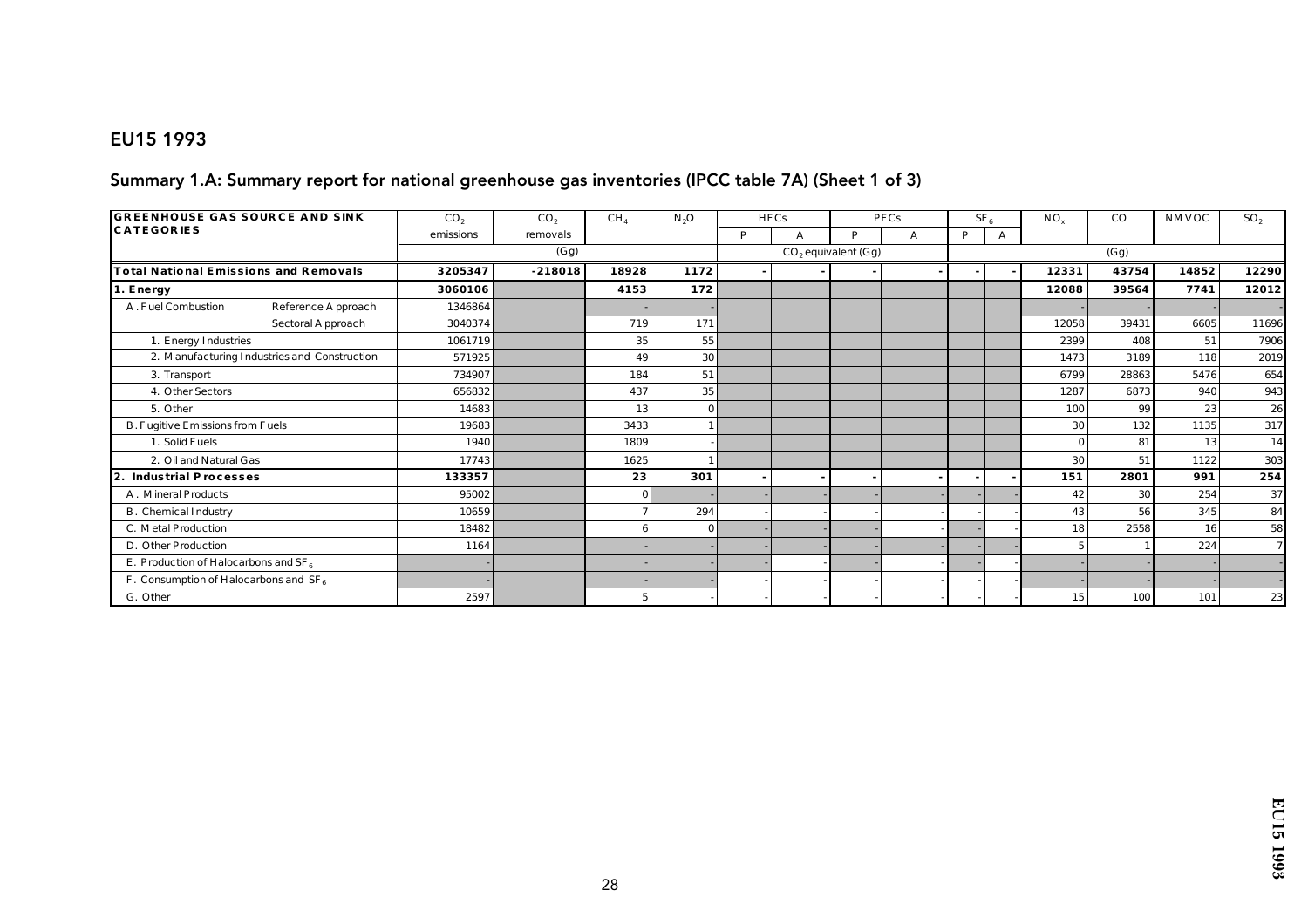| <b>GREENHOUSE GAS SOURCE AND SINK</b>               | CO <sub>2</sub> | CO <sub>2</sub> | CH <sub>4</sub> | $N_2O$       |   | <b>HFCs</b> |                       | <b>PFCs</b> | SF <sub>a</sub> |   | $NO_x$         | $_{\rm CO}$ | NMVOC           | SO <sub>2</sub> |
|-----------------------------------------------------|-----------------|-----------------|-----------------|--------------|---|-------------|-----------------------|-------------|-----------------|---|----------------|-------------|-----------------|-----------------|
| <b>CATEGORIES</b>                                   | emissions       | removals        |                 |              | P | A           | P                     | A           | P               | A |                |             |                 |                 |
|                                                     |                 | (Gg)            |                 |              |   |             | $CO2$ equivalent (Gg) |             |                 |   |                | (Gg)        |                 |                 |
| Solvent and Other Product Use<br>3.                 | 6175            |                 | $2^{\circ}$     | 11           |   |             |                       |             |                 |   | $\bf{0}$       |             | 3880            | $\bf{0}$        |
| 4. A griculture                                     |                 |                 | 8612            | 648          |   |             |                       |             |                 |   | 26             | 267         | 735             |                 |
| A. Enteric Fermentation                             |                 |                 | 6397            |              |   |             |                       |             |                 |   |                |             |                 |                 |
| <b>B.</b> Manure Management                         |                 |                 | 1902            | 92           |   |             |                       |             |                 |   |                |             |                 |                 |
| C. Rice Cultivation                                 |                 |                 | 106             |              |   |             |                       |             |                 |   | $\Omega$       |             | $\mathbf{0}$    |                 |
| D. A gric ultural Soils                             |                 |                 | 194             | 556          |   |             |                       |             |                 |   | 14             |             | 698             |                 |
| E. Prescribed Burning of Savannas                   |                 |                 |                 |              |   |             |                       |             |                 |   |                |             |                 |                 |
| F. Field Burning of A gric ultural Residues         |                 |                 | 13              | $\Omega$     |   |             |                       |             |                 |   | 12             | 267         | 36              |                 |
| G. Other                                            |                 |                 |                 |              |   |             |                       |             |                 |   |                |             |                 |                 |
| 5. Land-Use Change and Forestry                     |                 | $-218018$       | 128             | 19           |   |             |                       |             |                 |   | 10             | 294         | 1388            |                 |
| A. Changes in Forest and Other Woody Biomass Stoc   |                 | $-263163$       | 18              | $\theta$     |   |             |                       |             |                 |   |                | 153         | 10 <sup>1</sup> |                 |
| <b>B.</b> Forest and Grassland Conversion           | 11903           |                 | 16              | $\mathbf{0}$ |   |             |                       |             |                 |   |                | 141         | $\overline{7}$  |                 |
| C. A bandonment of Managed Lands                    |                 | $-148$          |                 |              |   |             |                       |             |                 |   |                |             |                 |                 |
| D. CO <sub>2</sub> Emissions and Removals from Soil | 30703           |                 |                 |              |   |             |                       |             |                 |   |                |             |                 |                 |
| E. Other                                            |                 | 2687            | 95              | 19           |   |             |                       |             |                 |   | $\overline{2}$ |             | 1371            |                 |
| 6. Waste                                            | 5709            |                 | 6010            | 18           |   |             |                       |             |                 |   | 57             | 827         | 118             | 22              |
| A. Solid Waste Disposal on Land                     | 358             |                 | 5479            | $\mathbf{0}$ |   |             |                       |             |                 |   |                | 60          | 46              |                 |
| <b>B.</b> Wastewater Handling                       |                 |                 | 383             | 15           |   |             |                       |             |                 |   |                |             |                 |                 |
| C. Waste Incineration                               | 5252            |                 | 44              | $\vert$ 3    |   |             |                       |             |                 |   | 52             | 767         | 47              | 21              |
| D. Other                                            | 100             |                 | 105             |              |   |             |                       |             |                 |   |                |             | 21              |                 |
| 7.<br>Other                                         |                 |                 |                 | 4            |   |             |                       |             |                 |   |                |             |                 |                 |
|                                                     |                 |                 |                 |              |   |             |                       |             |                 |   |                |             |                 |                 |
|                                                     |                 |                 |                 |              |   |             |                       |             |                 |   |                |             |                 |                 |

### Summary 1.A: Summary report for national greenhouse gas inventories (IPCC table 7A) (Sheet 2 of 3)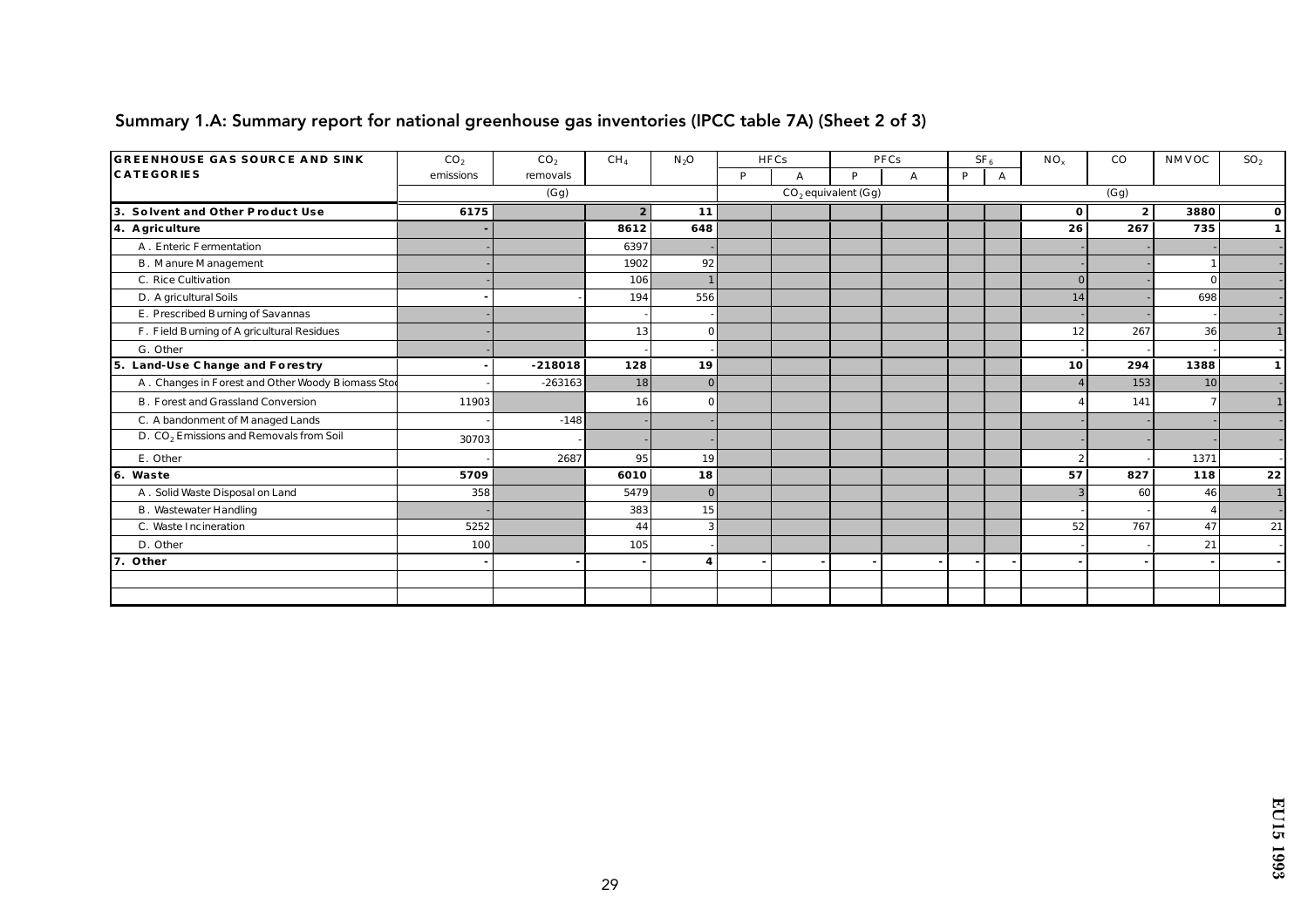Summary 1.A: Summary report for national greenhouse gas inventories (IPCC table 7A) (Sheet 3 of 3)

| <b>GREENHOUSE GAS SOURCE AND SINK</b> | CO <sub>2</sub> | CO <sub>2</sub> | CH <sub>4</sub> | $N_2O$ | <b>HFCs</b> | <b>PFCs</b>              |  | SF <sub>e</sub> |  | $NO_{v}$ | CO   | NMVOC | SO <sub>2</sub> |
|---------------------------------------|-----------------|-----------------|-----------------|--------|-------------|--------------------------|--|-----------------|--|----------|------|-------|-----------------|
| <b>CATEGORIES</b>                     | emissions       | removals        |                 |        | A           |                          |  | D               |  |          |      |       |                 |
|                                       |                 | (Gg)            |                 |        |             | $CO$ , equivalent $(Gg)$ |  |                 |  |          | (Gg) |       |                 |
| Memo Items:                           |                 |                 |                 |        |             |                          |  |                 |  |          |      |       |                 |
| International Bunkers                 | 182295          |                 | 10              |        |             |                          |  |                 |  | 1556     | 333  | 190   | 959             |
| A viation                             | 70730           |                 |                 |        |             |                          |  |                 |  | 270      | 203  | 71    | 17 <sup>1</sup> |
| Marine                                | 111566          |                 |                 |        |             |                          |  |                 |  | 1286     | 129  | 119   | 941             |
| Multilateral Operations               |                 |                 |                 |        |             |                          |  |                 |  |          |      |       |                 |
| CO. Emissions from Biomass            | 121834          |                 |                 |        |             |                          |  |                 |  |          |      |       |                 |

Notes:

Totals and sub-totals of the EC inventory are the sum of Member States' emissions. In case totals and sub-totals do not add up, this is due to different completeness of Member States' submissions.

In order to obtain a complete EC inventory for CO<sub>2</sub>, CH<sub>4</sub> and N<sub>2</sub>O emissions, for Luxembourg the following data gap filling procedure was used: Emissions reported for 1990 were taken as first estimates. However, for CO<sub>2</sub> emissions from fossil fuel combustion (CRF category 1 'Energy'), the 1990 estimates in combination with trend information for 1993 from latest calculations of CO<sub>2</sub> emissions from fossil fuels by Eurostat have been used (Eurostat, 2000).

Data on the Reference Approach for CO<sub>2</sub> from fossil fuel combustion is omitted in the EU15 tables, as not all Member States reported these data. Instead, latest Eurostat calculations of CO<sub>2</sub> emissions from fossil fuels (Eurostat, 2000) may be used as reference estimate. Eurostat estimates of CO<sub>2</sub> emissions from fossil fuels are 3018383 Gq for 1993.

Category 5 'Land-Use Change and Forestry' provides 'net' emissions (Member States emissions minus Member States removals) of CO<sub>2</sub> following CRF recommendations. For calculation details see Summary 2.

As not all Member States reported data for industrial F-gases, they are omitted in Annex A. Instead, they are presented in Table 3 of the introduction and in Annex B.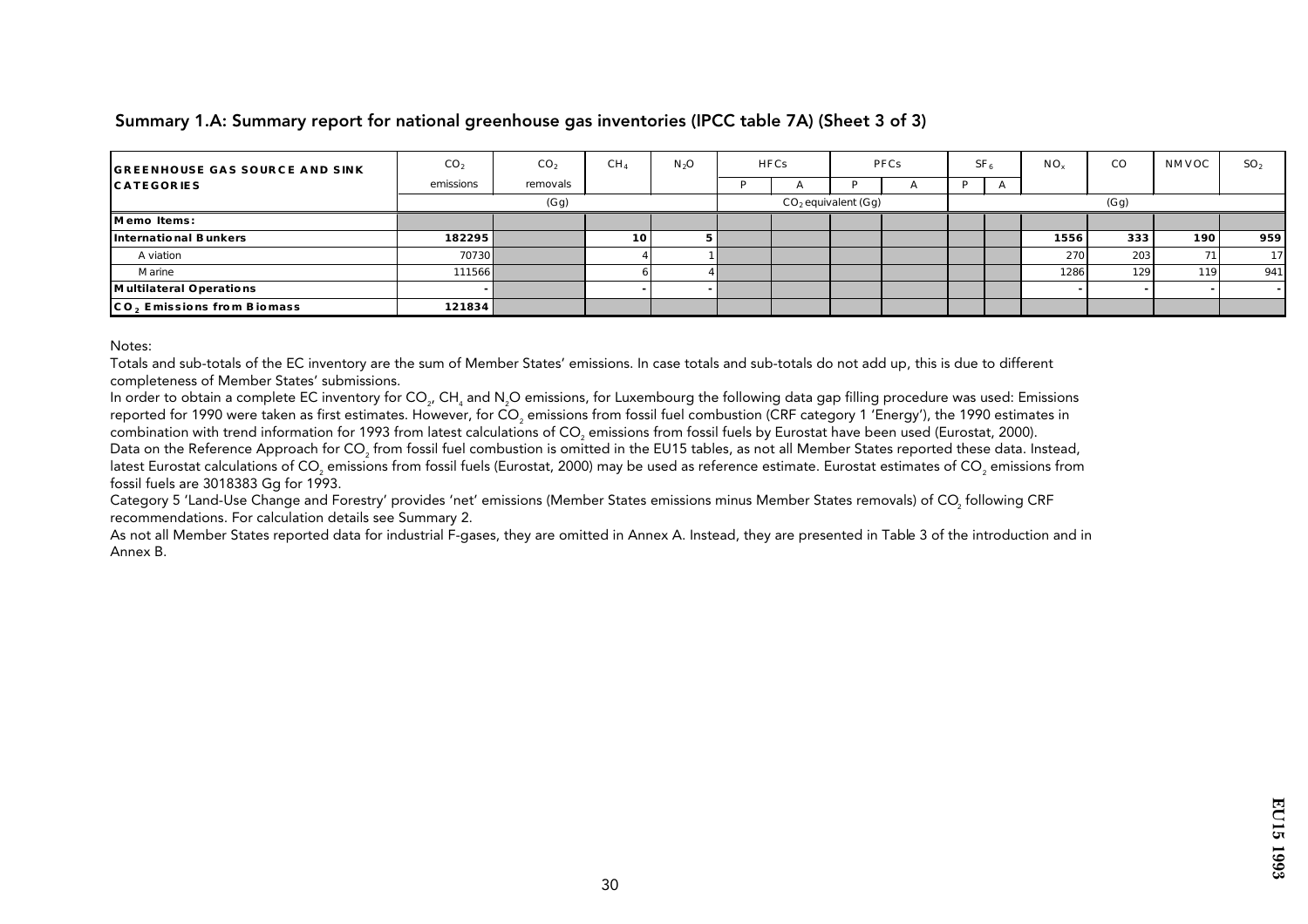| <b>GREENHOUSE GAS SOURCE AND SINK</b>        | CO <sub>2</sub> | CH <sub>4</sub> | $N_2O$    | <b>HFCs</b>           | PFCs | SF <sub>6</sub> | Total        |
|----------------------------------------------|-----------------|-----------------|-----------|-----------------------|------|-----------------|--------------|
| <b>CATEGORIES</b>                            |                 |                 |           | $CO2$ equivalent (Gg) |      |                 |              |
| Total (Net Emissions)                        | 2987329.29      | 397477.51       | 363313.90 |                       |      |                 | 3748120.70   |
| 1. Energy                                    | 3060105.86      | 87207.20        | 53314.99  |                       |      |                 | 3200628.05   |
| A. Fuel Combustion (Sectoral Approach)       | 3040374.34      | 15106.12        | 53045.85  |                       |      |                 | 3108526.31   |
| 1. Energy Industries                         | 1061718.69      | 736.08          | 16919.55  |                       |      |                 | 1079374.32   |
| 2. Manufacturing Industries and Construction | 571925.13       | 1038.34         | 9234.67   |                       |      |                 | 582198.15    |
| 3. Transport                                 | 734907.10       | 3872.70         | 15896.03  |                       |      |                 | 754675.84    |
| 4. Other Sectors                             | 656831.87       | 9182.09         | 10959.95  |                       |      |                 | 676973.90    |
| 5. Other                                     | 14683.05        | 278.81          | 69.75     |                       |      |                 | 15031.61     |
| <b>B. Fugitive Emissions from Fuels</b>      | 19682.52        | 72099.18        | 272.24    |                       |      |                 | 92053.94     |
| 1. Solid Fuels                               | 1939.61         | 37984.24        |           |                       |      |                 | 39923.85     |
| 2. Oil and Natural Gas                       | 17742.91        | 34117.05        | 272.24    |                       |      |                 | 52132.19     |
| 2. Industrial Processes                      | 133356.77       | 476.29          | 93228.53  |                       |      |                 | 227061.60    |
| A. Mineral Products                          | 95002.49        | 0.84            |           |                       |      |                 | 95003.33     |
| B. Chemical Industry                         | 10658.60        | 142.30          | 91255.25  |                       |      |                 | 102056.15    |
| C. Metal Production                          | 18481.65        | 133.64          | 20.28     |                       |      |                 | 18635.56     |
| D. Other Production                          | 1164.03         |                 |           |                       |      |                 | 1164.03      |
| E. Production of Haloc arbons and $SF_6$     |                 |                 |           |                       |      |                 | 0.00         |
| F. Consumption of Haloc arbons and $SF_6$    |                 |                 |           |                       |      |                 | 0.00         |
| G. Other                                     | 2597.00         | 115.31          |           |                       |      |                 | 2712.31      |
| 3. Solvent and Other Product Use             | 6175.21         | 42.00           | 3258.10   |                       |      |                 | 9475.31      |
| 4. A griculture                              |                 | 180847.45       | 200974.47 |                       |      |                 | 381821.92    |
| A. Enteric Fermentation                      |                 | 134329.27       |           |                       |      |                 | 134329.27    |
| <b>B.</b> Manure Management                  |                 | 39951.81        | 28440.25  |                       |      |                 | 68392.05     |
| C. Rice Cultivation                          |                 | 2223.53         | 184.87    |                       |      |                 | 2408.40      |
| D. A gric ultural Soils                      |                 | 4075.25         | 172240.62 |                       |      |                 | 176315.88    |
| E. Prescribed Burning of Savannas            |                 |                 |           |                       |      |                 | 0.00         |
| F. Field Burning of A gric ultural Residues  |                 | 267.80          | 108.73    |                       |      |                 | 376.54       |
| G. Other                                     |                 |                 |           |                       |      |                 | 0.00         |
| 5. Land-Use Change and Forestry              | $-218017.64$    | 2696.49         | 5881.94   |                       |      |                 | $-209439.22$ |

# Summary 2: Summary report for  $CO<sub>2</sub>$  equivalent emissions (Sheet 1 of 2)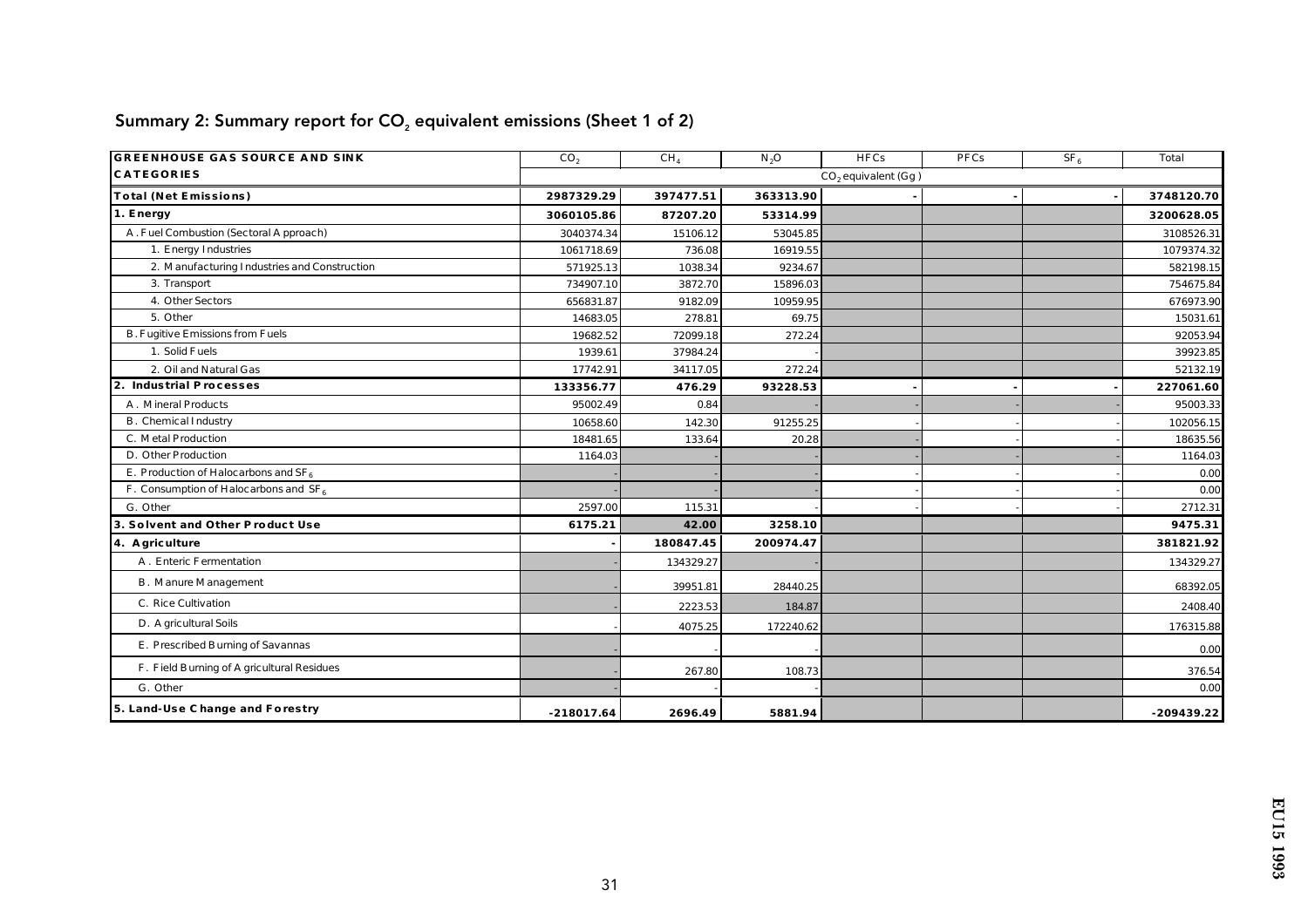| <b>GREENHOUSE GAS SOURCE AND SINK</b> | CO <sub>2</sub> | CH <sub>4</sub> | $N_2O$  | <b>HFCs</b>              | PFCs | SF <sub>6</sub> | Total     |
|---------------------------------------|-----------------|-----------------|---------|--------------------------|------|-----------------|-----------|
| <b>CATEGORIES</b>                     |                 |                 |         | $CO$ , equivalent $(Gg)$ |      |                 |           |
| 6. Waste                              | 5708.99         | 126208.29       | 5508.87 |                          |      |                 | 137426.15 |
| A. Solid Waste Disposal on Land       | 357.88          | 115061.61       | 118.15  |                          |      |                 | 115537.64 |
| <b>B.</b> Wastewater Handling         |                 | 8042.83         | 4559.00 |                          |      |                 | 12601.83  |
| C. Waste Incineration                 | 5252.11         | 933.05          | 831.72  |                          |      |                 | 7016.87   |
| D. Other                              | 100.00          | 2212.80         |         |                          |      |                 | 2312.80   |
| 7. Other                              |                 |                 | 1178.00 |                          |      |                 | 1178.00   |
|                                       |                 |                 |         |                          |      |                 |           |
|                                       |                 |                 |         |                          |      |                 |           |
| Memo Items:                           |                 |                 |         |                          |      |                 |           |
| International Bunkers                 | 182294.89       | 212.75          | 1566.77 |                          |      |                 | 184074.42 |
| A viation                             | 70729.68        | 90.44           | 429.25  |                          |      |                 | 71249.37  |
| Marine                                | 111566.21       | 122.31          | 1137.52 |                          |      |                 | 112826.04 |
| Multilateral Operations               |                 |                 |         |                          |      |                 | 0.00      |
| CO, Emissions from Biomass            | 121834.34       |                 |         |                          |      |                 | 121834.34 |

# Summary 2: Summary report for  $CO<sub>2</sub>$  equivalent emissions (Sheet 2 of 2)

| <b>GREENHOUSE GAS SOURCE AND SINK</b>                                        | CO <sub>2</sub> | CO,       | NetCO <sub>2</sub>    | CH <sub>4</sub> | $N_{2}O$ | Total        |
|------------------------------------------------------------------------------|-----------------|-----------|-----------------------|-----------------|----------|--------------|
| <b>CATEGORIES</b>                                                            |                 |           | emissions/            |                 |          |              |
|                                                                              | emissions       | removals  | removals              |                 |          | emissions    |
| Land-Use Change and Forestry                                                 |                 |           | $CO2$ equivalent (Gg) |                 |          |              |
| A. Changes in Forest and Other Woody Biomass Stocks                          | 65339.00        | 328501.91 | $-263162.91$          | 370.27          | 52.98    | $-262739.66$ |
| <b>B.</b> Forest and Grassland Conversion                                    | 13817.35        | 1914.40   | 11902.95              | 337.15          | 32.88    | 12272.99     |
| C. A bandonment of Managed Lands                                             |                 | 147.80    | $-147.80$             |                 |          | $-147.80$    |
| D. CO <sub>2</sub> Emissions and Removals from Soil                          | 35495.92        | 4793.00   | 30702.92              |                 |          | 30702.92     |
| E. Other                                                                     | 3787.21         | 1100.00   | 2687.21               | 1989.06         | 5796.07  | 10472.34     |
| Total CO <sub>2</sub> Equivalent Emissions from Land-Use Change and Forestry | 118145.30       | 336162.94 | $-218017.64$          | 2696.49         | 5881.94  | $-209439.22$ |

| Total CO <sub>2</sub> Equivalent Emissions without Land-Use Change and Forestry | 3957559.91 |
|---------------------------------------------------------------------------------|------------|
| Total CO <sub>2</sub> Equivalent Emissions with Land-Use Change and Forestry    | 3748120.70 |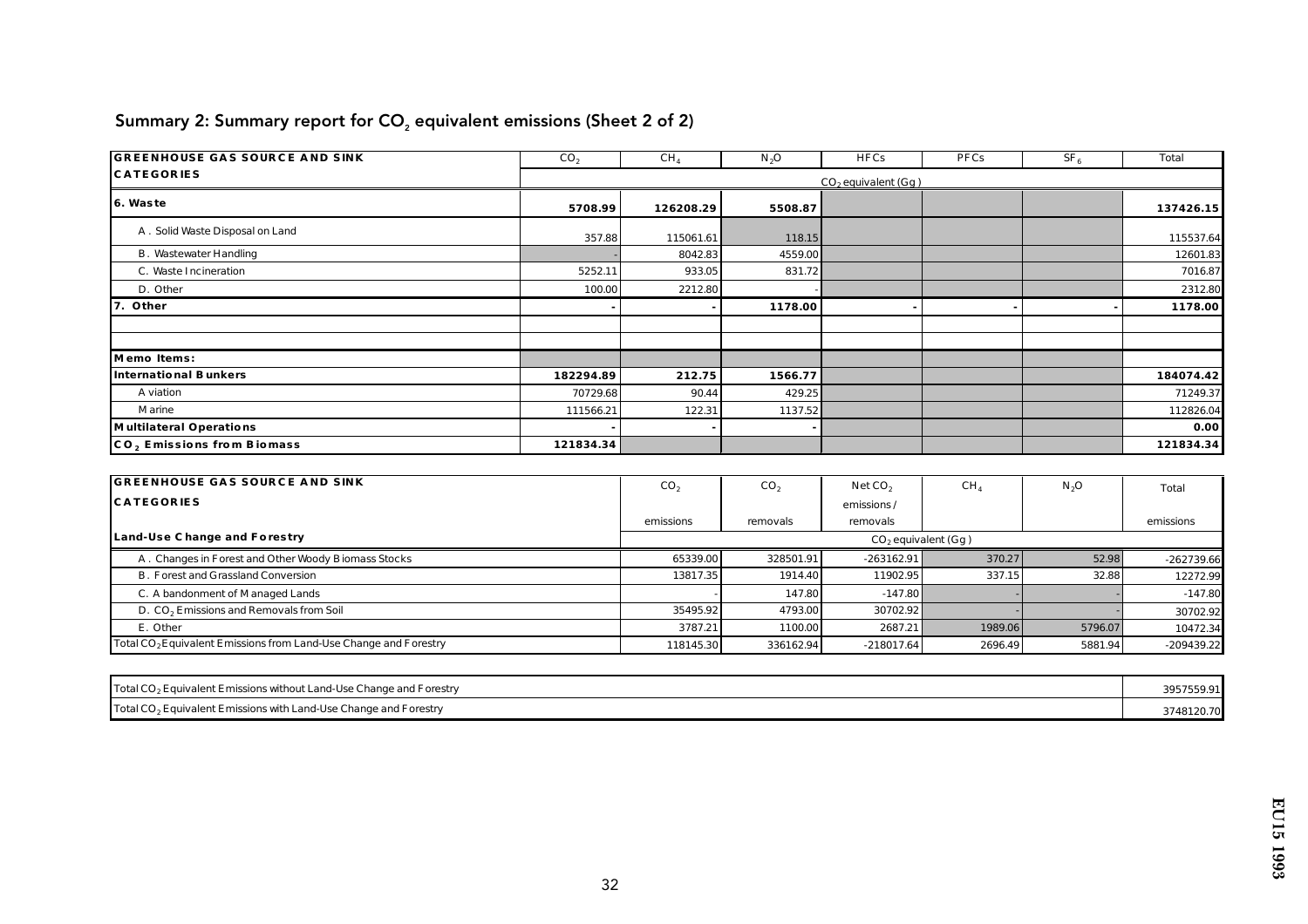#### EU15 1994

#### Summary 1.A: Summary report for national greenhouse gas inventories (IPCC table 7A) (Sheet 1 of 3)

| <b>GREENHOUSE GAS SOURCE AND SINK</b>     |                                              | CO <sub>2</sub> | CO <sub>2</sub> | CH <sub>4</sub> | $N_2O$   |   | <b>HFCs</b> | <b>PFCs</b>           |   |   | SF <sub>e</sub> | $NO_{v}$ | $_{\rm CO}$ | <b>NMVOC</b> | SO <sub>2</sub> |
|-------------------------------------------|----------------------------------------------|-----------------|-----------------|-----------------|----------|---|-------------|-----------------------|---|---|-----------------|----------|-------------|--------------|-----------------|
| <b>CATEGORIES</b>                         |                                              | emissions       | removals        |                 |          | P |             | P                     | A | D | А               |          |             |              |                 |
|                                           |                                              |                 | (Gg)            |                 |          |   |             | $CO2$ equivalent (Gg) |   |   |                 |          | (Gg)        |              |                 |
| Total National Emissions and Removals     |                                              | 3217380         | $-207837$       | 18423           | 1211     |   |             |                       |   |   |                 | 11904    | 41869       | 14732        | 11019           |
| 1. Energy                                 |                                              | 3063416         |                 | 3787            | 179      |   |             |                       |   |   |                 | 11665    | 37385       | 7393         | 10787           |
| A. Fuel Combustion                        | Reference Approach                           |                 |                 |                 |          |   |             |                       |   |   |                 |          |             |              |                 |
|                                           | Sectoral Approach                            | 3041560         |                 | 681             | 178      |   |             |                       |   |   |                 | 11633    | 37220       | 6256         | 10504           |
| 1. Energy Industries                      |                                              | 1063530         |                 | 36              | 53       |   |             |                       |   |   |                 | 2290     | 389         | 52           | 7093            |
|                                           | 2. Manufacturing Industries and Construction | 594131          |                 | 51              | 31       |   |             |                       |   |   |                 | 1443     | 3396        | 120          | 1806            |
| 3. Transport                              |                                              | 742131          |                 | 181             | 57       |   |             |                       |   |   |                 | 6551     | 26804       | 5143         | 654             |
| 4. Other Sectors                          |                                              | 629095          |                 | 398             | 33       |   |             |                       |   |   |                 | 1256     | 6540        | 918          | 778             |
| 5. Other                                  |                                              | 12481           |                 | 14              |          |   |             |                       |   |   |                 | 91       | 93          | 22           | 17              |
| <b>B. Fugitive Emissions from Fuels</b>   |                                              | 21901           |                 | 3106            |          |   |             |                       |   |   |                 | 32       | 165         | 1137         | 283             |
| 1. Solid Fuels                            |                                              | 1787            |                 | 1510            |          |   |             |                       |   |   |                 |          | 85          | 13           | 11              |
| 2. Oil and Natural Gas                    |                                              | 20114           |                 | 1597            |          |   |             |                       |   |   |                 | 32       | 80          | 1124         | 272             |
| Industrial Processes<br>2.                |                                              | 142395          |                 | 24              | 314      |   |             |                       |   |   |                 | 147      | 3149        | 954          | 210             |
| A. Mineral Products                       |                                              | 99680           |                 |                 |          |   |             |                       |   |   |                 | 42       | 30          | 237          | 38              |
| <b>B.</b> Chemical Industry               |                                              | 10769           |                 | 7               | 309      |   |             |                       |   |   |                 | 43       | 54          | 337          | 79              |
| C. Metal Production                       |                                              | 22267           |                 | 6               | $\Omega$ |   |             |                       |   |   |                 | 18       | 2885        | 15           | 53              |
| D. Other Production                       |                                              | 1155            |                 |                 |          |   |             |                       |   |   |                 |          |             | 230          |                 |
| E. Production of Haloc arbons and $SF_6$  |                                              |                 |                 |                 |          |   |             |                       |   |   |                 |          |             |              |                 |
| F. Consumption of Haloc arbons and $SF_6$ |                                              |                 |                 |                 |          |   |             |                       |   |   |                 |          |             |              |                 |
| G. Other                                  |                                              | 3050            |                 | 6               |          |   |             |                       |   |   |                 | 10       | 102         | 89           | 35              |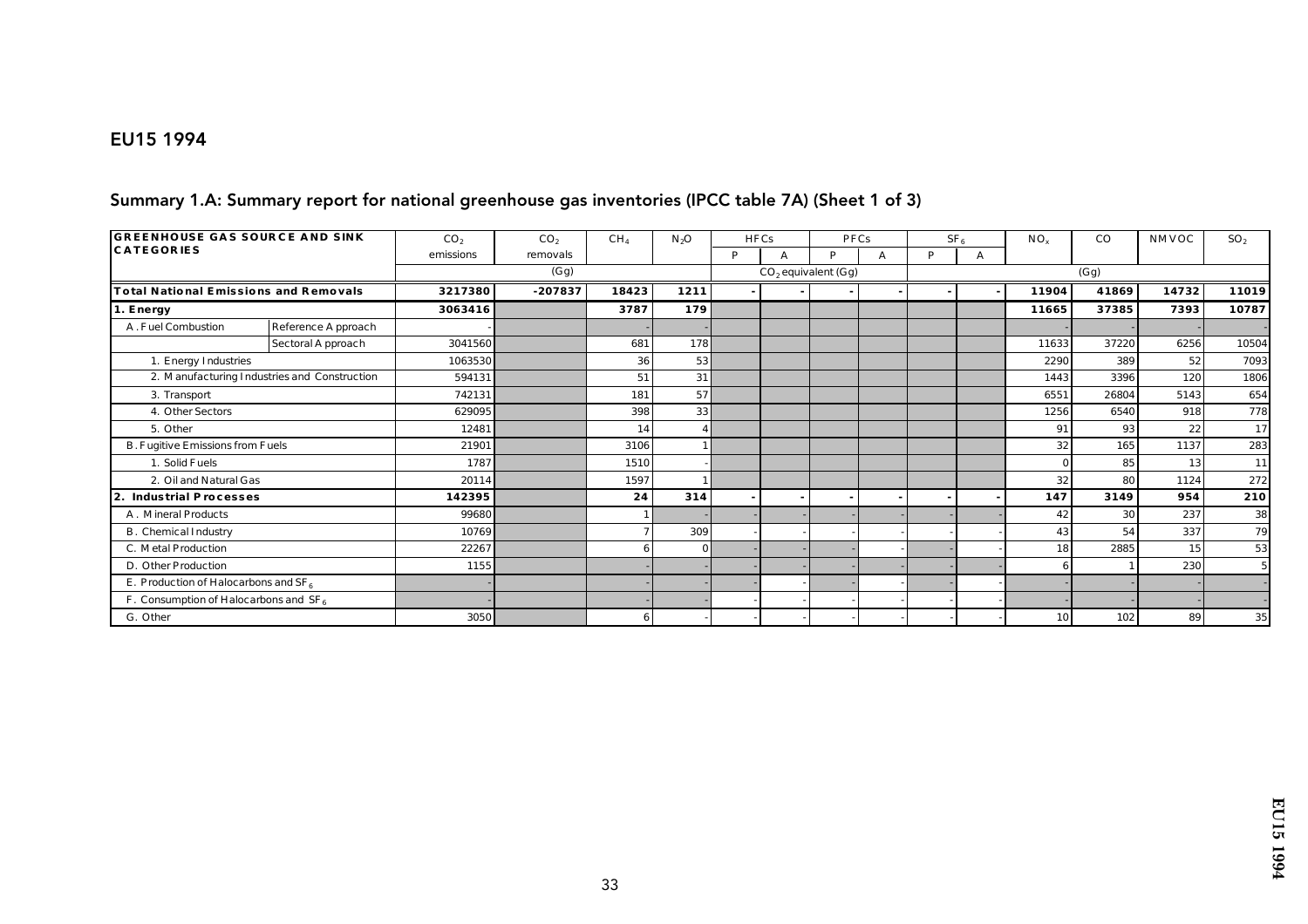| <b>GREENHOUSE GAS SOURCE AND SINK</b>               | CO <sub>2</sub> | CO <sub>2</sub> | CH <sub>4</sub>  | $N_2O$       | <b>HFCs</b> |   | PFCs                  |   |   | SF <sub>6</sub> | $NO_{x}$       | $_{\rm CO}$    | NMVOC    | SO <sub>2</sub> |
|-----------------------------------------------------|-----------------|-----------------|------------------|--------------|-------------|---|-----------------------|---|---|-----------------|----------------|----------------|----------|-----------------|
| <b>CATEGORIES</b>                                   | emissions       | removals        |                  |              | P           | А | P                     | А | D | A               |                |                |          |                 |
|                                                     |                 | (Gg)            |                  |              |             |   | $CO2$ equivalent (Gg) |   |   |                 |                | (Gg)           |          |                 |
| 3. Solvent and Other Product Use                    | 6207            |                 | $\boldsymbol{2}$ | 11           |             |   |                       |   |   |                 | $\bf{0}$       | 2 <sup>2</sup> | 3891     | $\mathbf{0}$    |
| 4. A griculture                                     |                 |                 | 8593             | 664          |             |   |                       |   |   |                 | 27             | 259            | 800      | $\mathbf{1}$    |
| A. Enteric Fermentation                             |                 |                 | 6360             | 8            |             |   |                       |   |   |                 |                |                |          |                 |
| <b>B.</b> Manure Management                         |                 |                 | 1911             | 91           |             |   |                       |   |   |                 |                |                |          |                 |
| C. Rice Cultivation                                 |                 |                 | 115              |              |             |   |                       |   |   |                 | $\Omega$       |                | $\Omega$ |                 |
| D. A gric ultural Soils                             |                 |                 | 195              | 564          |             |   |                       |   |   |                 | 16             |                | 766      |                 |
| E. Prescribed Burning of Savannas                   |                 |                 |                  |              |             |   |                       |   |   |                 |                |                |          |                 |
| F. Field Burning of A gric ultural Residues         |                 |                 | 12               |              |             |   |                       |   |   |                 | 12             | 259            | 33       |                 |
| G. Other                                            |                 |                 |                  |              |             |   |                       |   |   |                 |                |                |          |                 |
| 5. Land-Use Change and Forestry                     |                 | $-207837$       | 126              | 21           |             |   |                       |   |   |                 | 10             | 274            | 1579     | $\mathbf{o}$    |
| A. Changes in Forest & Oth. Woody Biom. Stocks      |                 | $-249463$       | 18               |              |             |   |                       |   |   |                 |                | 155            | 10       |                 |
| <b>B.</b> Forest and Grassland Conversion           | 11326           |                 | 14               |              |             |   |                       |   |   |                 |                | 118            | 3        | $\bf{0}$        |
| C. A bandonment of Managed Lands                    |                 | $-157$          |                  |              |             |   |                       |   |   |                 |                |                |          |                 |
| D. CO <sub>2</sub> Emissions and Removals from Soil | 27698           |                 |                  |              |             |   |                       |   |   |                 |                |                |          |                 |
| E. Other                                            |                 | 2759            | 94               | 21           |             |   |                       |   |   |                 | $\overline{2}$ |                | 1566     |                 |
| 6. Waste                                            | 5362            |                 | 5891             | 18           |             |   |                       |   |   |                 | 54             | 800            | 117      | 21              |
| A. Solid Waste Disposal on Land                     | 290             |                 | 5439             | $\mathbf{0}$ |             |   |                       |   |   |                 |                | 54             | 44       |                 |
| <b>B.</b> Wastewater Handling                       |                 |                 | 308              | 15           |             |   |                       |   |   |                 |                |                | 3        |                 |
| C. Waste Incineration                               | 5072            |                 | 43               | 3            |             |   |                       |   |   |                 | 51             | 746            | 46       | 20              |
| D. Other                                            |                 |                 | 101              |              |             |   |                       |   |   |                 |                |                | 24       |                 |
| 7. Other                                            |                 |                 |                  | 4            |             |   |                       |   |   |                 |                |                |          |                 |
|                                                     |                 |                 |                  |              |             |   |                       |   |   |                 |                |                |          |                 |
|                                                     |                 |                 |                  |              |             |   |                       |   |   |                 |                |                |          |                 |

### Summary 1.A: Summary report for national greenhouse gas inventories (IPCC table 7A) (Sheet 2 of 3)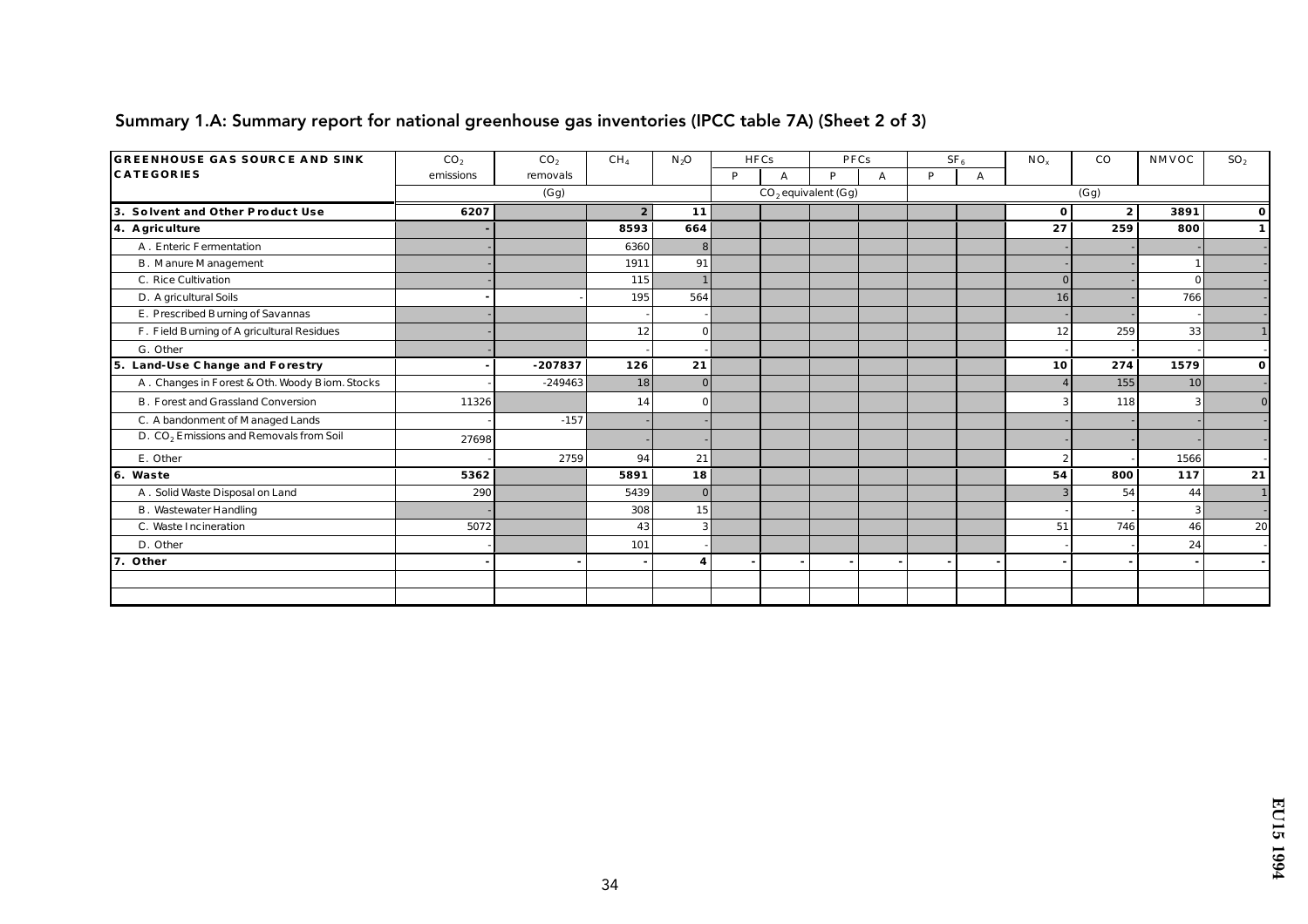#### Summary 1.A: Summary report for national greenhouse gas inventories (IPCC table 7A) (Sheet 3 of 3)

| <b>GREENHOUSE GAS SOURCE AND SINK</b> | CO <sub>2</sub> | CO <sub>2</sub> | CH <sub>4</sub> | N <sub>3</sub> O | HFCs |  | <b>PFCs</b>           |              | SF <sub>6</sub> |          | $NO_{v}$ | $_{\rm CO}$ | NMVOC            | SO <sub>2</sub> |
|---------------------------------------|-----------------|-----------------|-----------------|------------------|------|--|-----------------------|--------------|-----------------|----------|----------|-------------|------------------|-----------------|
| <b>CATEGORIES</b>                     | emissions       | removals        |                 |                  |      |  |                       | $\mathbf{L}$ |                 | $\Gamma$ |          |             |                  |                 |
|                                       |                 | (Gg)            |                 |                  |      |  | $CO2$ equivalent (Gg) |              |                 |          |          | (Gg)        |                  |                 |
| Memo Items:                           |                 |                 |                 |                  |      |  |                       |              |                 |          |          |             |                  |                 |
| International Bunkers                 | 180485          |                 | 10 <sub>1</sub> |                  |      |  |                       |              |                 |          | 1515     | 339         | 187              | 896             |
| A viation                             | 72118           |                 |                 |                  |      |  |                       |              |                 |          | 280      | 216         | 79 I             | 19              |
| Marine                                | 108368          |                 |                 |                  |      |  |                       |              |                 |          | 1236     | 123         | 109 <sup>°</sup> | 877             |
| Multilateral Operations               |                 |                 |                 |                  |      |  |                       |              |                 |          |          |             |                  |                 |
| CO, Emissions from Biomass            | 125426          |                 |                 |                  |      |  |                       |              |                 |          |          |             |                  |                 |

Notes:

Totals and sub-totals of the EC inventory are the sum of Member States' emissions. In case totals and sub-totals do not add up, this is due to different completeness of Member States' submissions.

Data on the Reference Approach for CO<sub>2</sub> from fossil fuel combustion is omitted in the EU15 tables, as not all Member States reported these data. Instead, latest Eurostat calculations of CO<sub>2</sub> emissions from fossil fuels (Eurostat, 2000) may be used as reference estimate. Eurostat estimates of CO<sub>2</sub> emissions from fossil fuels are 2997276 Gg for 1994.

Category 5 'Land-Use Change and Forestry' provides 'net' emissions (Member States emissions minus Member States removals) of CO<sub>2</sub> following CRF recommendations. For calculation details see Summary 2.

As not all Member States reported data for industrial F-gases, they are omitted in Annex A. Instead, they are presented in Table 3 of the introduction and in Annex B.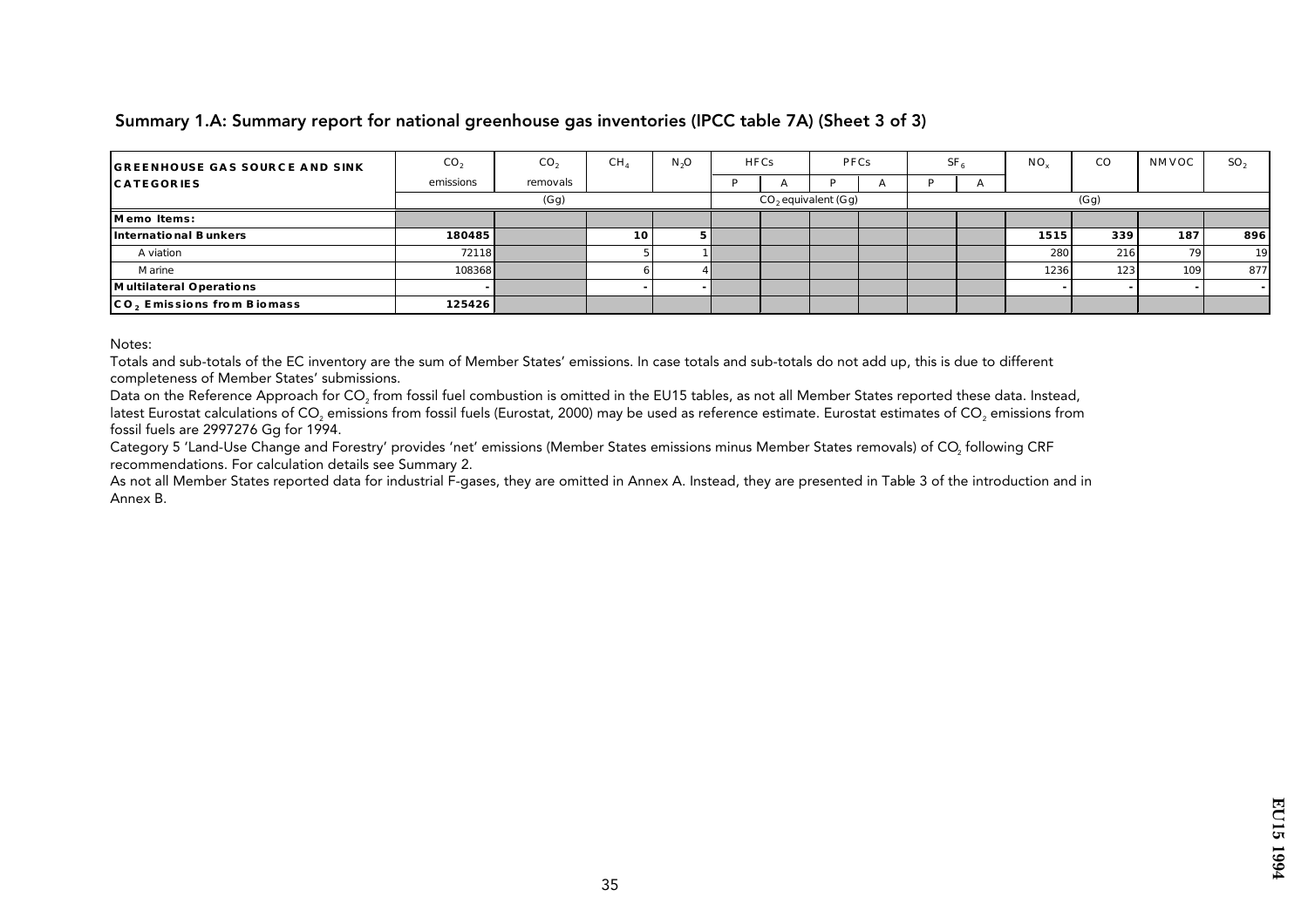| <b>GREENHOUSE GAS SOURCE AND SINK</b>        | CO <sub>2</sub> | CH <sub>4</sub> | $N_2O$ | <b>HFCs</b>           | PFCs | $SF_6$ | Total          |
|----------------------------------------------|-----------------|-----------------|--------|-----------------------|------|--------|----------------|
| <b>CATEGORIES</b>                            |                 |                 |        | $CO2$ equivalent (Gg) |      |        |                |
| Total (Net Emissions)                        | 3009543         | 386891          | 375459 |                       |      |        | 3771892        |
| 1. Energy                                    | 3063416         | 79531           | 55526  |                       |      |        | 3198473        |
| A. Fuel Combustion (Sectoral Approach)       | 3041560         | 14297           | 55135  |                       |      |        | 3110992        |
| 1. Energy Industries                         | 1063530         | 765             | 16424  |                       |      |        | 1080720        |
| 2. Manufacturing Industries and Construction | 594131          | 1079            | 9490   |                       |      |        | 604699         |
| 3. Transport                                 | 742131          | 3799            | 17796  |                       |      |        | 763725         |
| 4. Other Sectors                             | 629095          | 8360            | 10152  |                       |      |        | 647606         |
| 5. Other                                     | 12481           | 299             | 1307   |                       |      |        | 14087          |
| <b>B. Fugitive Emissions from Fuels</b>      | 21901           | 65232           | 401    |                       |      |        | 87533          |
| 1. Solid Fuels                               | 1787            | 31703           |        |                       |      |        | 33490          |
| 2. Oil and Natural Gas                       | 20114           | 33531           | 401    |                       |      |        | 54046          |
| 2. Industrial Processes                      | 142395          | 514             | 97400  |                       |      |        | 240309         |
| A. Mineral Products                          | 99680           | 28              |        |                       |      |        | 99708          |
| B. Chemical Industry                         | 10769           | 152             | 95735  |                       |      |        | 106657         |
| C. Metal Production                          | 22267           | 125             | 22     |                       |      |        | 22415          |
| D. Other Production                          | 1155            |                 |        |                       |      |        | 1155           |
| E. Production of Haloc arbons and $SF_6$     |                 |                 |        |                       |      |        | $\mathbf{0}$   |
| F. Consumption of Haloc arbons and $SF6$     |                 |                 |        |                       |      |        | $\overline{0}$ |
| G. Other                                     | 3050            | 124             |        |                       |      |        | 3174           |
| 3. Solvent and Other Product Use             | 6207            | 48              | 3334   |                       |      |        | 9589           |
| 4. A griculture                              |                 | 180447          | 205967 |                       |      |        | 386414         |
| A. Enteric Fermentation                      |                 | 133568          | 2480   |                       |      |        | 136048         |
| <b>B.</b> Manure Management                  |                 | 40124           | 28100  |                       |      |        | 68224          |
| C. Rice Cultivation                          |                 | 2407            | 318    |                       |      |        | 2725           |
| D. A gric ultural Soils                      |                 | 4090            | 174935 |                       |      |        | 179026         |
| E. Prescribed Burning of Savannas            |                 |                 |        |                       |      |        | $\mathbf{0}$   |
| F. Field Burning of A gric ultural Residues  |                 | 258             | 134    |                       |      |        | 392            |
| G. Other                                     |                 |                 |        |                       |      |        | $\mathbf{0}$   |
| 5. Land-Use Change and Forestry              | $-207837$       | 2636            | 6581   |                       |      |        | $-198620$      |

# Summary 2: Summary report for  $CO<sub>2</sub>$  equivalent emissions (Sheet 1 of 2)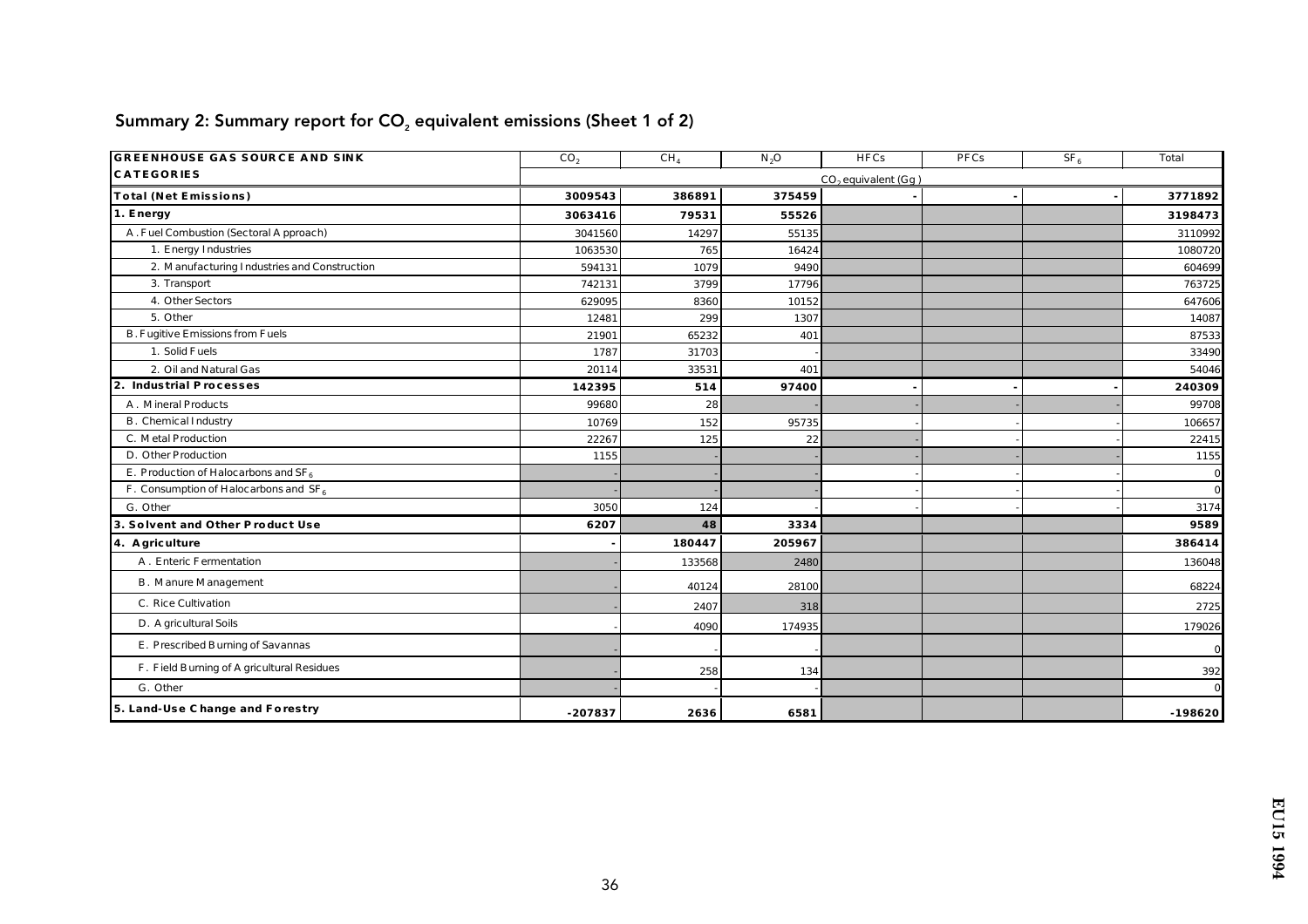# Summary 2: Summary report for  $CO<sub>2</sub>$  equivalent emissions (Sheet 2 of 2)

| <b>GREENHOUSE GAS SOURCE AND SINK</b> | CO <sub>2</sub> | $CH_4$ | $N_2O$ | <b>HFCs</b>           | PFCs | SF <sub>6</sub> | <b>Total</b> |
|---------------------------------------|-----------------|--------|--------|-----------------------|------|-----------------|--------------|
| <b>CATEGORIES</b>                     |                 |        |        | $CO2$ equivalent (Gg) |      |                 |              |
| 6. Waste                              | 5362            | 123715 | 5504   |                       |      |                 | 134581       |
| A. Solid Waste Disposal on Land       | 290             | 114210 | 113    |                       |      |                 | 114614       |
| <b>B.</b> Wastewater Handling         |                 | 6462   | 4580   |                       |      |                 | 11041        |
| C. Waste Incineration                 | 5072            | 912    | 811    |                       |      |                 | 6795         |
| D. Other                              |                 | 2131   |        |                       |      |                 | 2131         |
| 7. Other                              |                 |        | 1178   |                       |      |                 | 1178         |
|                                       |                 |        |        |                       |      |                 |              |
|                                       |                 |        |        |                       |      |                 |              |
| Memo Items:                           |                 |        |        |                       |      |                 |              |
| International Bunkers                 | 180485          | 217    | 1579   |                       |      |                 | 182281       |
| A viation                             | 72118           | 98     | 406    |                       |      |                 | 72621        |
| <b>Marine</b>                         | 108368          | 119    | 1172   |                       |      |                 | 109659       |
| Multilateral Operations               |                 |        |        |                       |      |                 | $\mathbf{0}$ |
| CO, Emissions from Biomass            | 125426          |        |        |                       |      |                 | 125426       |

| <b>GREENHOUSE GAS SOURCE AND SINK</b>                                        | CO <sub>2</sub> | CO <sub>2</sub> | NetCO <sub>2</sub> | CH <sub>4</sub> | $N_2O$ | <b>Total</b> |
|------------------------------------------------------------------------------|-----------------|-----------------|--------------------|-----------------|--------|--------------|
| <b>CATEGORIES</b>                                                            |                 |                 | emissions/         |                 |        |              |
|                                                                              | emissions       | removals        | removals           |                 |        | emissions    |
| Land-Use Change and Forestry                                                 |                 |                 |                    |                 |        |              |
| A. Changes in Forest and Other Woody Biomass Stocks                          | 64795           | 314258          | $-249463$          | 375             |        | $-249034$    |
| <b>B. Forest and Grassland Conversion</b>                                    | 13241           | 1915            | 11326              | 284             |        | 11637        |
| C. A bandonment of Managed Lands                                             |                 | 157             | $-157$             |                 |        | $-157$       |
| D. CO <sub>2</sub> Emissions and Removals from Soil                          | 32855           | 5157            | 27698              |                 |        | 27698        |
| E. Other                                                                     | 3859            | 1100            | 2759               | 1977            | 6500   | 11235        |
| Total CO <sub>2</sub> Equivalent Emissions from Land-Use Change and Forestry | 114376          | 322213          | $-207837$          | 2636            | 6581   | $-198620$    |

| Total CO <sub>2</sub> Equivalent Emissions without Land-Use Change and Forestry | 3970512 |
|---------------------------------------------------------------------------------|---------|
| Total CO <sub>2</sub> Equivalent Emissions with Land-Use Change and Forestry    | 3771892 |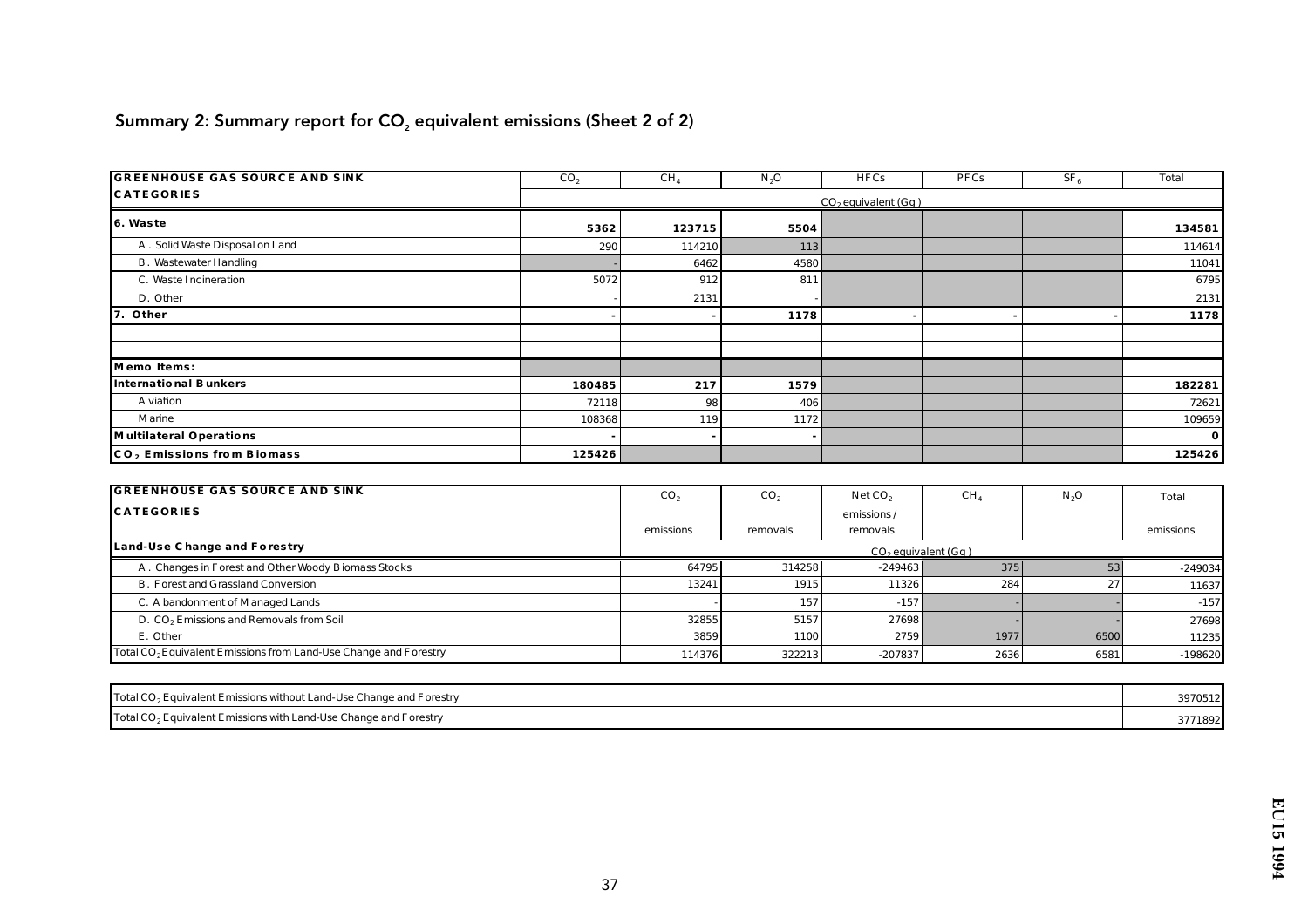#### EU15 1995

#### Summary 1.A: Summary report for national greenhouse gas inventories (IPCC table 7A) (Sheet 1 of 3)

| <b>GREENHOUSE GAS SOURCE AND SINK</b>     |                                              | CO <sub>2</sub> | CO <sub>2</sub> | CH <sub>4</sub>            | $N_2O$   |   | <b>HFCs</b> | <b>PFCs</b>           |   |   | SF <sub>e</sub> | $NO_{v}$                | $_{\rm CO}$ | <b>NMVOC</b> | SO <sub>2</sub> |
|-------------------------------------------|----------------------------------------------|-----------------|-----------------|----------------------------|----------|---|-------------|-----------------------|---|---|-----------------|-------------------------|-------------|--------------|-----------------|
| <b>CATEGORIES</b>                         |                                              | emissions       | removals        |                            |          | P |             | P                     | A | D | А               |                         |             |              |                 |
|                                           |                                              |                 | (Gg)            |                            |          |   |             | $CO2$ equivalent (Gg) |   |   |                 |                         | (Gg)        |              |                 |
| Total National Emissions and Removals     |                                              | 3260298         | $-203838$       | 18320                      | 1216     |   |             |                       |   |   |                 | 40936<br>14321<br>11569 |             | 10070        |                 |
| 1. Energy                                 |                                              | 3101383         |                 | 3779                       | 187      |   |             |                       |   |   |                 | 11320                   | 35931       | 7050         | 9852            |
| A. Fuel Combustion                        | Reference Approach                           |                 |                 |                            |          |   |             |                       |   |   |                 |                         |             |              |                 |
|                                           | Sectoral Approach                            | 3077923         |                 | 670                        | 186      |   |             |                       |   |   |                 | 11288                   | 35793       | 6007         | 9581            |
| 1. Energy Industries                      |                                              | 1070474         |                 | 42                         | 57       |   |             |                       |   |   |                 | 2219                    | 387         | 60           | 6409            |
|                                           | 2. Manufacturing Industries and Construction | 606384          |                 | 53                         | 32       |   |             |                       |   |   |                 | 1419                    | 3278        | 117          | 1787            |
| 3. Transport                              |                                              | 748803          |                 | 176                        | 62       |   |             |                       |   |   |                 | 6280                    | 25696       | 4922         | 553             |
| 4. Other Sectors                          |                                              | 638214          |                 | 397                        | 34       |   |             |                       |   |   |                 | 1280                    | 6340        | 897          | 666             |
| 5. Other                                  |                                              | 13851           |                 | $\boldsymbol{\mathcal{P}}$ |          |   |             |                       |   |   |                 | 91                      | 92          | 11           | 14              |
| <b>B. Fugitive Emissions from Fuels</b>   |                                              | 23489           |                 | 3109                       |          |   |             |                       |   |   |                 | 32                      | 138         | 1043         | 271             |
| 1. Solid Fuels                            |                                              | 5486            |                 | 1567                       |          |   |             |                       |   |   |                 |                         | 91          | 13           | 8               |
| 2. Oil and Natural Gas                    |                                              | 18043           |                 | 1542                       |          |   |             |                       |   |   |                 | 31                      | 47          | 1030         | 263             |
| Industrial Processes<br>2.                |                                              | 145803          |                 | 24                         | 313      |   |             |                       |   |   |                 | 147                     | 3327        | 964          | 196             |
| A. Mineral Products                       |                                              | 100405          |                 |                            |          |   |             |                       |   |   |                 | 45                      | 24          | 248          | 43              |
| <b>B.</b> Chemical Industry               |                                              | 11547           |                 | 12                         | 308      |   |             |                       |   |   |                 | 46                      | 77          | 360          | 85              |
| C. Metal Production                       |                                              | 24464           |                 | 6                          | $\Omega$ |   |             |                       |   |   |                 | 20                      | 3148        | 18           | 53              |
| D. Other Production                       |                                              | 1233            |                 |                            |          |   |             |                       |   |   |                 |                         |             | 238          | 8               |
| E. Production of Haloc arbons and $SF_6$  |                                              |                 |                 |                            |          |   |             |                       |   |   |                 |                         |             |              |                 |
| F. Consumption of Haloc arbons and $SF_6$ |                                              |                 |                 |                            |          |   |             |                       |   |   |                 |                         |             |              |                 |
| G. Other                                  |                                              | 2865            |                 |                            |          |   |             |                       |   |   |                 |                         | 16          | 50           |                 |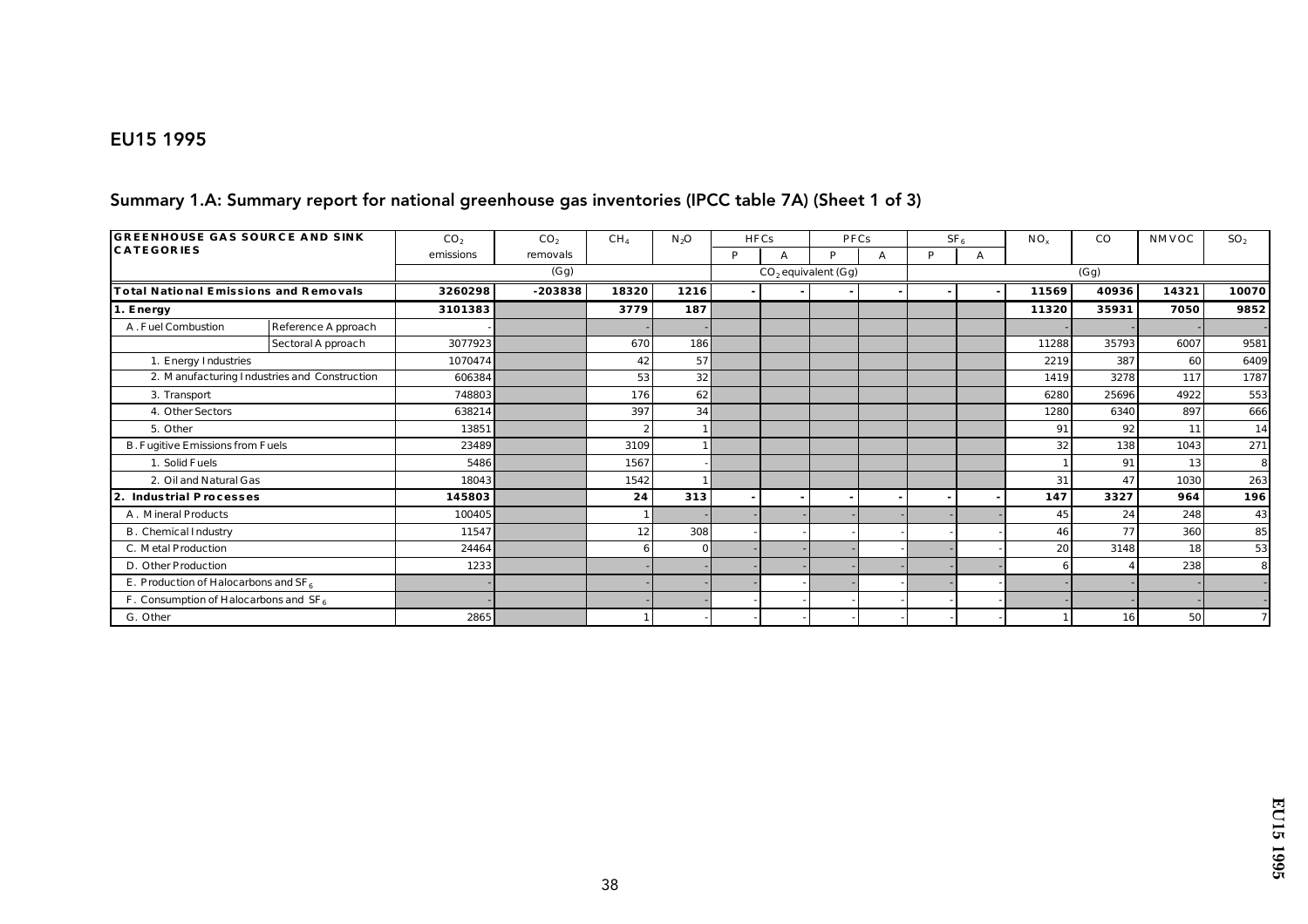| <b>GREENHOUSE GAS SOURCE AND SINK</b>               | CO <sub>2</sub> | CO <sub>2</sub> | CH <sub>4</sub>  | $N_2O$                  | <b>HFCs</b> |                       | PFCs |   |   | SF <sub>6</sub> | $NO_{x}$       | $_{\rm CO}$      | NMVOC          | SO <sub>2</sub> |  |  |
|-----------------------------------------------------|-----------------|-----------------|------------------|-------------------------|-------------|-----------------------|------|---|---|-----------------|----------------|------------------|----------------|-----------------|--|--|
| <b>CATEGORIES</b>                                   | emissions       | removals        |                  |                         | P           | А                     | P    | А | D | A               |                |                  |                |                 |  |  |
|                                                     |                 | (Gg)            |                  |                         |             | $CO2$ equivalent (Gg) |      |   |   |                 | (Gg)           |                  |                |                 |  |  |
| 3. Solvent and Other Product Use                    | 6173            |                 | $\boldsymbol{2}$ | 11                      |             |                       |      |   |   |                 | $\bf{0}$       | $\boldsymbol{2}$ | 3815           |                 |  |  |
| 4. A griculture                                     |                 |                 | 8594             | 662                     |             |                       |      |   |   |                 | 25             | 229              | 780            | $\mathbf{1}$    |  |  |
| A. Enteric Fermentation                             |                 |                 | 6349             |                         |             |                       |      |   |   |                 |                |                  |                |                 |  |  |
| <b>B.</b> Manure Management                         |                 |                 | 1927             | 88                      |             |                       |      |   |   |                 |                |                  |                |                 |  |  |
| C. Rice Cultivation                                 |                 |                 | 114              |                         |             |                       |      |   |   |                 | $\Omega$       |                  | $\Omega$       |                 |  |  |
| D. A gric ultural Soils                             |                 |                 | 194              | 573                     |             |                       |      |   |   |                 | 15             |                  | 751            |                 |  |  |
| E. Prescribed Burning of Savannas                   |                 |                 |                  |                         |             |                       |      |   |   |                 |                |                  |                |                 |  |  |
| F. Field Burning of A gric ultural Residues         |                 |                 | 11               |                         |             |                       |      |   |   |                 | 10             | 229              | 28             |                 |  |  |
| G. Other                                            |                 |                 |                  |                         |             |                       |      |   |   |                 |                |                  |                |                 |  |  |
| 5. Land-Use Change and Forestry                     |                 | $-203838$       | 169              | 22                      |             |                       |      |   |   |                 | 21             | 655              | 1593           | $\mathbf{o}$    |  |  |
| A. Changes in Forest & Oth. Woody Biom. Stocks      |                 | $-244972$       | 62               |                         |             |                       |      |   |   |                 | 15             | 544              | 35             |                 |  |  |
| <b>B.</b> Forest and Grassland Conversion           | 11217           |                 | <b>13</b>        |                         |             |                       |      |   |   |                 | 3              | 111              | $\overline{2}$ | $\bf{0}$        |  |  |
| C. A bandonment of Managed Lands                    |                 | $-168$          |                  |                         |             |                       |      |   |   |                 |                |                  |                |                 |  |  |
| D. CO <sub>2</sub> Emissions and Removals from Soil | 27300           |                 |                  |                         |             |                       |      |   |   |                 |                |                  |                |                 |  |  |
| E. Other                                            |                 | 2783            | 94               | 21                      |             |                       |      |   |   |                 | $\overline{2}$ |                  | 1556           |                 |  |  |
| 6. Waste                                            | 6139            |                 | 5752             | 18                      |             |                       |      |   |   |                 | 56             | 792              | 118            | 20              |  |  |
| A. Solid Waste Disposal on Land                     | 124             |                 | 5293             | $\mathbf{0}$            |             |                       |      |   |   |                 |                | 40               | 39             | $\bf{0}$        |  |  |
| <b>B.</b> Wastewater Handling                       |                 |                 | 307              | 15                      |             |                       |      |   |   |                 |                |                  |                |                 |  |  |
| C. Waste Incineration                               | 4413            |                 | 43               | 3                       |             |                       |      |   |   |                 | 51             | 752              | 46             | 19              |  |  |
| D. Other                                            | 1642            |                 | 109              | $\Omega$                |             |                       |      |   |   |                 | -3             |                  | 29             |                 |  |  |
| 7. Other                                            | 700             |                 |                  | $\overline{\mathbf{4}}$ |             |                       |      |   |   |                 |                |                  | $\mathbf{1}$   |                 |  |  |
|                                                     |                 |                 |                  |                         |             |                       |      |   |   |                 |                |                  |                |                 |  |  |
|                                                     |                 |                 |                  |                         |             |                       |      |   |   |                 |                |                  |                |                 |  |  |

### Summary 1.A: Summary report for national greenhouse gas inventories (IPCC table 7A) (Sheet 2 of 3)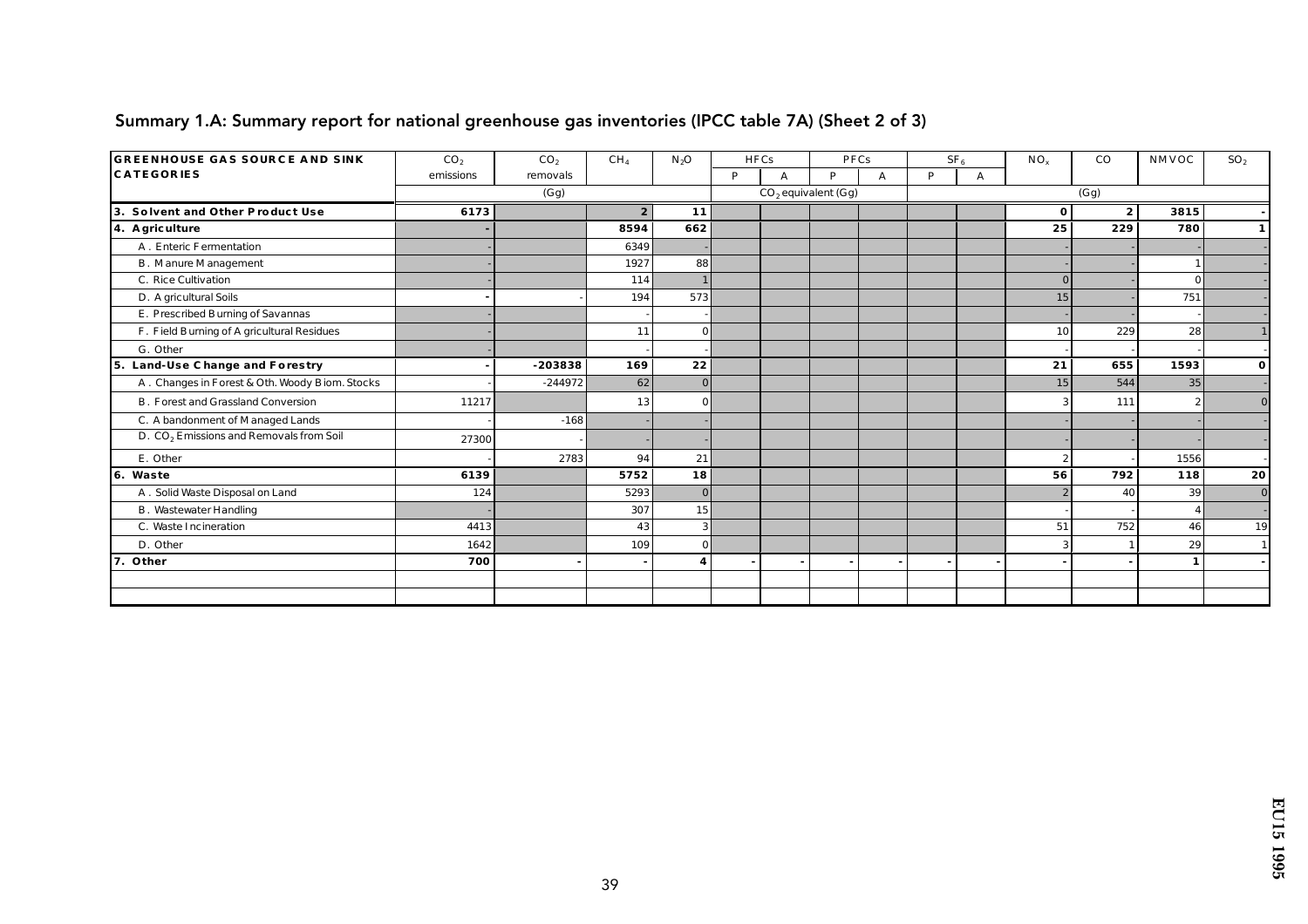#### Summary 1.A: Summary report for national greenhouse gas inventories (IPCC table 7A) (Sheet 3 of 3)

| <b>GREENHOUSE GAS SOURCE AND SINK</b> | CO <sub>2</sub> | CO <sub>2</sub> | CH <sub>4</sub> | N <sub>2</sub> O | HFCs                  |  | <b>PFCs</b> |  | SF <sub>6</sub> | $NO_{v}$ | $_{\rm CO}$      | NMVOC | SO <sub>2</sub> |
|---------------------------------------|-----------------|-----------------|-----------------|------------------|-----------------------|--|-------------|--|-----------------|----------|------------------|-------|-----------------|
| <b>CATEGORIES</b>                     | emissions       | removals        |                 |                  |                       |  | A           |  | $\mathbf{r}$    |          |                  |       |                 |
|                                       |                 | (Gg)            |                 |                  | $CO2$ equivalent (Gg) |  |             |  |                 |          | (Gg)             |       |                 |
| Memo Items:                           |                 |                 |                 |                  |                       |  |             |  |                 |          |                  |       |                 |
| International Bunkers                 | 184424          |                 | 11              |                  |                       |  |             |  |                 | 1569     | 346 <sub>1</sub> | 189   | 926             |
| A viation                             | 74612           |                 |                 |                  |                       |  |             |  |                 | 288      | 220              | 78    | 18              |
| Marine                                | 109812          |                 |                 |                  |                       |  |             |  |                 | 1282     | 126              | 111   | 908             |
| Multilateral Operations               |                 |                 |                 |                  |                       |  |             |  |                 |          |                  |       |                 |
| CO, Emissions from Biomass            | 132685          |                 |                 |                  |                       |  |             |  |                 |          |                  |       |                 |

Notes:

Totals and sub-totals of the EC inventory are the sum of Member States' emissions. In case totals and sub-totals do not add up, this is due to different completeness of Member States' submissions.

Data on the Reference Approach for CO<sub>2</sub> from fossil fuel combustion is omitted in the EU15 tables, as not all Member States reported these data. Instead, latest Eurostat calculations of CO<sub>2</sub> emissions from fossil fuels (Eurostat, 2000) may be used as reference estimate. Eurostat estimates of CO<sub>2</sub> emissions from fossil fuels are 3061312 Gg for 1995.

Category 5 'Land-Use Change and Forestry' provides 'net' emissions (Member States emissions minus Member States removals) of CO<sub>2</sub> following CRF recommendations. For calculation details see Summary 2.

As not all Member States reported data for industrial F-gases, they are omitted in Annex A. Instead, they are presented in Table 3 of the introduction and in Annex B.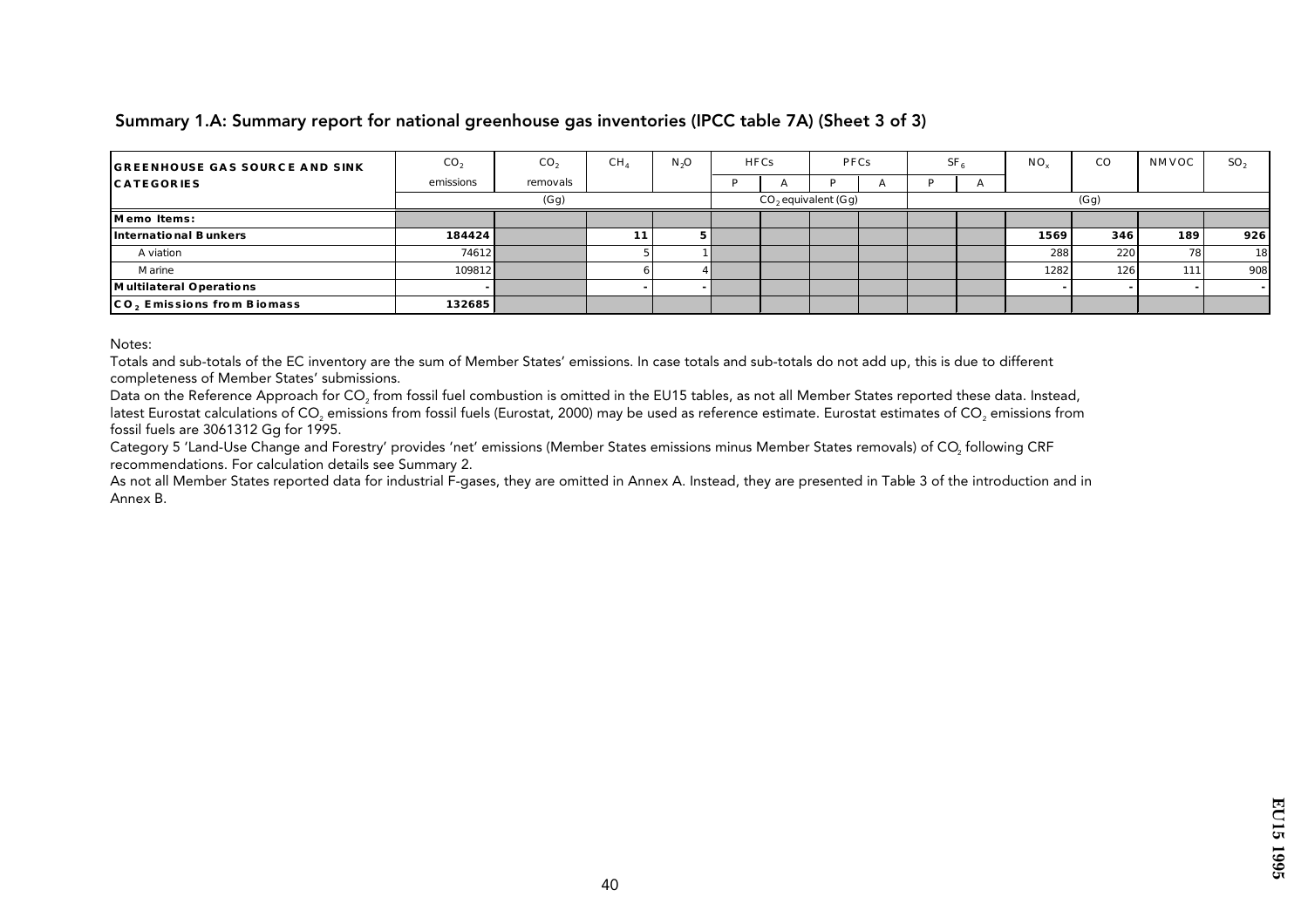| <b>GREENHOUSE GAS SOURCE AND SINK</b>        | CO <sub>2</sub> | CH <sub>4</sub> | $N_2O$ | <b>HFCs</b>           | PFCs | $SF_6$ | Total          |
|----------------------------------------------|-----------------|-----------------|--------|-----------------------|------|--------|----------------|
| <b>CATEGORIES</b>                            |                 |                 |        | $CO2$ equivalent (Gg) |      |        |                |
| Total (Net Emissions)                        | 3056460         | 384725          | 376838 |                       |      |        | 3818022        |
| 1. Energy                                    | 3101383         | 79352           | 57828  |                       |      |        | 3238563        |
| A. Fuel Combustion (Sectoral Approach)       | 3077923         | 14066           | 57581  |                       |      |        | 3149570        |
| 1. Energy Industries                         | 1070474         | 881             | 17538  |                       |      |        | 1088893        |
| 2. Manufacturing Industries and Construction | 606384          | 1120            | 9937   |                       |      |        | 617442         |
| 3. Transport                                 | 748803          | 3688            | 19167  |                       |      |        | 771658         |
| 4. Other Sectors                             | 638214          | 8330            | 10682  |                       |      |        | 657226         |
| 5. Other                                     | 13851           | 47              | 287    |                       |      |        | 14185          |
| <b>B. Fugitive Emissions from Fuels</b>      | 23489           | 65289           | 251    |                       |      |        | 89028          |
| 1. Solid Fuels                               | 5486            | 32910           |        |                       |      |        | 38396          |
| 2. Oil and Natural Gas                       | 18043           | 32379           | 251    |                       |      |        | 50673          |
| 2. Industrial Processes                      | 145803          | 504             | 96957  |                       |      |        | 243264         |
| A. Mineral Products                          | 100405          | 30              |        |                       |      |        | 100436         |
| B. Chemical Industry                         | 11547           | 255             | 95424  |                       |      |        | 107226         |
| C. Metal Production                          | 24464           | 124             | 24     |                       |      |        | 24612          |
| D. Other Production                          | 1233            |                 |        |                       |      |        | 1233           |
| E. Production of Haloc arbons and $SF_6$     |                 |                 |        |                       |      |        | $\mathbf{0}$   |
| F. Consumption of Haloc arbons and $SF6$     |                 |                 |        |                       |      |        | $\overline{0}$ |
| G. Other                                     | 2865            | 14              |        |                       |      |        | 2879           |
| 3. Solvent and Other Product Use             | 6173            | 42              | 3346   |                       |      |        | 9561           |
| 4. A griculture                              |                 | 180479          | 205258 |                       |      |        | 385738         |
| A. Enteric Fermentation                      |                 | 133335          |        |                       |      |        | 133335         |
| <b>B.</b> Manure Management                  |                 | 40465           | 27434  |                       |      |        | 67898          |
| C. Rice Cultivation                          |                 | 2388            | 210    |                       |      |        | 2599           |
| D. A gric ultural Soils                      |                 | 4074            | 177518 |                       |      |        | 181591         |
| E. Prescribed Burning of Savannas            |                 |                 |        |                       |      |        | $\mathbf{0}$   |
| F. Field Burning of A gric ultural Residues  |                 | 228             | 94     |                       |      |        | 322            |
| G. Other                                     |                 |                 |        |                       |      |        | $\mathbf{0}$   |
| 5. Land-Use Change and Forestry              | $-203838$       | 3550            | 6697   |                       |      |        | $-193591$      |

# Summary 2: Summary report for  $CO<sub>2</sub>$  equivalent emissions (Sheet 1 of 2)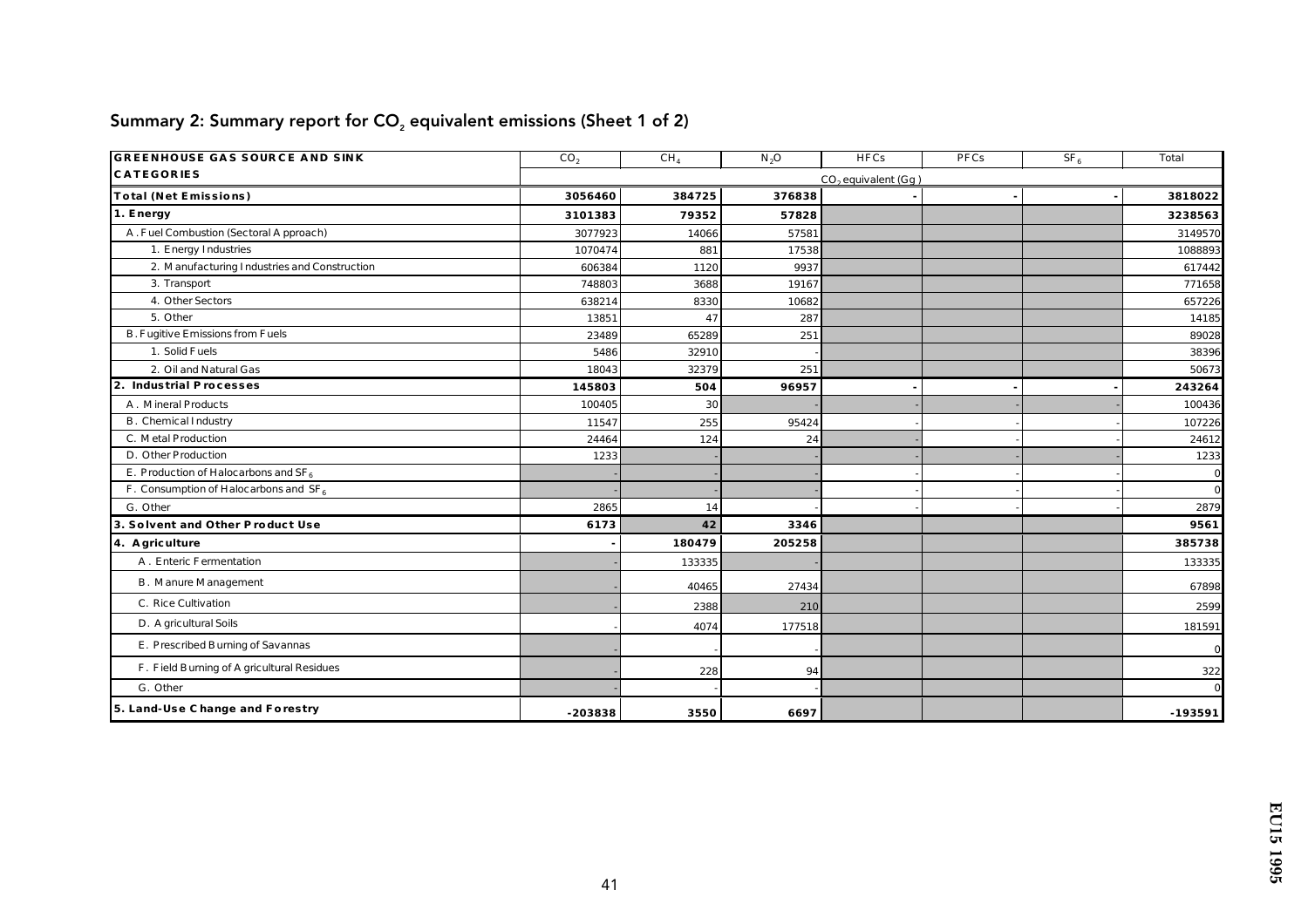| <b>GREENHOUSE GAS SOURCE AND SINK</b> | CO <sub>2</sub> | CH <sub>4</sub> | $N_2O$ | <b>HFCs</b>           | PFCs | SF <sub>6</sub> | Total    |
|---------------------------------------|-----------------|-----------------|--------|-----------------------|------|-----------------|----------|
| <b>CATEGORIES</b>                     |                 |                 |        | $CO2$ equivalent (Gg) |      |                 |          |
| 6. Waste                              | 6139            | 120793          | 5541   |                       |      |                 | 132474   |
| A. Solid Waste Disposal on Land       | 124             | 111148          | 101    |                       |      |                 | 111374   |
| <b>B.</b> Wastewater Handling         |                 | 6452            | 4599   |                       |      |                 | 11051    |
| C. Waste Incineration                 | 4413            | 909             | 810    |                       |      |                 | 6132     |
| D. Other                              | 1642            | 2284            | 31     |                       |      |                 | 3957     |
| 7. Other                              | 700             |                 | 1189   |                       |      |                 | 1889     |
|                                       |                 |                 |        |                       |      |                 |          |
|                                       |                 |                 |        |                       |      |                 |          |
| Memo Items:                           |                 |                 |        |                       |      |                 |          |
| International Bunkers                 | 184424          | 227             | 1532   |                       |      |                 | 186183   |
| A viation                             | 74612           | 102             | 396 l  |                       |      |                 | 75110    |
| <b>M</b> arine                        | 109812          | 125             | 1136   |                       |      |                 | 111073   |
| Multilateral Operations               |                 |                 | $\sim$ |                       |      |                 | $\bf{0}$ |
| CO, Emissions from Biomass            | 132685          |                 |        |                       |      |                 | 132685   |

# Summary 2: Summary report for  $CO<sub>2</sub>$  equivalent emissions (Sheet 2 of 2)

| <b>GREENHOUSE GAS SOURCE AND SINK</b>                                        | CO <sub>2</sub>         | CO <sub>2</sub> | NetCO <sub>2</sub> | CH <sub>4</sub> | N <sub>2</sub> O | Total     |  |  |  |  |
|------------------------------------------------------------------------------|-------------------------|-----------------|--------------------|-----------------|------------------|-----------|--|--|--|--|
| <b>CATEGORIES</b>                                                            |                         |                 | emissions/         |                 |                  |           |  |  |  |  |
|                                                                              | emissions               | removals        | removals           |                 |                  | emissions |  |  |  |  |
| Land-Use Change and Forestry                                                 | $CO2$ equivalent $(Gg)$ |                 |                    |                 |                  |           |  |  |  |  |
| A. Changes in Forest and Other Woody Biomass Stocks                          | 67777                   | 312749          | $-244972$          | 1305            | 132              | $-243534$ |  |  |  |  |
| <b>B. Forest and Grassland Conversion</b>                                    | 13133                   | 1916            | 11217              | 266             | 25               | 11509     |  |  |  |  |
| C. A bandonment of Managed Lands                                             |                         | 168             | $-168$             |                 |                  | $-168$    |  |  |  |  |
| D. CO <sub>2</sub> Emissions and Removals from Soil                          | 32377                   | 5077            | 27300              |                 |                  | 27300     |  |  |  |  |
| E. Other                                                                     | 3883                    | 1100            | 2783               | 1979            | 6540             | 11302     |  |  |  |  |
| Total CO <sub>2</sub> Equivalent Emissions from Land-Use Change and Forestry | 116755                  | 320593          | $-203838$          | 3550            | 6697             | $-193591$ |  |  |  |  |

| Total CO <sub>2</sub> Equivalent Emissions without Land-Use Change and Forestry | 4011613 |
|---------------------------------------------------------------------------------|---------|
| Total CO <sub>2</sub> Equivalent Emissions with Land-Use Change and Forestry    | 3818022 |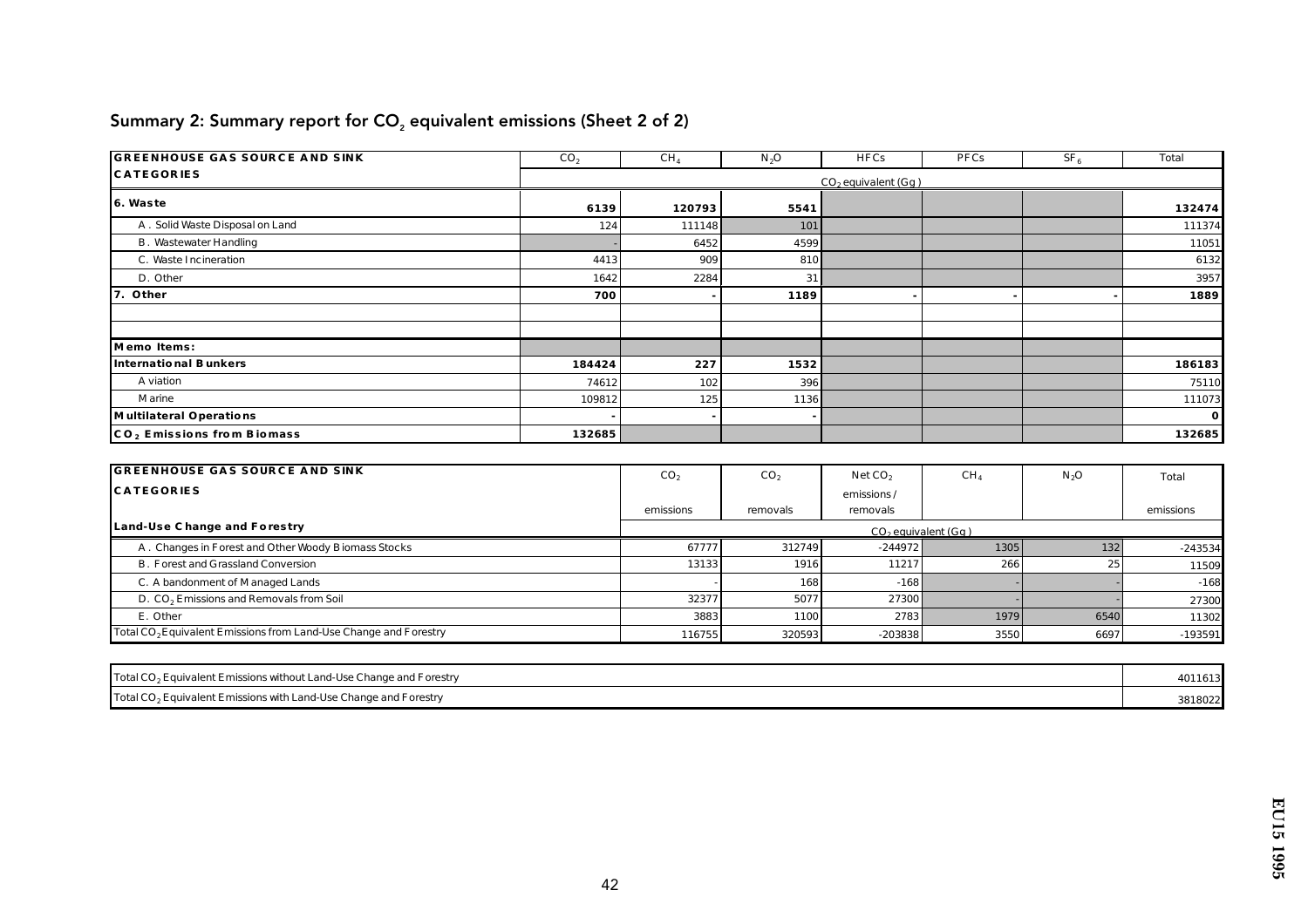#### EU15 1996

#### Summary 1.A: Summary report for national greenhouse gas inventories (IPCC table 7A) (Sheet 1 of 3)

| <b>GREENHOUSE GAS SOURCE AND SINK</b>     |                                              | CO <sub>2</sub> | CO <sub>2</sub> | CH <sub>4</sub> | $N_2O$          |   | <b>HFCs</b> | PFCs                  |              |   | SF <sub>6</sub> | $NO_x$ | CO    | NMVOC | SO <sub>2</sub> |
|-------------------------------------------|----------------------------------------------|-----------------|-----------------|-----------------|-----------------|---|-------------|-----------------------|--------------|---|-----------------|--------|-------|-------|-----------------|
| <b>CATEGORIES</b>                         |                                              | emissions       | removals        |                 |                 | P |             | P                     | $\mathbf{A}$ | P | А               |        |       |       |                 |
|                                           |                                              |                 | (Gg)            |                 |                 |   |             | $CO2$ equivalent (Gg) |              |   |                 |        | (Gg)  |       |                 |
| Total National Emissions and Removals     |                                              | 3335895         | $-192320$       | 17820           | 1263            |   |             |                       |              |   |                 | 11138  | 38879 | 13617 | 8816            |
| 1. Energy                                 |                                              | 3179346         |                 | 3639            | 192             |   |             |                       |              |   |                 | 10889  | 34425 | 6701  | 8566            |
| A. Fuel Combustion                        | Reference Approach                           |                 |                 |                 |                 |   |             |                       |              |   |                 |        |       |       |                 |
|                                           | Sectoral Approach                            | 3155485         |                 | 686             | 191             |   |             |                       |              |   |                 | 10858  | 34289 | 5665  | 8304            |
| 1. Energy Industries                      |                                              | 1076937         |                 | 45              | 59              |   |             |                       |              |   |                 | 2110   | 409   | 63    | 5454            |
|                                           | 2. Manufacturing Industries and Construction | 595737          |                 | 51              | 30              |   |             |                       |              |   |                 | 1405   | 3081  | 134   | 1568            |
| 3. Transport                              |                                              | 766744          |                 | 169             | 67              |   |             |                       |              |   |                 | 5925   | 24236 | 4545  | 472             |
| 4. Other Sectors                          |                                              | 703780          |                 | 417             | 35 <sup>1</sup> |   |             |                       |              |   |                 | 1353   | 6512  | 915   | 648             |
| 5. Other                                  |                                              | 12291           |                 | 2               |                 |   |             |                       |              |   |                 | 65     | 51    |       | 13              |
| B. Fugitive Emissions from Fuels          |                                              | 23859           |                 | 2953            |                 |   |             |                       |              |   |                 | 31     | 136   | 1036  | 262             |
| 1. Solid Fuels                            |                                              | 5128            |                 | 1391            |                 |   |             |                       |              |   |                 |        | 91    | 13    | 9               |
| 2. Oil and Natural Gas                    |                                              | 18752           |                 | 1562            |                 |   |             |                       |              |   |                 | 30     | 46    | 1023  | 254             |
| <b>Industrial Processes</b><br>2.         |                                              | 142946          |                 | 23              | 322             |   |             |                       |              |   |                 | 151    | 3047  | 912   | 229             |
| A. Mineral Products                       |                                              | 100406          |                 | $\bf{0}$        |                 |   |             |                       |              |   |                 | 44     | 20    | 215   | 53              |
| B. Chemical Industry                      |                                              | 11556           |                 | 13              | 320             |   |             |                       |              |   |                 | 51     | 91    | 359   | 83              |
| C. Metal Production                       |                                              | 23743           |                 | 6               | $\Omega$        |   |             |                       |              |   |                 | 30     | 2909  | 19    | 64              |
| D. Other Production                       |                                              | 1675            |                 | $\mathbf{0}$    |                 |   |             |                       |              |   |                 | 6      |       | 273   | 19              |
| E. Production of Haloc arbons and $SF_6$  |                                              |                 |                 |                 |                 |   |             |                       |              |   |                 |        |       |       |                 |
| F. Consumption of Haloc arbons and $SF_6$ |                                              |                 |                 |                 |                 |   |             |                       |              |   |                 |        |       |       |                 |
| G. Other                                  |                                              | 4725            |                 |                 |                 |   |             |                       |              |   |                 | 13     | 23    | 47    |                 |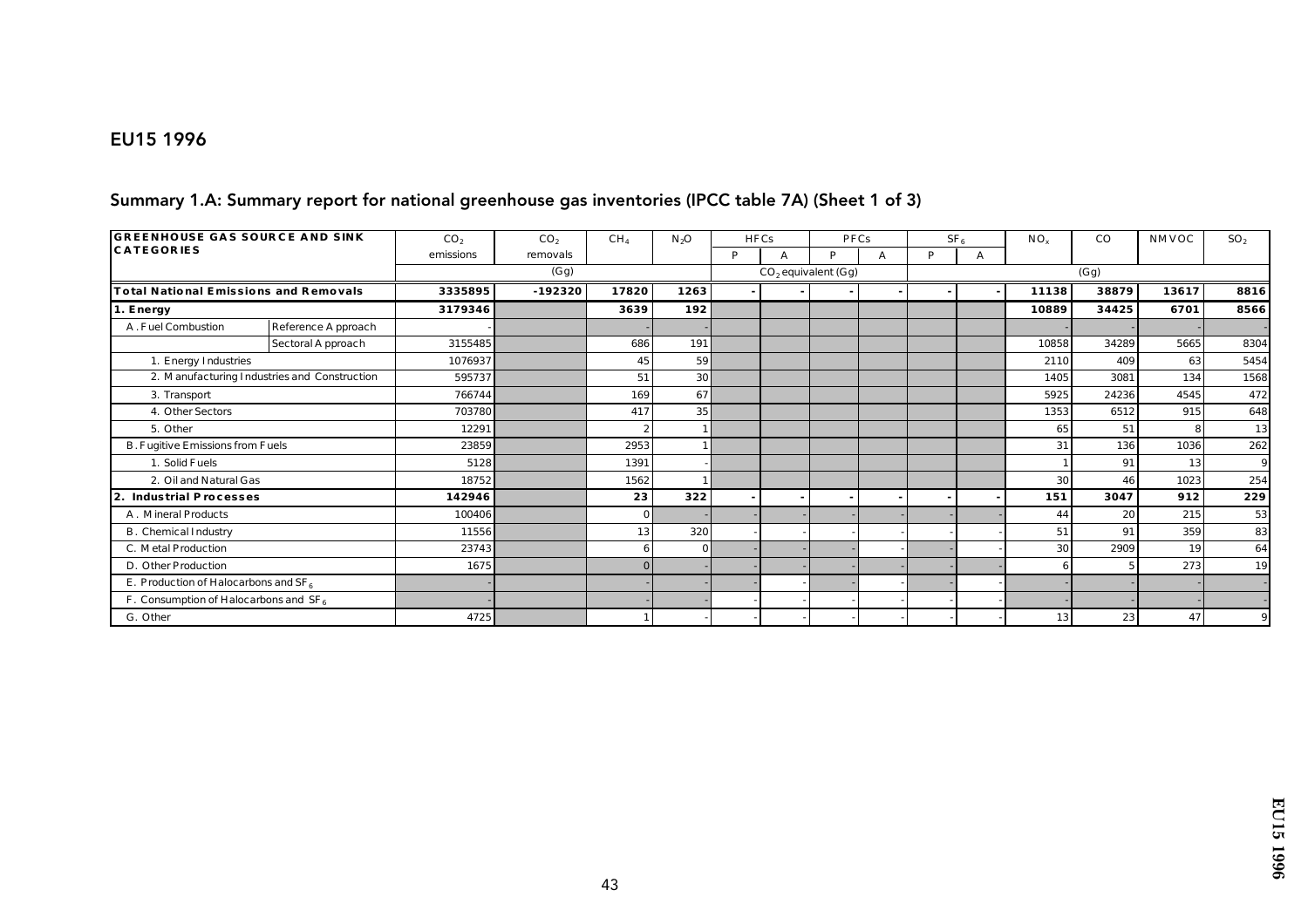| <b>GREENHOUSE GAS SOURCE AND SINK</b>               | CO <sub>2</sub> | CO <sub>2</sub> | CH <sub>4</sub>  | $N_2O$                  | <b>HFCs</b> |   | PFCs                  |   |   | SF <sub>6</sub> | $NO_{x}$       | $_{\rm CO}$    | NMVOC        | SO <sub>2</sub> |
|-----------------------------------------------------|-----------------|-----------------|------------------|-------------------------|-------------|---|-----------------------|---|---|-----------------|----------------|----------------|--------------|-----------------|
| <b>CATEGORIES</b>                                   | emissions       | removals        |                  |                         | P           | А | P                     | А | D | A               |                |                |              |                 |
|                                                     |                 | (Gg)            |                  |                         |             |   | $CO2$ equivalent (Gg) |   |   |                 |                | (Gg)           |              |                 |
| 3. Solvent and Other Product Use                    | 6250            |                 | $\boldsymbol{2}$ | 11                      |             |   |                       |   |   |                 | $\bf{0}$       | 2 <sup>2</sup> | 3728         | $\mathbf{0}$    |
| 4. A griculture                                     |                 |                 | 8581             | 696                     |             |   |                       |   |   |                 | 30             | 275            | 709          | $\mathbf{1}$    |
| A. Enteric Fermentation                             |                 |                 | 6342             |                         |             |   |                       |   |   |                 |                |                |              |                 |
| <b>B.</b> Manure Management                         |                 |                 | 1912             | 96                      |             |   |                       |   |   |                 |                |                |              |                 |
| C. Rice Cultivation                                 |                 |                 | 119              |                         |             |   |                       |   |   |                 | $\Omega$       |                | $\Omega$     |                 |
| D. A gric ultural Soils                             |                 |                 | 194              | 598                     |             |   |                       |   |   |                 | 17             |                | 671          |                 |
| E. Prescribed Burning of Savannas                   |                 |                 |                  |                         |             |   |                       |   |   |                 |                |                |              |                 |
| F. Field Burning of A gric ultural Residues         |                 |                 | 13               |                         |             |   |                       |   |   |                 | 12             | 275            | 38           |                 |
| G. Other                                            |                 |                 |                  |                         |             |   |                       |   |   |                 |                |                |              |                 |
| 5. Land-Use Change and Forestry                     |                 | $-192320$       | 133              | 21                      |             |   |                       |   |   |                 | 12             | 336            | 1448         | $\mathbf{o}$    |
| A. Changes in Forest & Oth. Woody Biom. Stocks      |                 | $-233643$       | 26               |                         |             |   |                       |   |   |                 | 6              | 231            | 15           |                 |
| <b>B.</b> Forest and Grassland Conversion           | 10844           |                 | 12               |                         |             |   |                       |   |   |                 |                | 104            |              | $\bf{0}$        |
| C. A bandonment of Managed Lands                    |                 | $-172$          |                  |                         |             |   |                       |   |   |                 |                |                |              |                 |
| D. CO <sub>2</sub> Emissions and Removals from Soil | 27985           |                 |                  |                         |             |   |                       |   |   |                 |                |                |              |                 |
| E. Other                                            |                 | 2666            | 95               | 21                      |             |   |                       |   |   |                 | $\overline{2}$ |                | 1432         |                 |
| 6. Waste                                            | 6634            |                 | 5443             | 18                      |             |   |                       |   |   |                 | 55             | 794            | 118          | 20              |
| A. Solid Waste Disposal on Land                     | 82              |                 | 4955             | $\mathbf{0}$            |             |   |                       |   |   |                 |                | 36             | 37           | $\bf{0}$        |
| <b>B.</b> Wastewater Handling                       |                 |                 | 311              | 15                      |             |   |                       |   |   |                 |                |                |              |                 |
| C. Waste Incineration                               | 4681            |                 | 44               | 3                       |             |   |                       |   |   |                 | 51             | 757            | 47           | 19              |
| D. Other                                            | 1868            |                 | 133              | $\Omega$                |             |   |                       |   |   |                 | $\overline{2}$ |                | 31           |                 |
| 7. Other                                            | 700             |                 |                  | $\overline{\mathbf{4}}$ |             |   |                       |   |   |                 |                |                | $\mathbf{1}$ |                 |
|                                                     |                 |                 |                  |                         |             |   |                       |   |   |                 |                |                |              |                 |
|                                                     |                 |                 |                  |                         |             |   |                       |   |   |                 |                |                |              |                 |

### Summary 1.A: Summary report for national greenhouse gas inventories (IPCC table 7A) (Sheet 2 of 3)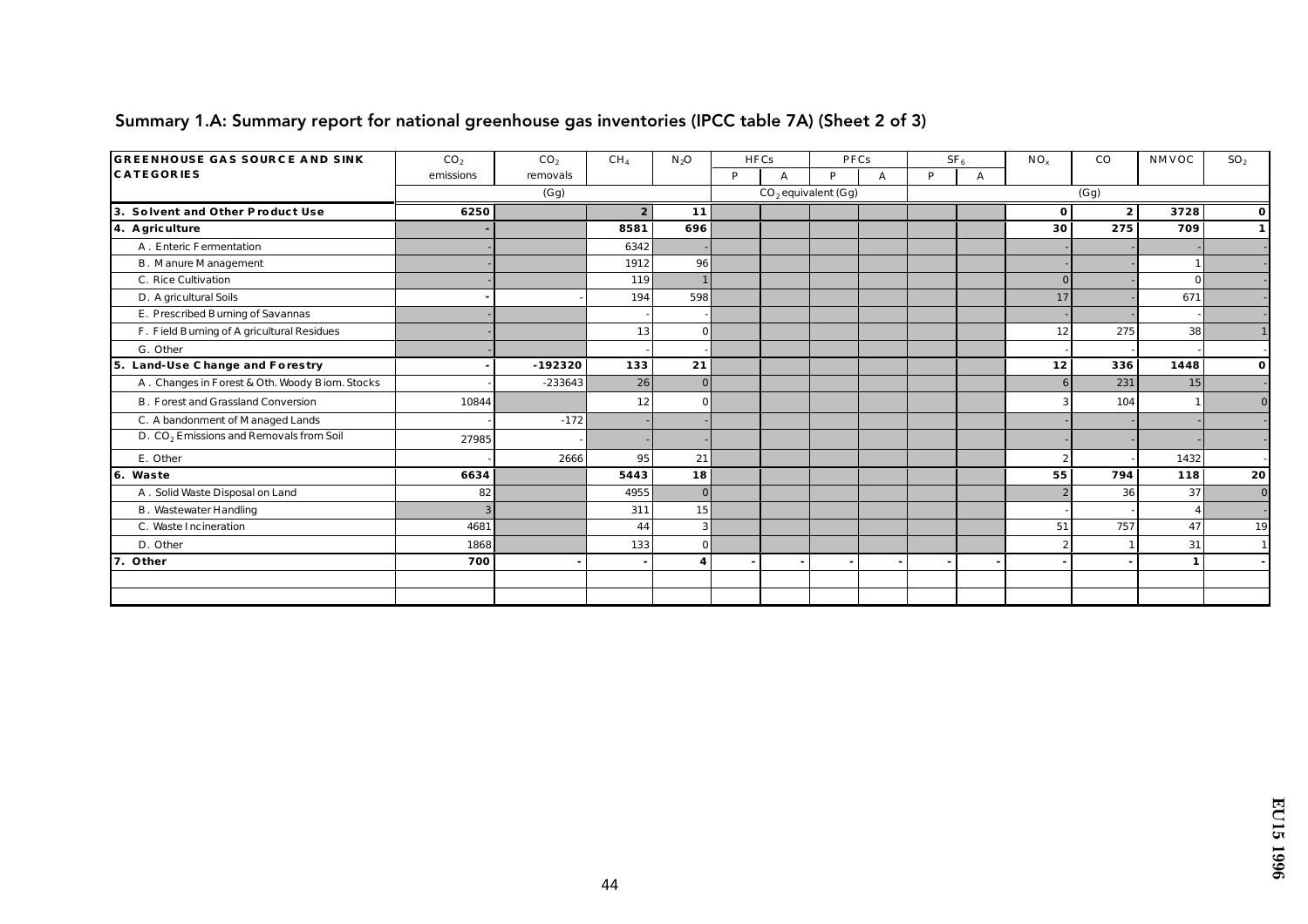#### Summary 1.A: Summary report for national greenhouse gas inventories (IPCC table 7A) (Sheet 3 of 3)

| <b>GREENHOUSE GAS SOURCE AND SINK</b> | CO <sub>2</sub> | CO <sub>2</sub> | CH <sub>4</sub> | N <sub>3</sub> O | HFCs | <b>PFCs</b>           |              | SF <sub>6</sub> |          | $NO_{v}$ | $_{\rm CO}$ | NMVOC | SO <sub>2</sub> |
|---------------------------------------|-----------------|-----------------|-----------------|------------------|------|-----------------------|--------------|-----------------|----------|----------|-------------|-------|-----------------|
| <b>CATEGORIES</b>                     | emissions       | removals        |                 |                  |      |                       | $\mathbf{L}$ |                 | $\Gamma$ |          |             |       |                 |
|                                       |                 | (Gg)            |                 |                  |      | $CO2$ equivalent (Gg) |              |                 |          |          | (Gg)        |       |                 |
| Memo Items:                           |                 |                 |                 |                  |      |                       |              |                 |          |          |             |       |                 |
| International Bunkers                 | 195064          |                 | 11.             |                  |      |                       |              |                 |          | 1651     | 338         | 194   | 1003            |
| A viation                             | 77020           |                 |                 |                  |      |                       |              |                 |          | 298      | 218         | 80 I  | 19              |
| Marine                                | 118044          |                 |                 |                  |      |                       |              |                 |          | 1354     | 120         | 114   | 984             |
| Multilateral Operations               |                 |                 |                 |                  |      |                       |              |                 |          |          |             |       |                 |
| CO, Emissions from Biomass            | 160680          |                 |                 |                  |      |                       |              |                 |          |          |             |       |                 |

Notes:

Totals and sub-totals of the EC inventory are the sum of Member States' emissions. In case totals and sub-totals do not add up, this is due to different completeness of Member States' submissions.

Data on the Reference Approach for CO<sub>2</sub> from fossil fuel combustion is omitted in the EU15 tables, as not all Member States reported these data. Instead, latest Eurostat calculations of CO<sub>2</sub> emissions from fossil fuels (Eurostat, 2000) may be used as reference estimate. Eurostat estimates of CO<sub>2</sub> emissions from fossil fuels are 3149062 Gg for 1996.

Category 5 'Land-Use Change and Forestry' provides 'net' emissions (Member States emissions minus Member States removals) of CO<sub>2</sub> following CRF recommendations. For calculation details see Summary 2.

As not all Member States reported data for industrial F-gases, they are omitted in Annex A. Instead, they are presented in Table 3 of the introduction and in Annex B.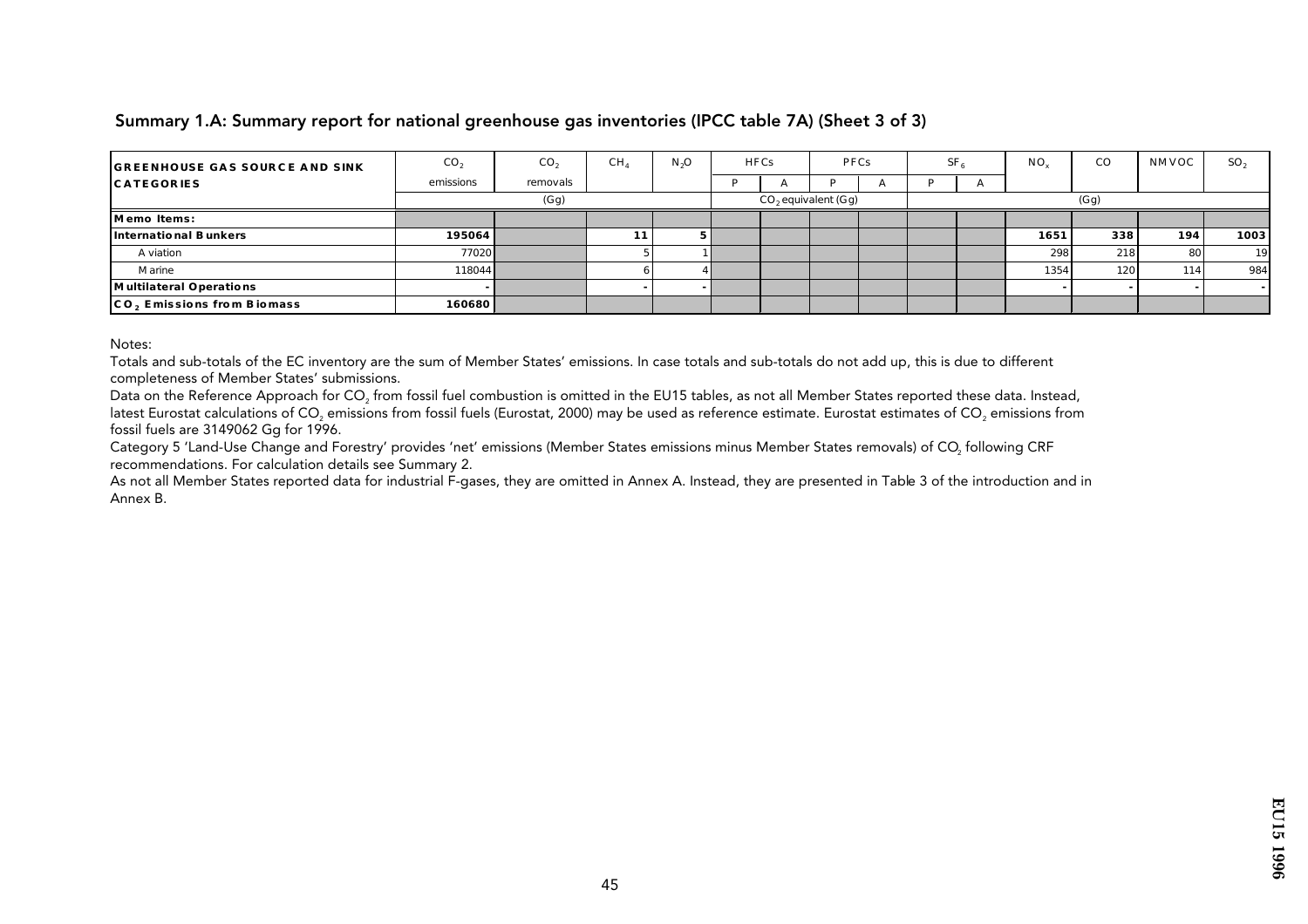| <b>GREENHOUSE GAS SOURCE AND SINK</b>        | CO <sub>2</sub> | CH <sub>4</sub> | $N_2O$ | <b>HFCs</b>           | PFCs | $SF_6$ | Total        |
|----------------------------------------------|-----------------|-----------------|--------|-----------------------|------|--------|--------------|
| <b>CATEGORIES</b>                            |                 |                 |        | $CO2$ equivalent (Gg) |      |        |              |
| Total (Net Emissions)                        | 3143575         | 374211          | 391682 |                       |      |        | 3909467      |
| 1. Energy                                    | 3179346         | 76411           | 59540  |                       |      |        | 3315297      |
| A. Fuel Combustion (Sectoral Approach)       | 3155485         | 14404           | 59254  |                       |      |        | 3229143      |
| 1. Energy Industries                         | 1076937         | 949             | 18248  |                       |      |        | 1096134      |
| 2. Manufacturing Industries and Construction | 595737          | 1076            | 9432   |                       |      |        | 606245       |
| 3. Transport                                 | 766744          | 3558            | 20616  |                       |      |        | 790918       |
| 4. Other Sectors                             | 703780          | 8753            | 10982  |                       |      |        | 723515       |
| 5. Other                                     | 12291           | 45              | 283    |                       |      |        | 12618        |
| <b>B. Fugitive Emissions from Fuels</b>      | 23859           | 62007           | 286    |                       |      |        | 86153        |
| 1. Solid Fuels                               | 5128            | 29214           |        |                       |      |        | 34342        |
| 2. Oil and Natural Gas                       | 18752           | 32793           | 286    |                       |      |        | 51831        |
| 2. Industrial Processes                      | 142946          | 489             | 99920  |                       |      |        | 243355       |
| A. Mineral Products                          | 100406          |                 |        |                       |      |        | 100411       |
| B. Chemical Industry                         | 11556           | 263             | 99090  |                       |      |        | 110909       |
| C. Metal Production                          | 23743           | 126             | 24     |                       |      |        | 23894        |
| D. Other Production                          | 1675            | $\overline{2}$  |        |                       |      |        | 1677         |
| E. Production of Haloc arbons and $SF_6$     |                 |                 |        |                       |      |        | $\mathbf{0}$ |
| F. Consumption of Haloc arbons and $SF6$     |                 |                 |        |                       |      |        | $\mathbf{0}$ |
| G. Other                                     | 4725            | 13              |        |                       |      |        | 4738         |
| 3. Solvent and Other Product Use             | 6250            | 42              | 3370   |                       |      |        | 9662         |
| 4. A griculture                              |                 | 180193          | 215765 |                       |      |        | 395959       |
| A. Enteric Fermentation                      |                 | 133181          |        |                       |      |        | 133181       |
| <b>B.</b> Manure Management                  |                 | 40148           | 29839  |                       |      |        | 69987        |
| C. Rice Cultivation                          |                 | 2507            | 384    |                       |      |        | 2891         |
| D. A gric ultural Soils                      |                 | 4066            | 185426 |                       |      |        | 189492       |
| E. Prescribed Burning of Savannas            |                 |                 |        |                       |      |        | $\mathbf{0}$ |
| F. Field Burning of A gric ultural Residues  |                 | 275             | 114    |                       |      |        | 388          |
| G. Other                                     |                 |                 |        |                       |      |        | $\Omega$     |
| 5. Land-Use Change and Forestry              | $-192320$       | 2791            | 6638   |                       |      |        | $-182891$    |

# Summary 2: Summary report for  $CO<sub>2</sub>$  equivalent emissions (Sheet 1 of 2)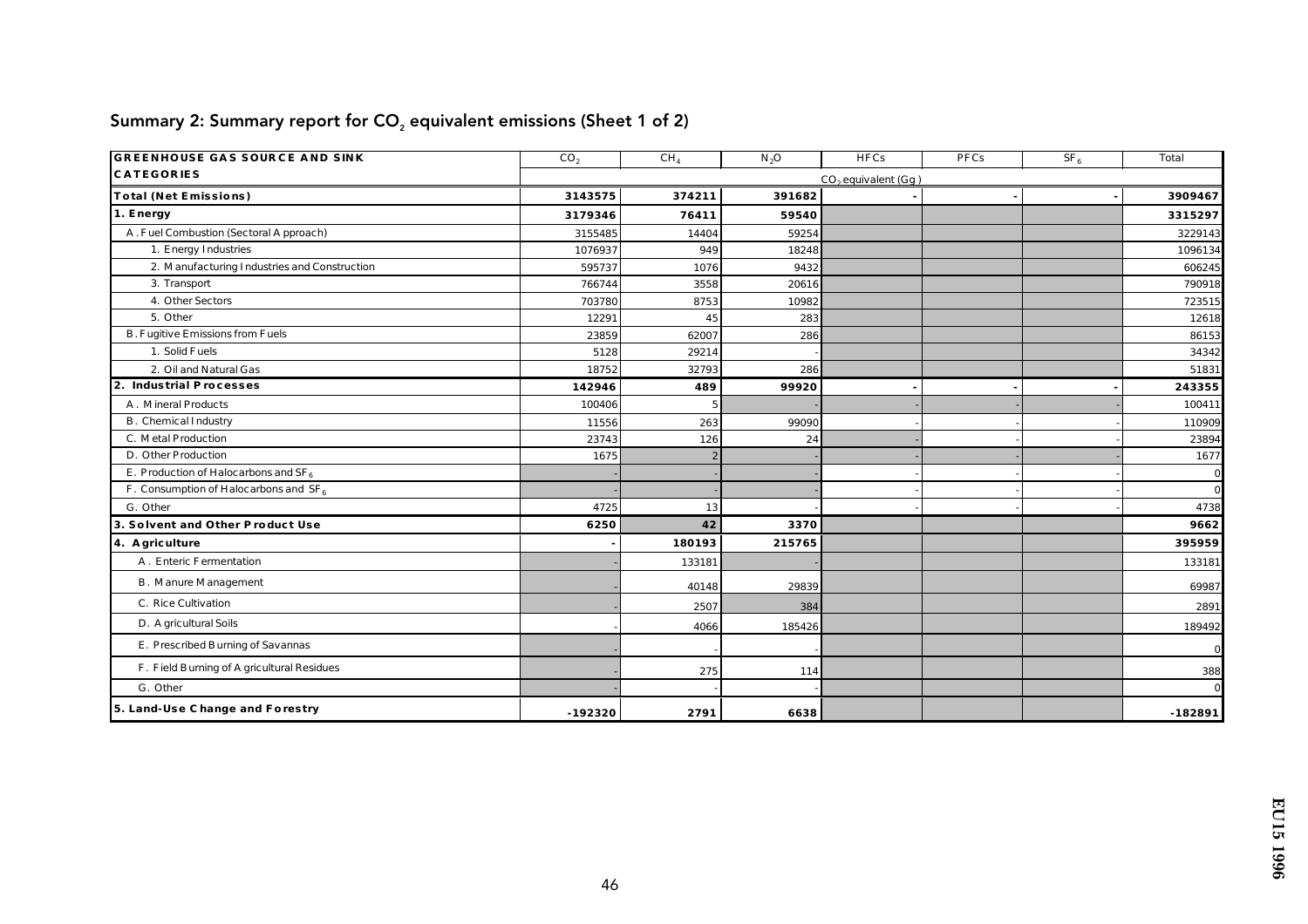| <b>GREENHOUSE GAS SOURCE AND SINK</b>  | CO <sub>2</sub>          | CH <sub>4</sub> | $N_2O$ | <b>HFCs</b> | PFCs | SF <sub>6</sub> | <b>Total</b> |  |  |  |  |  |
|----------------------------------------|--------------------------|-----------------|--------|-------------|------|-----------------|--------------|--|--|--|--|--|
| <b>CATEGORIES</b>                      | $CO$ , equivalent $(Gg)$ |                 |        |             |      |                 |              |  |  |  |  |  |
| 6. Waste                               | 6634                     | 114307          | 5564   |             |      |                 | 126505       |  |  |  |  |  |
| A. Solid Waste Disposal on Land        | 82                       | 104058          | 99     |             |      |                 | 104238       |  |  |  |  |  |
| <b>B.</b> Wastewater Handling          |                          | 6534            | 4621   |             |      |                 | 11158        |  |  |  |  |  |
| C. Waste Incineration                  | 4681                     | 924             | 814    |             |      |                 | 6418         |  |  |  |  |  |
| D. Other                               | 1868                     | 2792            | 31     |             |      |                 | 4691         |  |  |  |  |  |
| 7. Other                               | 700                      |                 | 1189   |             |      |                 | 1889         |  |  |  |  |  |
|                                        |                          |                 |        |             |      |                 |              |  |  |  |  |  |
|                                        |                          |                 |        |             |      |                 |              |  |  |  |  |  |
| Memo Items:                            |                          |                 |        |             |      |                 |              |  |  |  |  |  |
| International Bunkers                  | 195064                   | 237             | 1617   |             |      |                 | 196917       |  |  |  |  |  |
| A viation                              | 77020                    | 102             | 413    |             |      |                 | 77535        |  |  |  |  |  |
| <b>M</b> arine                         | 118044                   | 134             | 1172   |             |      |                 | 119351       |  |  |  |  |  |
| Multilateral Operations                |                          |                 | $\sim$ |             |      |                 | $\bf{0}$     |  |  |  |  |  |
| CO <sub>2</sub> Emissions from Biomass | 160680                   |                 |        |             |      |                 | 160680       |  |  |  |  |  |

# Summary 2: Summary report for  $CO<sub>2</sub>$  equivalent emissions (Sheet 2 of 2)

| <b>GREENHOUSE GAS SOURCE AND SINK</b>                                        | CO <sub>2</sub> | CO <sub>2</sub> | NetCO <sub>2</sub>      | CH <sub>4</sub> | $N_2O$ | Total     |
|------------------------------------------------------------------------------|-----------------|-----------------|-------------------------|-----------------|--------|-----------|
| <b>CATEGORIES</b>                                                            |                 |                 | emissions/              |                 |        |           |
|                                                                              | emissions       | removals        | removals                |                 |        | emissions |
| Land-Use Change and Forestry                                                 |                 |                 | $CO2$ equivalent $(Gg)$ |                 |        |           |
| A. Changes in Forest and Other Woody Biomass Stocks                          | 68286           | 301929          | $-233643$               | 555             |        | $-233032$ |
| <b>B. Forest and Grassland Conversion</b>                                    | 12765           | 1921            | 10844                   | 251             | 24     | 11119     |
| C. A bandonment of Managed Lands                                             |                 | 172             | $-172$                  |                 |        | $-172$    |
| D. CO <sub>2</sub> Emissions and Removals from Soil                          | 33151           | 5166            | 27985                   |                 |        | 27985     |
| E. Other                                                                     | 3766            | 1100            | 2666                    | 1985            | 6558   | 11209     |
| Total CO <sub>2</sub> Equivalent Emissions from Land-Use Change and Forestry | 117501          | 309821          | $-192320$               | 2791            | 6638   | $-182891$ |

| Total CO <sub>2</sub> Equivalent Emissions without Land-Use Change and Forestry | 4092358 |
|---------------------------------------------------------------------------------|---------|
| Total CO <sub>2</sub> Equivalent Emissions with Land-Use Change and Forestry    | 3909467 |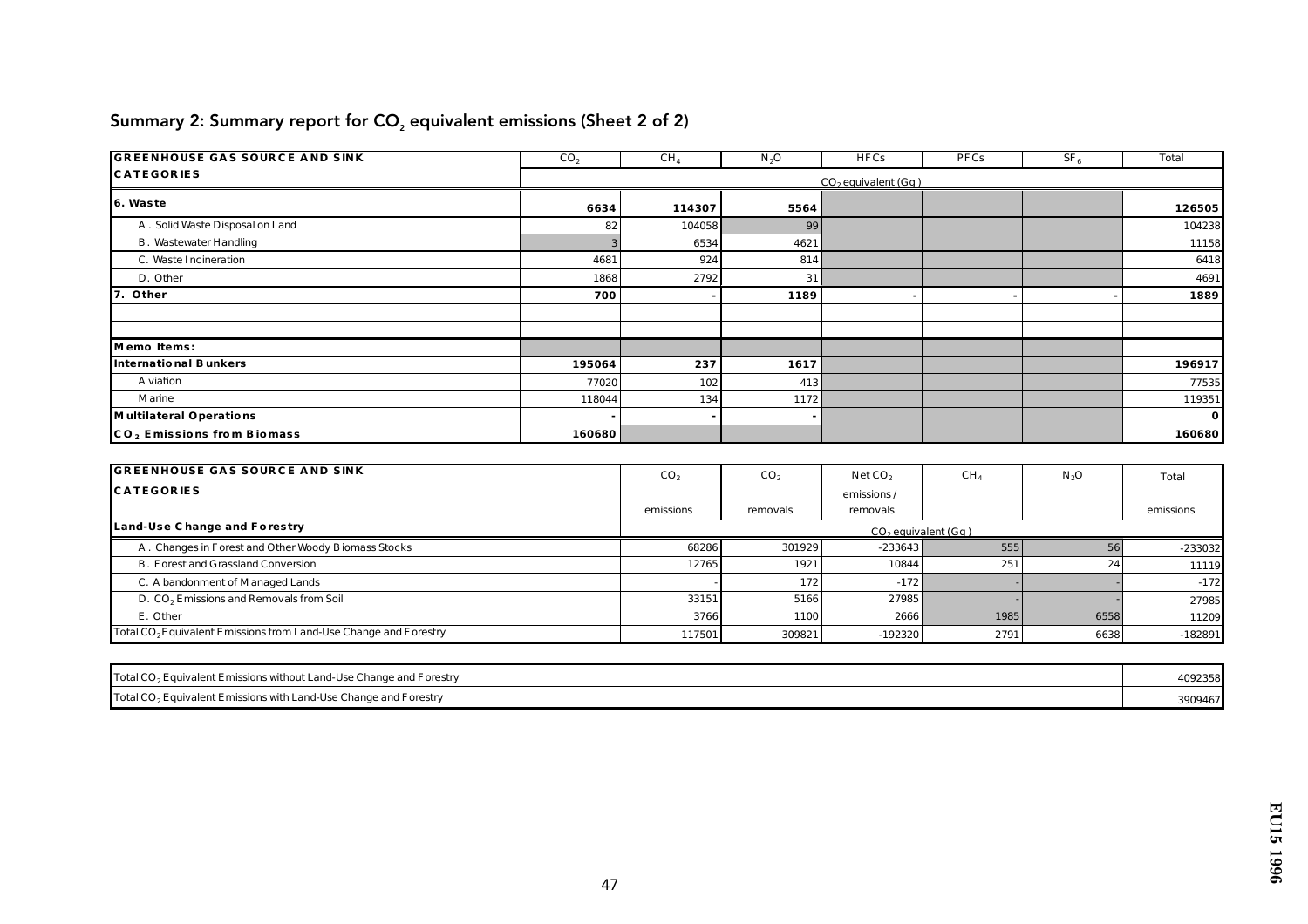### EU15 1997

#### Summary 1.A: Summary report for national greenhouse gas inventories (IPCC table 7A) (Sheet 1 of 3)

| <b>GREENHOUSE GAS SOURCE AND SINK</b>     |                                              | CO <sub>2</sub> | CO <sub>2</sub> | CH <sub>4</sub> | $N_2O$          | <b>HFCs</b> |   | <b>PFCs</b>           |   |   | SF <sub>6</sub> | $NO_{v}$ | CO    | NMVOC | SO <sub>2</sub> |
|-------------------------------------------|----------------------------------------------|-----------------|-----------------|-----------------|-----------------|-------------|---|-----------------------|---|---|-----------------|----------|-------|-------|-----------------|
| <b>CATEGORIES</b>                         |                                              | emissions       | removals        |                 |                 | P           | А | D                     | A | D | A               |          |       |       |                 |
|                                           |                                              |                 | (Gg)            |                 |                 |             |   | $CO2$ equivalent (Gg) |   |   |                 |          | (Gg)  |       |                 |
| Total National Emissions and Removals     |                                              | 3278534         | $-197064$       | 17637           | 1256            |             |   |                       |   |   |                 | 10665    | 36984 | 13342 | 8117            |
| 1. Energy                                 |                                              | 3119223         |                 | 3582            | 195             |             |   |                       |   |   |                 | 10440    | 32564 | 6334  | 7909            |
| A. Fuel Combustion                        | Reference Approach                           |                 |                 |                 |                 |             |   |                       |   |   |                 |          |       |       |                 |
|                                           | Sectoral Approach                            | 3095882         |                 | 652             | 194             |             |   |                       |   |   |                 | 10409    | 32431 | 5321  | 7649            |
| 1. Energy Industries                      |                                              | 1017219         |                 | 44              | 55              |             |   |                       |   |   |                 | 1950     | 344   | 51    | 5111            |
|                                           | 2. Manufacturing Industries and Construction | 596566          |                 | 51              | 29              |             |   |                       |   |   |                 | 1443     | 3164  | 124   | 1478            |
| 3. Transport                              |                                              | 766322          |                 | 160             | 68              |             |   |                       |   |   |                 | 5642     | 22718 | 4285  | 313             |
| 4. Other Sectors                          |                                              | 641496          |                 | 374             | 34              |             |   |                       |   |   |                 | 1307     | 6150  | 851   | 573             |
| 5. Other                                  |                                              | 14546           |                 |                 | $\vert 0 \vert$ |             |   |                       |   |   |                 | 67       | 56    | 9     | 10              |
| B. Fugitive Emissions from Fuels          |                                              | 23341           |                 | 2930            | $\Omega$        |             |   |                       |   |   |                 | 31       | 133   | 1013  | 260             |
| 1. Solid Fuels                            |                                              | 5256            |                 | 1411            |                 |             |   |                       |   |   |                 |          | 91    | 12    |                 |
| 2. Oil and Natural Gas                    |                                              | 18115           |                 | 1519            | $\Omega$        |             |   |                       |   |   |                 | 30       | 42    | 1001  | 257             |
| Industrial Processes<br>2.                |                                              | 145713          |                 | 20              | 312             |             |   |                       |   |   |                 | 130      | 3086  | 967   | 186             |
| A. Mineral Products                       |                                              | 106009          |                 | $\bf{0}$        |                 |             |   |                       |   |   |                 | 45       | 23    | 286   | 43              |
| B. Chemical Industry                      |                                              | 11490           |                 | 10              | 310             |             |   |                       |   |   |                 | 42       | 77    | 354   | 72              |
| C. Metal Production                       |                                              | 24298           |                 | 6               | $\bf{0}$        |             |   |                       |   |   |                 | 27       | 2969  | 19    | 53              |
| D. Other Production                       |                                              | 1177            |                 | $\Omega$        |                 |             |   |                       |   |   |                 | 17       | 16    | 264   | 18              |
| E. Production of Haloc arbons and $SF_6$  |                                              |                 |                 |                 |                 |             |   |                       |   |   |                 |          |       |       |                 |
| F. Consumption of Haloc arbons and $SF_6$ |                                              |                 |                 |                 |                 |             |   |                       |   |   |                 |          |       |       |                 |
| G. Other                                  |                                              | 1844            |                 | $\Omega$        |                 |             |   |                       |   |   |                 |          |       | 44    | $\Omega$        |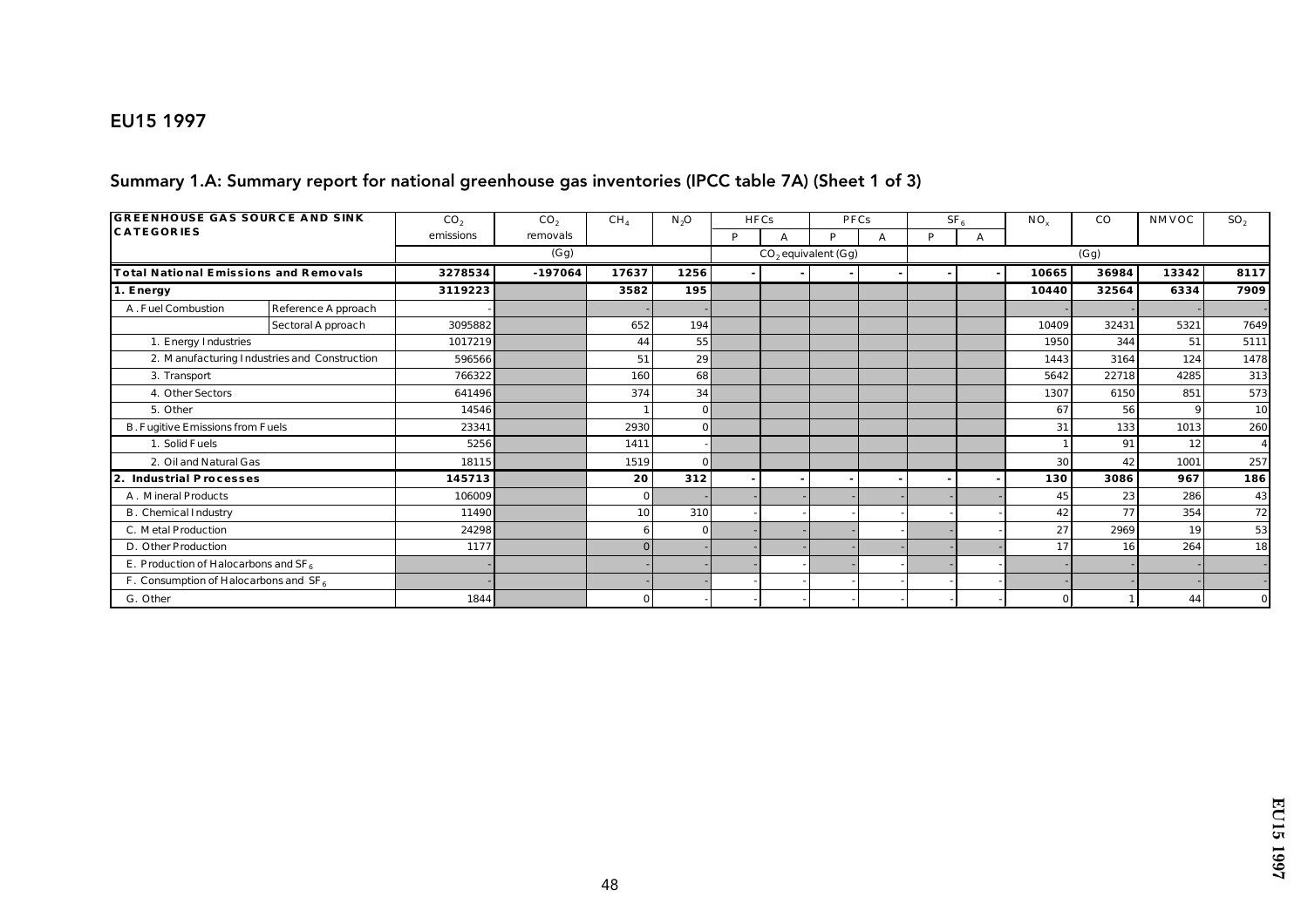| <b>GREENHOUSE GAS SOURCE AND SINK</b>               | CO <sub>2</sub> | CO <sub>2</sub> | CH <sub>4</sub>          | $N_2O$                  | <b>HFCs</b> |   | <b>PFCs</b>           |   |   | SF <sub>6</sub> | $NO_{x}$       | $_{\rm CO}$    | NMVOC           | SO <sub>2</sub> |
|-----------------------------------------------------|-----------------|-----------------|--------------------------|-------------------------|-------------|---|-----------------------|---|---|-----------------|----------------|----------------|-----------------|-----------------|
| <b>CATEGORIES</b>                                   | emissions       | removals        |                          |                         | P           | А | D                     | A | P | A               |                |                |                 |                 |
|                                                     |                 | (Gg)            |                          |                         |             |   | $CO2$ equivalent (Gg) |   |   |                 |                | (Gg)           |                 |                 |
| Solvent and Other Product Use<br>3.                 | 6416            |                 | $\boldsymbol{2}$         | 11                      |             |   |                       |   |   |                 | $\bf{0}$       | 2 <sup>2</sup> | 3732            | $\mathbf{0}$    |
| 4. A griculture                                     |                 |                 | 8556                     | 699                     |             |   |                       |   |   |                 | 30             | 276            | 721             | $\mathbf{1}$    |
| A. Enteric Fermentation                             |                 |                 | 6339                     |                         |             |   |                       |   |   |                 |                |                |                 |                 |
| <b>B.</b> Manure Management                         |                 |                 | 1893                     | 95                      |             |   |                       |   |   |                 |                |                |                 |                 |
| C. Rice Cultivation                                 |                 |                 | 119                      |                         |             |   |                       |   |   |                 | $\Omega$       |                | $\Omega$        |                 |
| D. A gric ultural Soils                             |                 |                 | 192                      | 602                     |             |   |                       |   |   |                 | 17             |                | 684             |                 |
| E. Prescribed Burning of Savannas                   |                 |                 |                          |                         |             |   |                       |   |   |                 |                |                |                 |                 |
| F. Field Burning of A gric ultural Residues         |                 |                 | 13                       | $\Omega$                |             |   |                       |   |   |                 | 12             | 276            | 37              |                 |
| G. Other                                            |                 |                 |                          |                         |             |   |                       |   |   |                 |                |                |                 |                 |
| 5. Land-Use Change and Forestry                     |                 | $-197064$       | 113                      | 18                      |             |   |                       |   |   |                 | 8              | 207            | 1466            | $\mathbf{o}$    |
| A. Changes in Forest & Oth. Woody Biom. Stocks      |                 | $-234115$       | 9                        | $\Omega$                |             |   |                       |   |   |                 |                | 83             |                 |                 |
| <b>B.</b> Forest and Grassland Conversion           | 11496           |                 | 14                       |                         |             |   |                       |   |   |                 |                | 124            |                 | $\bf{0}$        |
| C. A bandonment of Managed Lands                    |                 | $-186$          |                          |                         |             |   |                       |   |   |                 |                |                |                 |                 |
| D. CO <sub>2</sub> Emissions and Removals from Soil | 28908           |                 |                          |                         |             |   |                       |   |   |                 |                |                |                 |                 |
| E. Other                                            |                 | $-785$          | 90                       | 18                      |             |   |                       |   |   |                 | $\overline{2}$ |                | 1457            |                 |
| 6. Waste                                            | 6631            |                 | 5363                     | 18                      |             |   |                       |   |   |                 | 56             | 850            | 123             | 19              |
| A. Solid Waste Disposal on Land                     | 65              |                 | 4836                     | $\Omega$                |             |   |                       |   |   |                 |                | 35             | 36              | $\bf{0}$        |
| <b>B.</b> Wastewater Handling                       |                 |                 | 318                      | 15                      |             |   |                       |   |   |                 |                |                |                 |                 |
| C. Waste Incineration                               | 4083            |                 | 46                       | 3                       |             |   |                       |   |   |                 | 52             | 815            | 50 <sup>1</sup> | 18              |
| D. Other                                            | 2483            |                 | 163                      | $\mathbf{0}$            |             |   |                       |   |   |                 | $\overline{2}$ |                | 33              |                 |
| Other<br>7.                                         | 600             |                 | $\overline{\phantom{a}}$ | $\overline{\mathbf{4}}$ |             |   |                       |   |   |                 |                |                |                 |                 |
|                                                     |                 |                 |                          |                         |             |   |                       |   |   |                 |                |                |                 |                 |
|                                                     |                 |                 |                          |                         |             |   |                       |   |   |                 |                |                |                 |                 |

### Summary 1.A: Summary report for national greenhouse gas inventories (IPCC table 7A) (Sheet 2 of 3)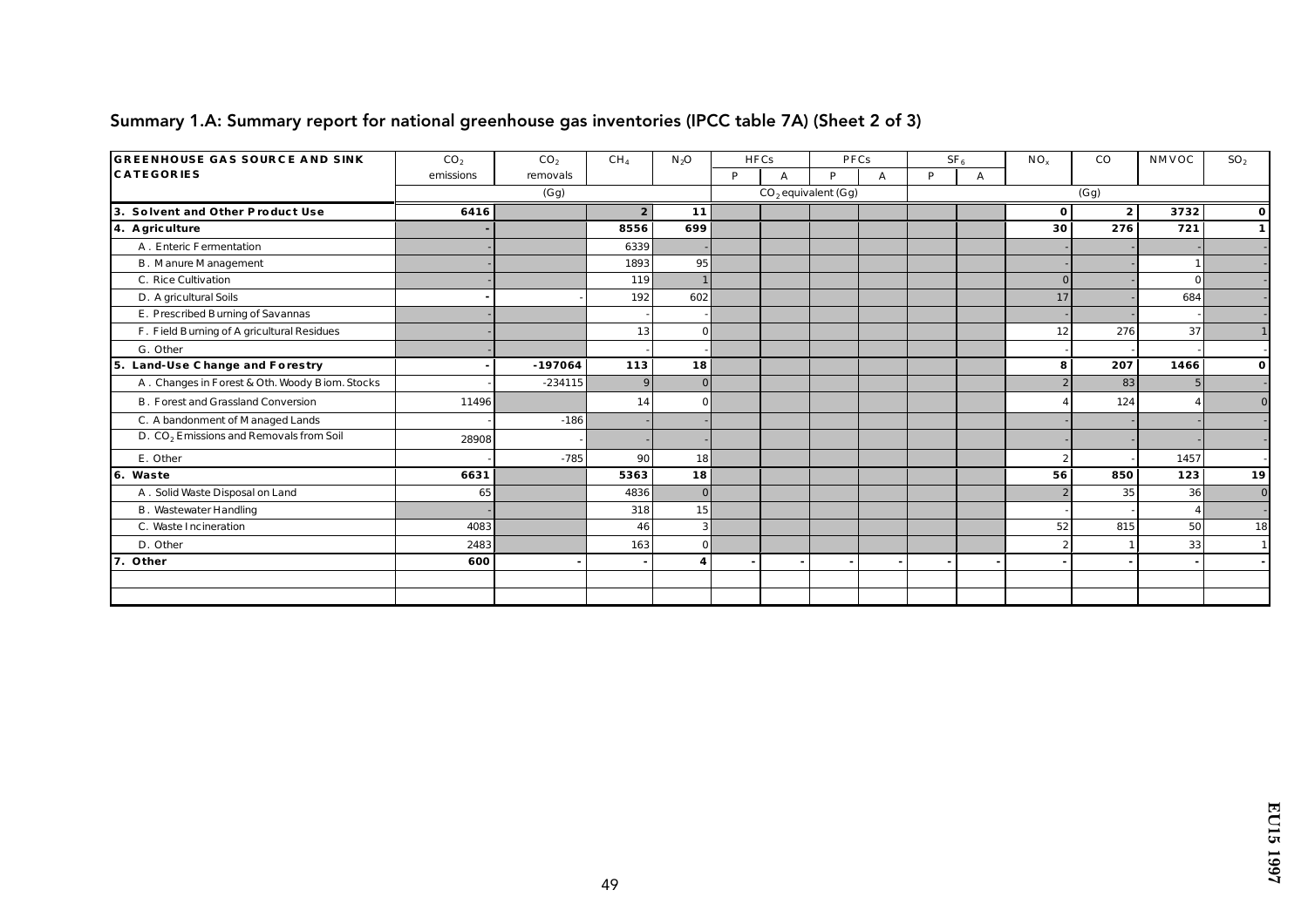#### Summary 1.A: Summary report for national greenhouse gas inventories (IPCC table 7A) (Sheet 3 of 3)

| <b>GREENHOUSE GAS SOURCE AND SINK</b> | CO <sub>2</sub> | CO <sub>2</sub> | CH <sub>4</sub> | N <sub>3</sub> O | HFCs |                       | PFCs         | SF. |    | NO.  | $_{\rm CO}$ | NMVOC | SO <sub>2</sub> |
|---------------------------------------|-----------------|-----------------|-----------------|------------------|------|-----------------------|--------------|-----|----|------|-------------|-------|-----------------|
| <b>CATEGORIES</b>                     | emissions       | remo vals       |                 |                  |      |                       | $\mathbf{r}$ |     | r. |      |             |       |                 |
|                                       |                 | (Gg)            |                 |                  |      | $CO2$ equivalent (Gg) |              |     |    |      | (Gg)        |       |                 |
| Memo Items:                           |                 |                 |                 |                  |      |                       |              |     |    |      |             |       |                 |
| International Bunkers                 | 209675          |                 | 12              | 6                |      |                       |              |     |    | 1767 | 356         | 210   | 1090            |
| A viatio n                            | 81107           |                 |                 |                  |      |                       |              |     |    | 311  | 233         | 85    | 21              |
| Marine                                | 126268          |                 |                 |                  |      |                       |              |     |    | 1456 | 124         | 125   | 1070            |
| Multilateral Operations               |                 |                 |                 |                  |      |                       |              |     |    |      |             |       |                 |
| CO, Emissions from Biomass            | 135877          |                 |                 |                  |      |                       |              |     |    |      |             |       |                 |

Notes:

Totals and sub-totals of the EC inventory are the sum of Member States' emissions. In case totals and sub-totals do not add up, this is due to different completeness of Member States' submissions.

Data on the Reference Approach for CO<sub>2</sub> from fossil fuel combustion is omitted in the EU15 tables, as not all Member States reported these data. Instead, latest Eurostat calculations of CO<sub>2</sub> emissions from fossil fuels (Eurostat, 2000) may be used as reference estimate. Eurostat estimates of CO<sub>2</sub> emissions from fossil fuels are 3058394 Gg for 1997.

Category 5 'Land-Use Change and Forestry' provides 'net' emissions (Member States emissions minus Member States removals) of CO<sub>2</sub> following CRF recommendations. For calculation details see Summary 2.

As not all Member States reported data for industrial F-gases, they are omitted in Annex A. Instead, they are presented in Table 3 of the introduction and in Annex B.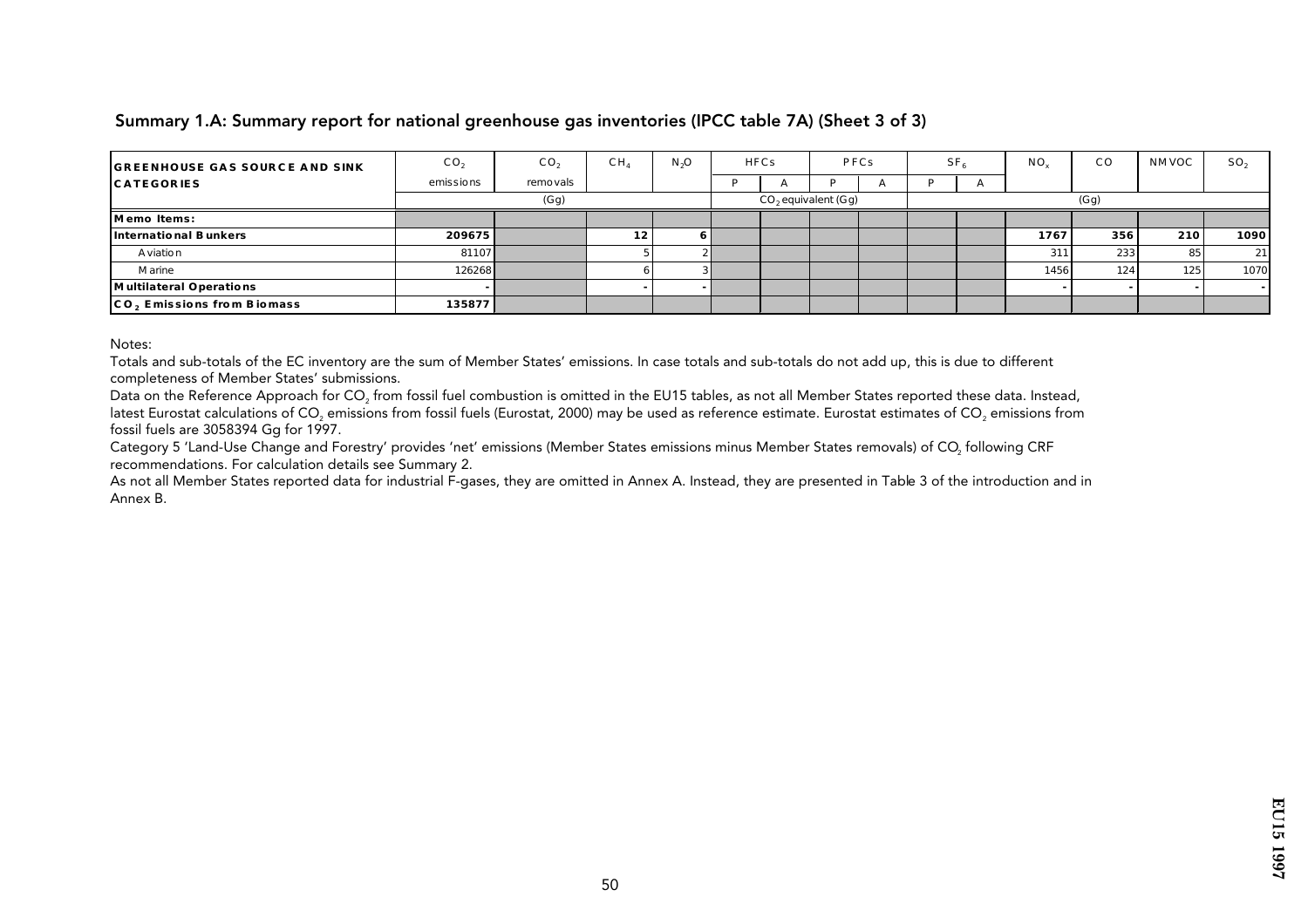| <b>GREENHOUSE GAS SOURCE AND SINK</b>        | CO <sub>2</sub> | CH <sub>4</sub> | $N_2O$ | HFCs                  | PFCs | SF <sub>6</sub> | To tal       |
|----------------------------------------------|-----------------|-----------------|--------|-----------------------|------|-----------------|--------------|
| <b>CATEGORIES</b>                            |                 |                 |        | $CO2$ equivalent (Gg) |      |                 |              |
| Total (Net Emissions)                        | 3081470         | 370375          | 389362 |                       |      |                 | 3841207      |
| 1. Energy                                    | 3119223         | 75220           | 60313  |                       |      |                 | 3254755      |
| A. Fuel Combustion (Sectoral Approach)       | 3095882         | 13697           | 60238  |                       |      |                 | 3169817      |
| 1. Energy Industries                         | 1017219         | 914             | 17019  |                       |      |                 | 1035152      |
| 2. Manufacturing Industries and Construction | 596566          | 1065            | 9141   |                       |      |                 | 606772       |
| 3. Transport                                 | 766322          | 3361            | 21219  |                       |      |                 | 790902       |
| 4. Other Sectors                             | 641496          | 7847            | 10434  |                       |      |                 | 659777       |
| 5. Other                                     | 14546           | 14              | 96     |                       |      |                 | 14656        |
| B. Fugitive Emissions from Fuels             | 23341           | 61522           | 75     |                       |      |                 | 84938        |
| 1. So lid Fuels                              | 5256            | 29622           |        |                       |      |                 | 34878        |
| 2. Oil and Natural Gas                       | 18115           | 31900           | 75     |                       |      |                 | 50090        |
| Industrial Processes<br>2.                   | 145713          | 425             | 96784  |                       |      |                 | 242921       |
| A. Mineral P roducts                         | 106009          | -3              |        |                       |      |                 | 106012       |
| <b>B.</b> Chemical Industry                  | 11490           | 212             | 95953  |                       |      |                 | 107655       |
| C. MetalProduction                           | 24298           | 120             | 25     |                       |      |                 | 24443        |
| D. Other P ro duction                        | 1177            | $\overline{2}$  |        |                       |      |                 | 1179         |
| E. P roduction of Halocarbons and $SF_6$     |                 |                 |        |                       |      |                 | $\mathbf{0}$ |
| F. Consumption of Halocarbons and $SF_6$     |                 |                 |        |                       |      |                 | $\mathbf{0}$ |
| G. Other                                     | 1844            | $\overline{2}$  |        |                       |      |                 | 1846         |
| 3. Solvent and Other Product Use             | 6416            | 42              | 3370   |                       |      |                 | 9828         |
| 4. A griculture                              |                 | 179684          | 216541 |                       |      |                 | 396225       |
| A. Enteric Fermentation                      |                 | 133112          |        |                       |      |                 | 133112       |
| <b>B.</b> Manure Management                  |                 | 39754           | 29504  |                       |      |                 | 69258        |
| C. Rice Cultivation                          |                 | 2502            | 415    |                       |      |                 | 2916         |
| D. Agric ultural So ils                      |                 | 4040            | 186543 |                       |      |                 | 190583       |
| E. Prescribed Burning of Savannas            |                 |                 |        |                       |      |                 | $\mathbf{0}$ |
| F. Field Burning of Agric ultural Residues   |                 | 276             | 112    |                       |      |                 | 389          |
| G. Other                                     |                 |                 |        |                       |      |                 | $\Omega$     |
| 5. Land-Use Change and Forestry              | $-197064$       | 2377            | 5622   |                       |      |                 | $-189065$    |

# Summary 2: Summary report for  $CO<sub>2</sub>$  equivalent emissions (Sheet 1 of 2)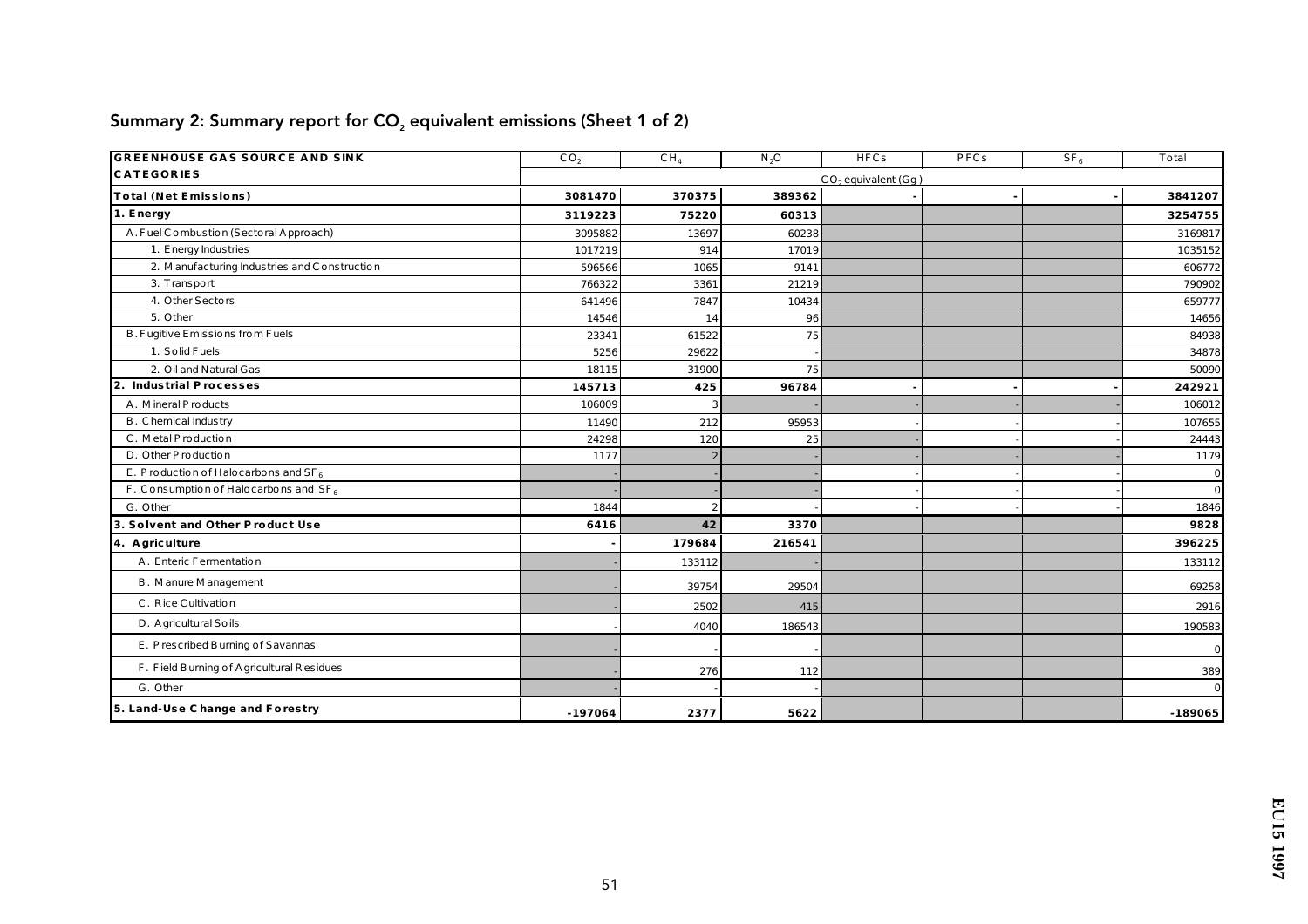| <b>GREENHOUSE GAS SOURCE AND SINK</b>  | CO <sub>2</sub> | CH <sub>4</sub> | $N_2O$       | HFCs                  | PFCs | SF <sub>6</sub> | To tal       |
|----------------------------------------|-----------------|-----------------|--------------|-----------------------|------|-----------------|--------------|
| <b>CATEGORIES</b>                      |                 |                 |              | $CO2$ equivalent (Gg) |      |                 |              |
| 6. Was te                              | 6631            | 112628          | 5549         |                       |      |                 | 124808       |
| A. So lid Waste Disposal on Land       | 65              | 101548          | 98           |                       |      |                 | 101711       |
| B. Was tewater Handling                |                 | 6676            | 4671         |                       |      |                 | 11346        |
| C. Was te Incineration                 | 4083            | 975             | 777 <b>I</b> |                       |      |                 | 5835         |
| D. Other                               | 2483            | 3427            | 31           |                       |      |                 | 5941         |
| 7. Other                               | 600             |                 | 1178         |                       |      |                 | 1778         |
|                                        |                 |                 |              |                       |      |                 |              |
|                                        |                 |                 |              |                       |      |                 |              |
| Memo Items:                            |                 |                 |              |                       |      |                 |              |
| International Bunkers                  | 209675          | 252             | 1767         |                       |      |                 | 211694       |
| A viation                              | 81107           | 111             | 481          |                       |      |                 | 81699        |
| <b>Marine</b>                          | 126268          | 116             | 976          |                       |      |                 | 127360       |
| Multilateral Operations                |                 |                 | $\sim$       |                       |      |                 | $\mathbf{0}$ |
| CO <sub>2</sub> Emissions from Biomass | 135877          |                 |              |                       |      |                 | 135877       |

# Summary 2: Summary report for  $CO<sub>2</sub>$  equivalent emissions (Sheet 2 of 2)

| <b>GREENHOUSE GAS SOURCE AND SINK</b>                                         | CO <sub>2</sub> | CO <sub>2</sub> | NetCO <sub>2</sub>    | CH <sub>4</sub> | N <sub>2</sub> O | To tal    |
|-------------------------------------------------------------------------------|-----------------|-----------------|-----------------------|-----------------|------------------|-----------|
|                                                                               |                 |                 | emis sions/           |                 |                  |           |
| <b>CATEGORIES</b>                                                             | emissions       | remo vals       | remo vals             |                 |                  | emissions |
| Land-Use Change and Forestry                                                  |                 |                 | $CO2$ equivalent (Gg) |                 |                  |           |
| A. Changes in Forest and Other Woody Biomass Stocks                           | 69762           | 303877          | $-234115$             | 199             | 20               | -233896   |
| B. Forest and Grassland Conversion                                            | 13421           | 1925            | 11496                 | 297             | 28               | 11821     |
| C. Abando nment of Managed Lands                                              |                 | 186             | $-186$                |                 |                  | $-186$    |
| D. CO <sub>2</sub> Emissions and Removals from Soil                           | 34052           | 5144            | 28908                 |                 |                  | 28908     |
| E. Other                                                                      | 3675            | 4460            | $-785$                | 1881            | 5574             | 6670      |
| To tal CO <sub>2</sub> Equivalent Emissions from Land-Use Change and Forestry | 118105          | 315168          | $-197064$             | 2377            | 5622             | $-189065$ |

| To tal CO <sub>2</sub> Equivalent Emissions without Land-Use Change and Forestry       | 4030272 |
|----------------------------------------------------------------------------------------|---------|
| $\Gamma$ To tal CO <sub>2</sub> Equivalent Emissions with Land-Use Change and Forestry | 3841207 |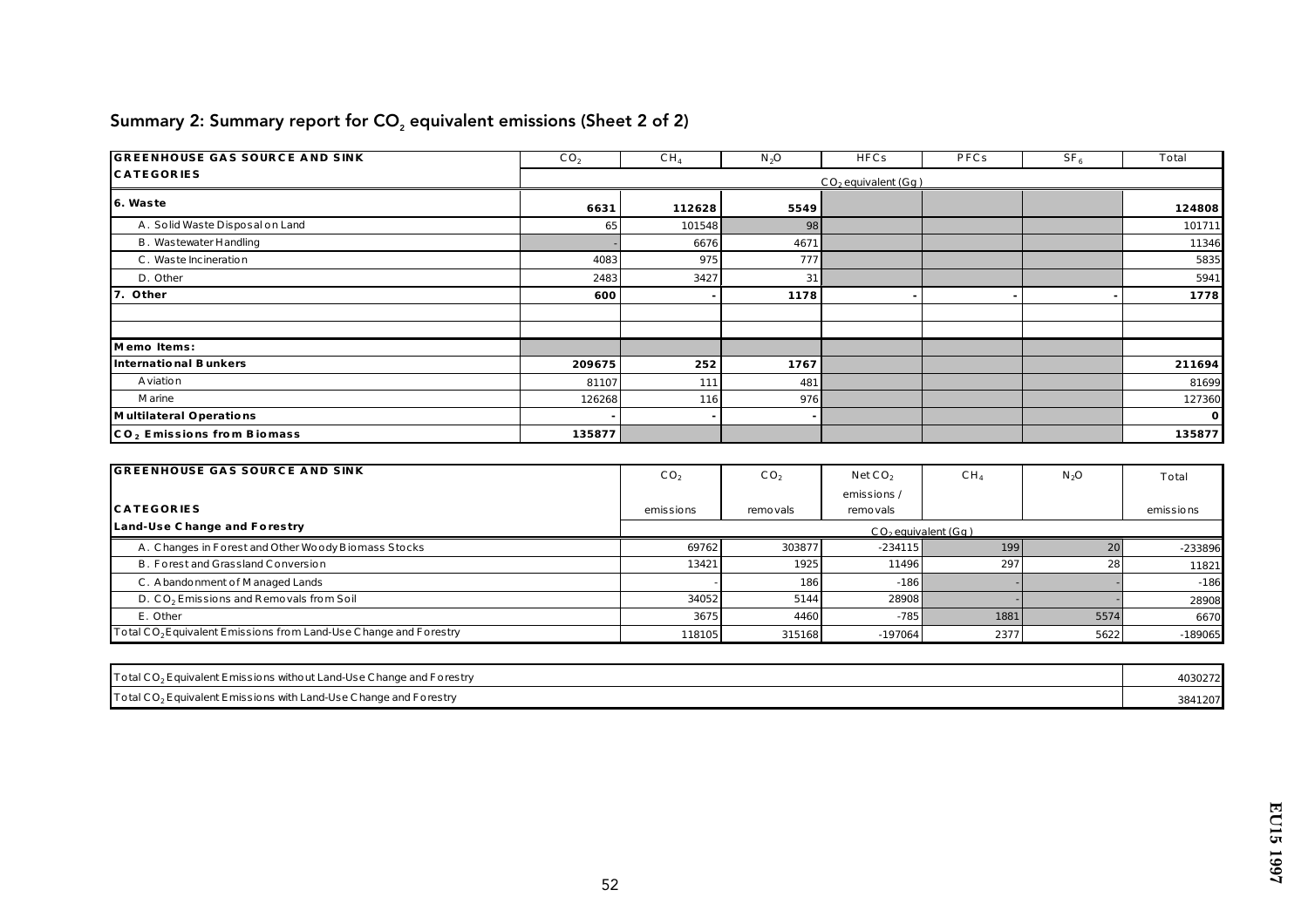### EU15 1998

#### Summary 1.A: Summary report for national greenhouse gas inventories (IPCC table 7A) (Sheet 1 of 3)

| <b>GREENHOUSE GAS SOURCE AND SINK</b><br><b>CATEGORIES</b> |                                              | CO <sub>2</sub> | CO <sub>2</sub> | CH <sub>4</sub> | $N_2O$    |   | HFCs |                       | PFCs |   | SF <sub>6</sub> | $NO_{v}$ | CO    | <b>NMVOC</b> | SO <sub>2</sub> |
|------------------------------------------------------------|----------------------------------------------|-----------------|-----------------|-----------------|-----------|---|------|-----------------------|------|---|-----------------|----------|-------|--------------|-----------------|
|                                                            |                                              | emissions       | remo vals       |                 |           | P | А    | D                     | A    | D |                 |          |       |              |                 |
|                                                            |                                              |                 | (Gg)            |                 |           |   |      | $CO2$ equivalent (Gg) |      |   |                 | (Gg)     |       |              |                 |
| Total National Emissions and Removals                      |                                              | 3327520         | $-203641$       | 17498           | 1160      |   |      |                       |      |   |                 | 8981     | 29680 | 11020        | 6986            |
| 1. Energy                                                  |                                              | 3163825         |                 | 3541            | 178       |   |      |                       |      |   |                 | 8772     | 25588 | 4850         | 6812            |
| A. Fuel Combustion                                         | Reference Appro ach                          |                 |                 |                 |           |   |      |                       |      |   |                 |          |       |              |                 |
|                                                            | Sectoral Approach                            | 3130620         |                 | 688             | 177       |   |      |                       |      |   |                 | 8749     | 25478 | 3997         | 6594            |
| 1. Energy Industries                                       |                                              | 1076337         |                 | 69              | 43        |   |      |                       |      |   |                 | 1700     | 330   | 46           | 4422            |
|                                                            | 2. Manufacturing Industries and Construction | 599878          |                 | 60              | 26        |   |      |                       |      |   |                 | 1206     | 2483  | 111          | 1224            |
| 3. Transport                                               |                                              | 798166          |                 | 162             | <b>79</b> |   |      |                       |      |   |                 | 4651     | 16924 | 2986         | 278             |
| 4. Other Sectors                                           |                                              | 652164          |                 | 395             | 29        |   |      |                       |      |   |                 | 1139     | 5689  | 846          | 486             |
| 5. Other                                                   |                                              | 14075           |                 |                 |           |   |      |                       |      |   |                 | 53       | 52    | 8            | 9               |
| B. Fugitive Emissions from Fuels                           |                                              | 23205           |                 | 2853            |           |   |      |                       |      |   |                 | 24       | 111   | 853          | 218             |
| 1. So lid Fuels                                            |                                              | 5207            |                 | 1347            |           |   |      |                       |      |   |                 |          | 78    | 9            |                 |
| 2. Oil and Natural Gas                                     |                                              | 17999           |                 | 1506            |           |   |      |                       |      |   |                 | 23       | 33    | 844          | 216             |
| Industrial Processes<br>2.                                 |                                              | 146815          |                 | 27              | 230       |   |      |                       |      |   |                 | 126      | 2762  | 884          | 155             |
| A. Mineral P roducts                                       |                                              | 110536          |                 | $\bf{0}$        |           |   |      |                       |      |   |                 | 45       | 23    | 274          | 26              |
| B. Chemical Industry                                       |                                              | 11235           |                 | 8               | 230       |   |      |                       |      |   |                 | 40       | 65    | 300          | 66              |
| C. Metal P roduction                                       |                                              | 22383           |                 | 18              |           |   |      |                       |      |   |                 | 24       | 2658  | 16           | 48              |
| D. Other P roduction                                       |                                              | 712             |                 | $\Omega$        |           |   |      |                       |      |   |                 | 16       | 15    | 254          | 14              |
| E. P ro duction of Halo carbo ns and $SF6$                 |                                              |                 |                 |                 |           |   |      |                       |      |   |                 |          |       |              |                 |
| F. Consumption of Halocarbons and $SF_6$                   |                                              |                 |                 |                 |           |   |      |                       |      |   |                 |          |       |              |                 |
| G. Other                                                   |                                              | 1954            |                 | $\Omega$        |           |   |      |                       |      |   |                 | 0        |       | 41           |                 |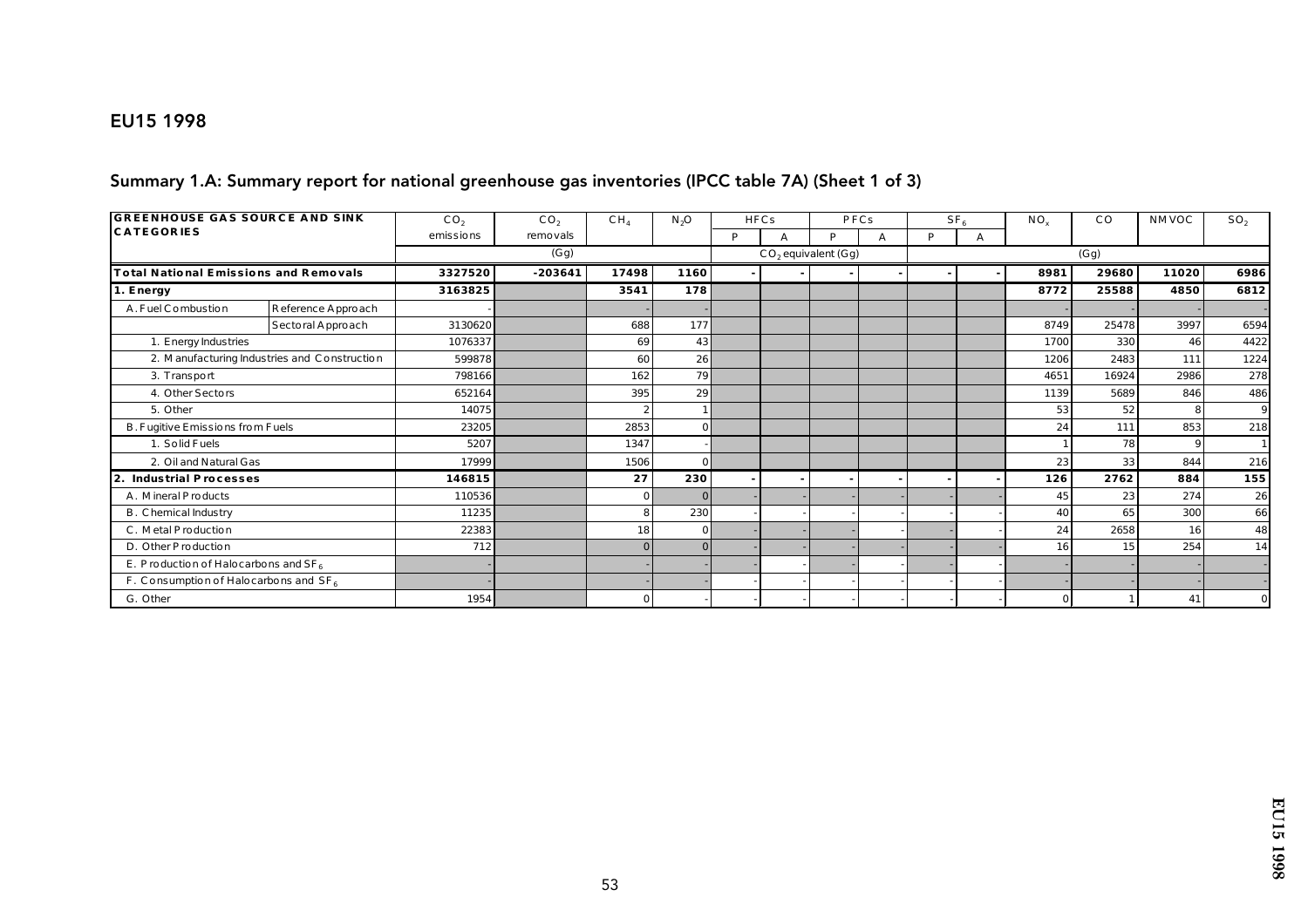| <b>GREENHOUSE GAS SOURCE AND SINK</b>               | CO <sub>2</sub> | CO <sub>2</sub> | CH <sub>4</sub>  | $N_2O$                  |   | <b>HFCs</b> |                       | PFCs |   | SF <sub>6</sub> | $NO_x$         | $_{\rm CO}$    | <b>NMVOC</b>           | SO <sub>2</sub> |
|-----------------------------------------------------|-----------------|-----------------|------------------|-------------------------|---|-------------|-----------------------|------|---|-----------------|----------------|----------------|------------------------|-----------------|
| <b>CATEGORIES</b>                                   | emissions       | remo vals       |                  |                         | P | A           | P                     | A    | P | $\mathbf{A}$    |                |                |                        |                 |
|                                                     |                 | (Gg)            |                  |                         |   |             | $CO2$ equivalent (Gg) |      |   |                 |                | (Gg)           |                        |                 |
| 3.<br>Solvent and Other Product Use                 | 6260            |                 | $\boldsymbol{2}$ | 11                      |   |             |                       |      |   |                 | $\bf{0}$       | 2 <sup>1</sup> | 3174                   |                 |
| 4. A griculture                                     |                 |                 | 8527             | 701                     |   |             |                       |      |   |                 | 29             | 251            | 718                    | 1               |
| A. Enteric Fermentation                             |                 |                 | 6307             |                         |   |             |                       |      |   |                 |                |                |                        |                 |
| <b>B.</b> Manure Management                         |                 |                 | 1897             | 97                      |   |             |                       |      |   |                 |                |                |                        |                 |
| C. Rice Cultivation                                 |                 |                 | 117              |                         |   |             |                       |      |   |                 | $\Omega$       |                |                        |                 |
| D. Agricultural Soils                               | 1380            |                 | 192              | 603                     |   |             |                       |      |   |                 | 17             |                | 682                    |                 |
| E. Prescribed Burning of Savannas                   |                 |                 |                  |                         |   |             |                       |      |   |                 |                |                |                        |                 |
| F. Field Burning of Agricultural Residues           |                 |                 | 13               | $\overline{0}$          |   |             |                       |      |   |                 | 11             | 251            | 36                     |                 |
| G. Other                                            |                 |                 |                  |                         |   |             |                       |      |   |                 |                |                |                        |                 |
| 5. Land-Use Change and Forestry                     |                 | $-203641$       | 152              | 18                      |   |             |                       |      |   |                 | 17             | 521            | 1294                   |                 |
| A. Changes in Forest & Oth. Woody Biom. Stocks      |                 | $-241032$       | 48               | $\mathbf{0}$            |   |             |                       |      |   |                 | 12             | 423            | 27                     |                 |
| B. Forest and Grassland Conversion                  | 11491           |                 | 14               | $\Omega$                |   |             |                       |      |   |                 |                | 98             |                        |                 |
| C. Abando nment of Managed Lands                    |                 | $-186$          |                  |                         |   |             |                       |      |   |                 |                |                |                        |                 |
| D. CO <sub>2</sub> Emissions and Removals from Soil | 29402           |                 |                  |                         |   |             |                       |      |   |                 |                |                |                        |                 |
| E. Other                                            |                 | $-933$          | 90               | 18                      |   |             |                       |      |   |                 | $\overline{2}$ |                | 1267                   |                 |
| 6. Waste                                            | 6539            |                 | 5250             | 18                      |   |             |                       |      |   |                 | 37             | 555            | 99                     | 18              |
| A. So lid Waste Disposal on Land                    | 62              |                 | 4723             | $\overline{0}$          |   |             |                       |      |   |                 |                | 34             | 27                     | $\bf{0}$        |
| B. Was tewater Handling                             |                 |                 | 311              | 15                      |   |             |                       |      |   |                 |                |                | $\boldsymbol{\Lambda}$ |                 |
| C. Was te Incineration                              | 4165            |                 | 47               | 3 <sup>l</sup>          |   |             |                       |      |   |                 | 33             | 521            | 31                     | 17              |
| D. Other                                            | 2312            |                 | 169              | $\Omega$                |   |             |                       |      |   |                 | $\overline{2}$ | $\Omega$       | 36                     |                 |
| 7.<br>Other                                         | 2655            |                 |                  | $\overline{\mathbf{4}}$ |   |             |                       |      |   |                 |                |                |                        |                 |
|                                                     |                 |                 |                  |                         |   |             |                       |      |   |                 |                |                |                        |                 |
|                                                     |                 |                 |                  |                         |   |             |                       |      |   |                 |                |                |                        |                 |

### Summary 1.A: Summary report for national greenhouse gas inventories (IPCC table 7A) (Sheet 2 of 3)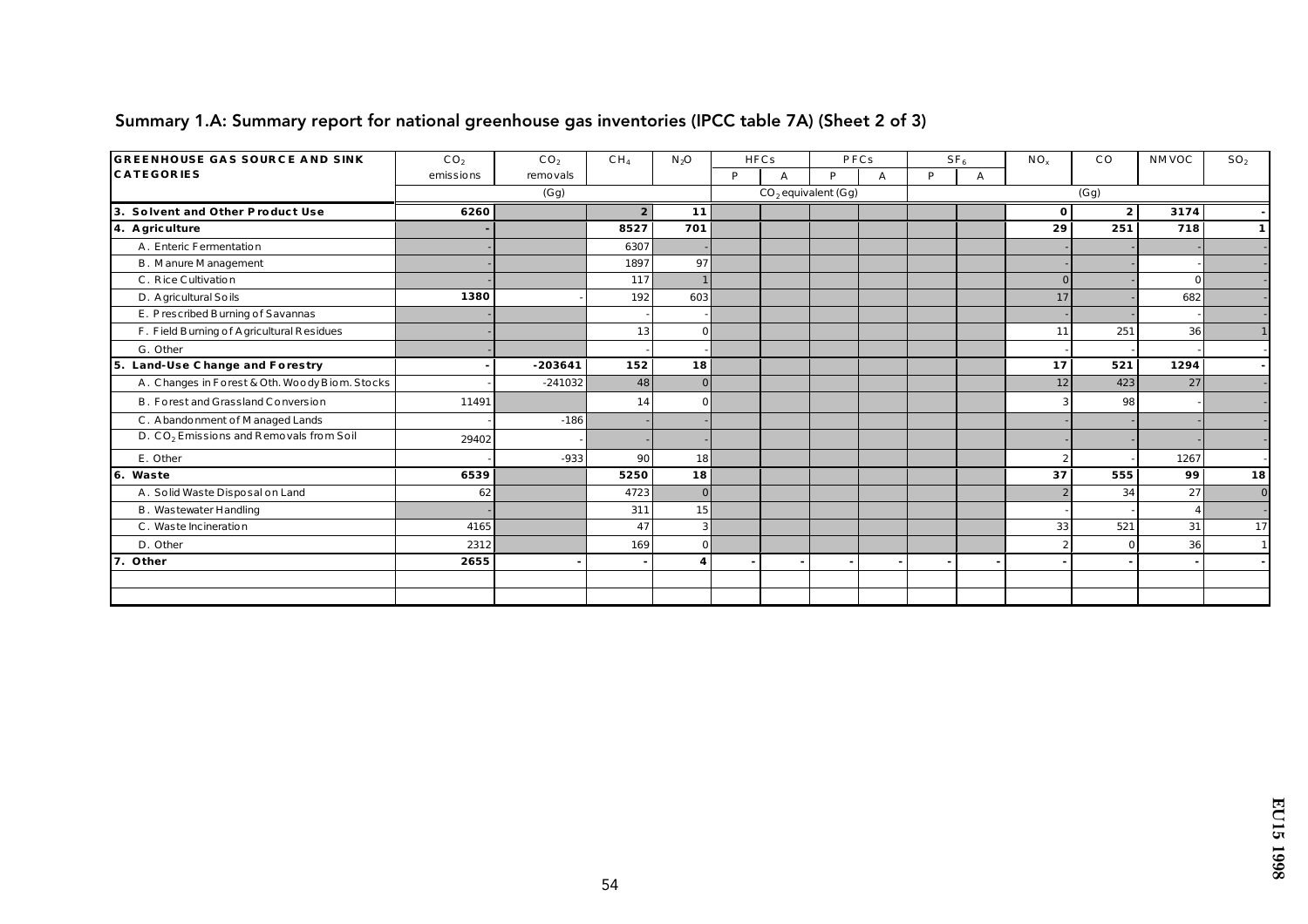#### Summary 1.A: Summary report for national greenhouse gas inventories (IPCC table 7A) (Sheet 3 of 3)

| <b>GREENHOUSE GAS SOURCE AND SINK</b> | CO <sub>2</sub> | CO <sub>2</sub> | CH <sub>4</sub> | N <sub>3</sub> O | <b>HFCs</b> |                       | PFCs | SF <sub>i</sub> | NO.  | $_{\rm CO}$ | NMVOC | SO <sub>2</sub> |
|---------------------------------------|-----------------|-----------------|-----------------|------------------|-------------|-----------------------|------|-----------------|------|-------------|-------|-----------------|
| <b>CATEGORIES</b>                     | e missions      | remo vals       |                 |                  |             |                       |      |                 |      |             |       |                 |
|                                       |                 | (Gg)            |                 |                  |             | $CO2$ equivalent (Gg) |      |                 |      | (Gg)        |       |                 |
| Memo Items:                           |                 |                 |                 |                  |             |                       |      |                 |      |             |       |                 |
| International Bunkers                 | 221924          |                 | 13              |                  |             |                       |      |                 | 1704 | 369         | 222   | 1076            |
| A viation                             | 88997           |                 |                 |                  |             |                       |      |                 | 321  | 245         | 88    | 21              |
| Marine                                | 132927          |                 |                 |                  |             |                       |      |                 | 1383 | 124         | 134   | 1056            |
| Multilateral Operations               |                 |                 |                 |                  |             |                       |      |                 |      |             |       |                 |
| CO. Emissions from Biomass            | 158092          |                 |                 |                  |             |                       |      |                 |      |             |       |                 |

Notes:

Totals and sub-totals of the EC inventory are the sum of Member States' emissions. In case totals and sub-totals do not add up, this is due to different completeness of Member States' submissions.

Data on the Reference Approach for CO<sub>2</sub> from fossil fuel combustion is omitted in the EU15 tables, as not all Member States reported these data.

Category 5 'Land-Use Change and Forestry' provides 'net' emissions (Member States emissions minus Member States removals) of CO, following CRF recommendations. For calculation details see Summary 2.

As not all Member States reported data for industrial F-gases, they are omitted in Annex A. Instead, they are presented in Table 3 of the introduction and in Annex B.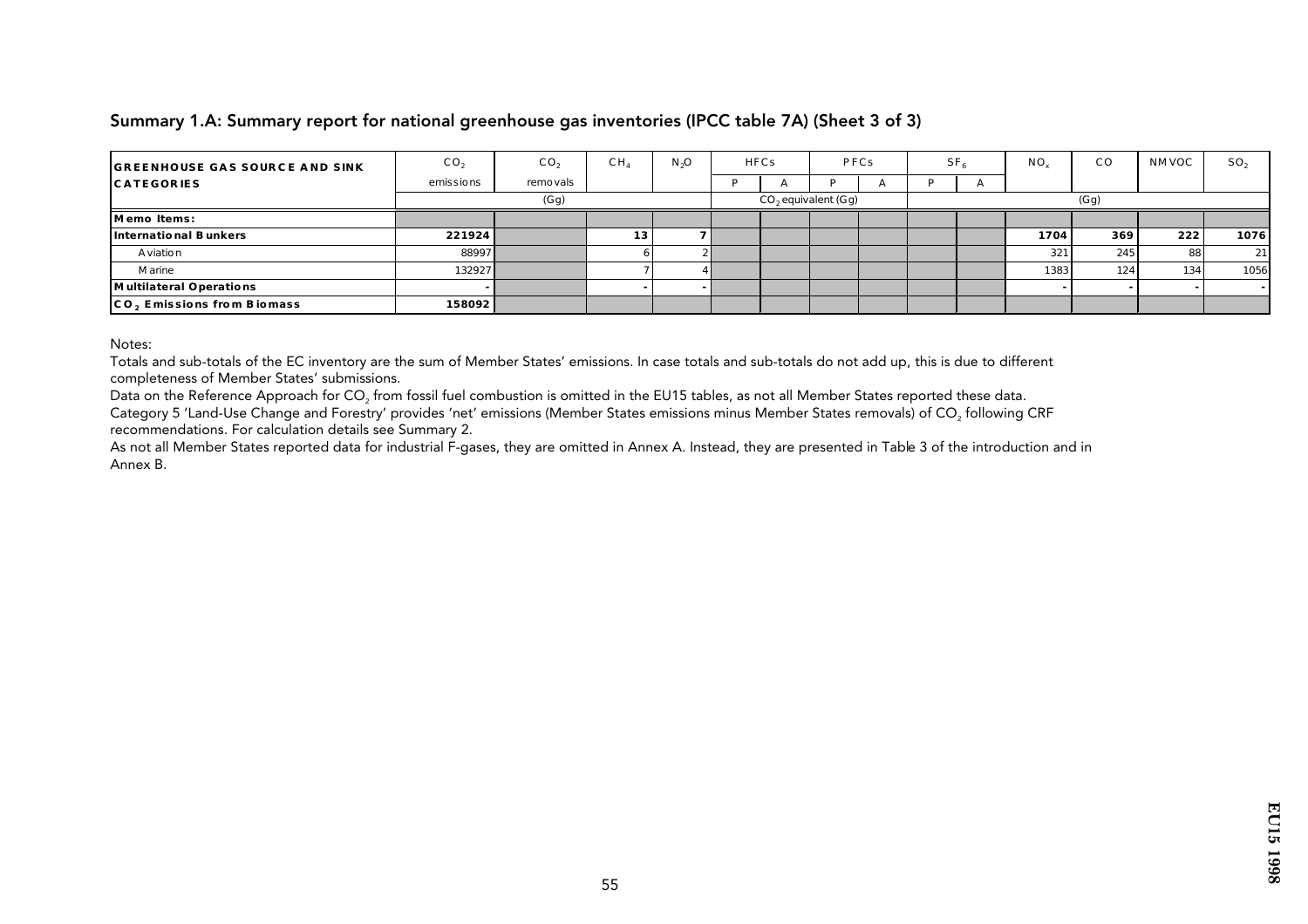| <b>GREENHOUSE GAS SOURCE AND SINK</b>        | CO <sub>2</sub> | CH <sub>4</sub> | $N_2$ O | HFCs                  | PFCs | $SF_6$ | To tal         |
|----------------------------------------------|-----------------|-----------------|---------|-----------------------|------|--------|----------------|
| <b>CATEGORIES</b>                            |                 |                 |         | $CO2$ equivalent (Gg) |      |        |                |
| Total (Net Emissions)                        | 3123880         | 367466          | 359561  |                       |      |        | 3850906        |
| 1. Energy                                    | 3163825         | 74353           | 55041   |                       |      |        | 3293219        |
| A. Fuel Combustion (Sectoral Approach)       | 3130620         | 14447           | 54963   |                       |      |        | 3200030        |
| 1. Energy Industries                         | 1076337         | 1453            | 13452   |                       |      |        | 1091242        |
| 2. Manufacturing Industries and Construction | 599878          | 1264            | 8050    |                       |      |        | 609192         |
| 3. Transport                                 | 798166          | 3400            | 24420   |                       |      |        | 825986         |
| 4. Other Sectors                             | 652164          | 8293            | 8896    |                       |      |        | 669353         |
| 5. Other                                     | 14075           | 36              | 204     |                       |      |        | 14316          |
| B. Fugitive Emissions from Fuels             | 23205           | 59906           | 78      |                       |      |        | 83189          |
| 1. So lid Fuels                              | 5207            | 28282           |         |                       |      |        | 33488          |
| 2. Oil and Natural Gas                       | 17999           | 31624           | 78      |                       |      |        | 49701          |
| Industrial Processes<br>2.                   | 146815          | 562             | 71268   |                       |      |        | 218645         |
| A. Mineral P roducts                         | 110536          | 3               | 15      |                       |      |        | 110554         |
| <b>B.</b> Chemical Industry                  | 11235           | 168             | 71181   |                       |      |        | 82584          |
| C. MetalProduction                           | 22383           | 379             | 29      |                       |      |        | 22791          |
| D. Other P ro duction                        | 712             |                 | 43      |                       |      |        | 765            |
| E. P ro duction of Halo c arbo ns and $SF_6$ |                 |                 |         |                       |      |        | $\mathbf{0}$   |
| F. Consumption of Halo carbons and $SF_6$    |                 |                 |         |                       |      |        | $\overline{0}$ |
| G. Other                                     | 1954            | $\overline{2}$  |         |                       |      |        | 1956           |
| 3. Solvent and Other Product Use             | 6260            | 40              | 3370    |                       |      |        | 9669           |
| 4. A griculture                              |                 | 179069          | 217317  |                       |      |        | 396387         |
| A. Enteric Fermentation                      |                 | 132447          |         |                       |      |        | 132447         |
| <b>B.</b> Manure Management                  |                 | 39845           | 29953   |                       |      |        | 69798          |
| C. Rice Cultivation                          |                 | 2464            | 377     |                       |      |        | 2842           |
| D. Agric ultural So ils                      | 1380            | 4040            | 186878  |                       |      |        | 192298         |
| E. Prescribed Burning of Savannas            |                 |                 |         |                       |      |        | $\mathbf{0}$   |
| F. Field Burning of Agric ultural Residues   |                 | 274             | 112     |                       |      |        | 385            |
| G. Other                                     |                 |                 |         |                       |      |        | $\Omega$       |
| 5. Land-Use Change and Forestry              | $-203641$       | 3194            | 5720    |                       |      |        | $-194727$      |

# Summary 2: Summary report for  $CO<sub>2</sub>$  equivalent emissions (Sheet 1 of 2)